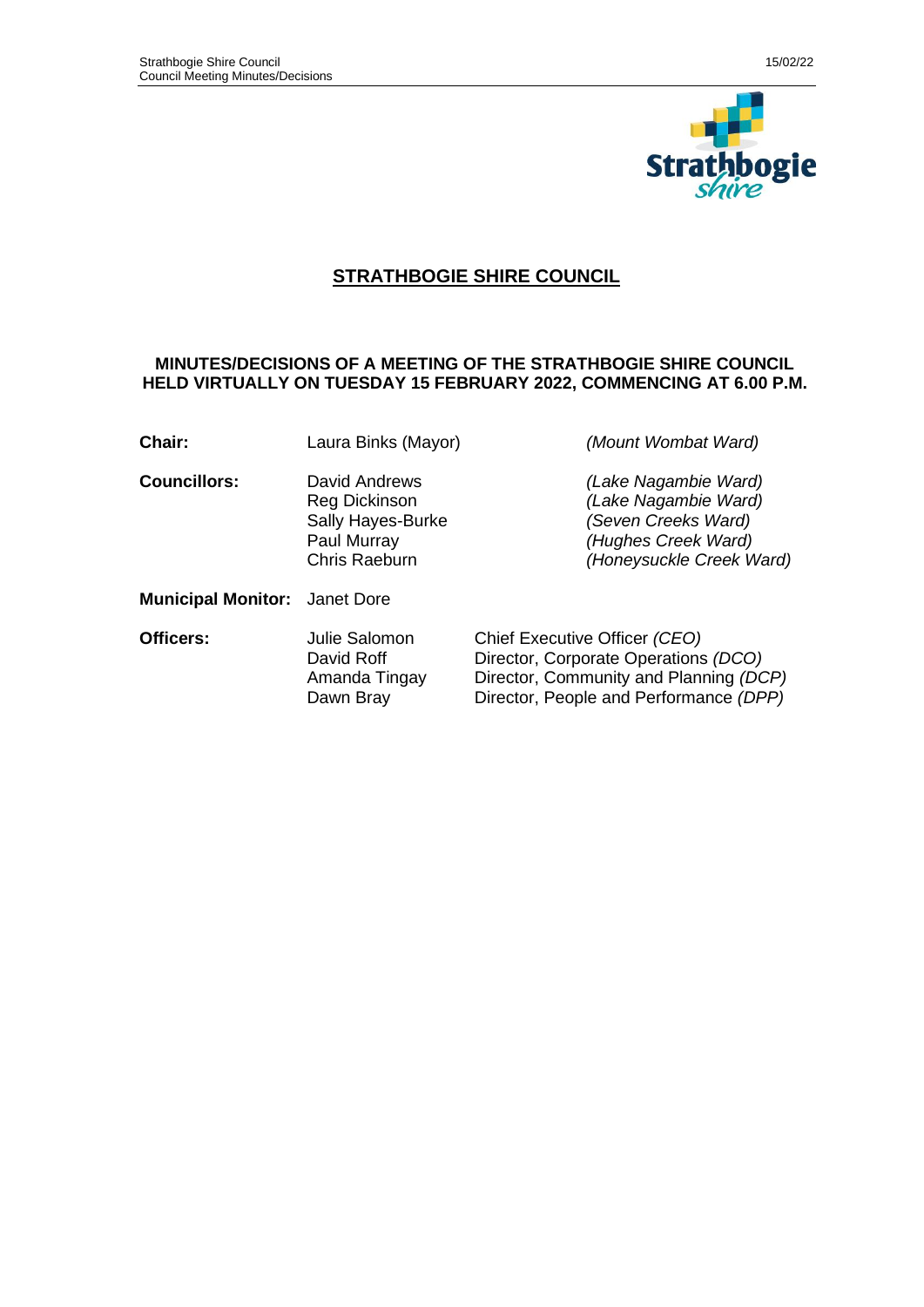### 1. Welcome

2. Acknowledgement of Traditional Land Owners

*We acknowledge the Traditional Custodians of the places we live, work and play.*

*We recognise and respect the enduring relationship they have with their lands and waters, and we pay respects to the Elders past, present and emerging.*

*Today we are meeting on the lands of the Taungurung peoples of the Eastern Kulin nation, whose sovereignty here has never been ceded.*

3. Apologies / Leave of Absence

| Councillor Kristy Hourigan | (Seven Creeks Ward)                   |
|----------------------------|---------------------------------------|
| Kristin Favaloro           | Executive Manager, Communications and |
|                            | Engagement ( <i>EMCE</i> )            |

4. Disclosure of Conflicts of Interest

Nil.

5. Confirmation of Minutes of Previous Meetings

# *MOVED: COUNCILLOR HAYES-BURKE SECONDED: COUNCILLOR MURRAY*

- *1. That the Minutes of the Council meeting held on Tuesday 14 December 2021 be confirmed.*
- *2. That the Minutes of the Extraordinary Council meeting held on Tuesday 1 February 2022 be confirmed.*

*37-21/22 CARRIED*

6. Petitions

Two Petitions have been received by Council in relation to stage one of the proposed streetscape plan for Main Street, Strathbogie. The petitions contain a total of 78 signatories.

The petitions read –

### PROPOSED STRATHBOGIE STREETSCAPE PLAN - PETITION

We the undersigned hereby register our concerns regarding the proposed streetscape works to the Strathbogie Main Street area. We unanimously agree that the proposed Stage One - Median Strip Renewal, specifically the inclusion of gum trees is completely out of keeping with the current layout of the main street which consists of various European tree types. The current streetscape although on a smaller scale is akin to other high country towns including Bright, Myrtleford, Mansfield, Alexandra etc where the inclusion of gum trees in the town centre would be seen as a completely contradictory and unwelcome action for several safety, aesthetic and other reasons.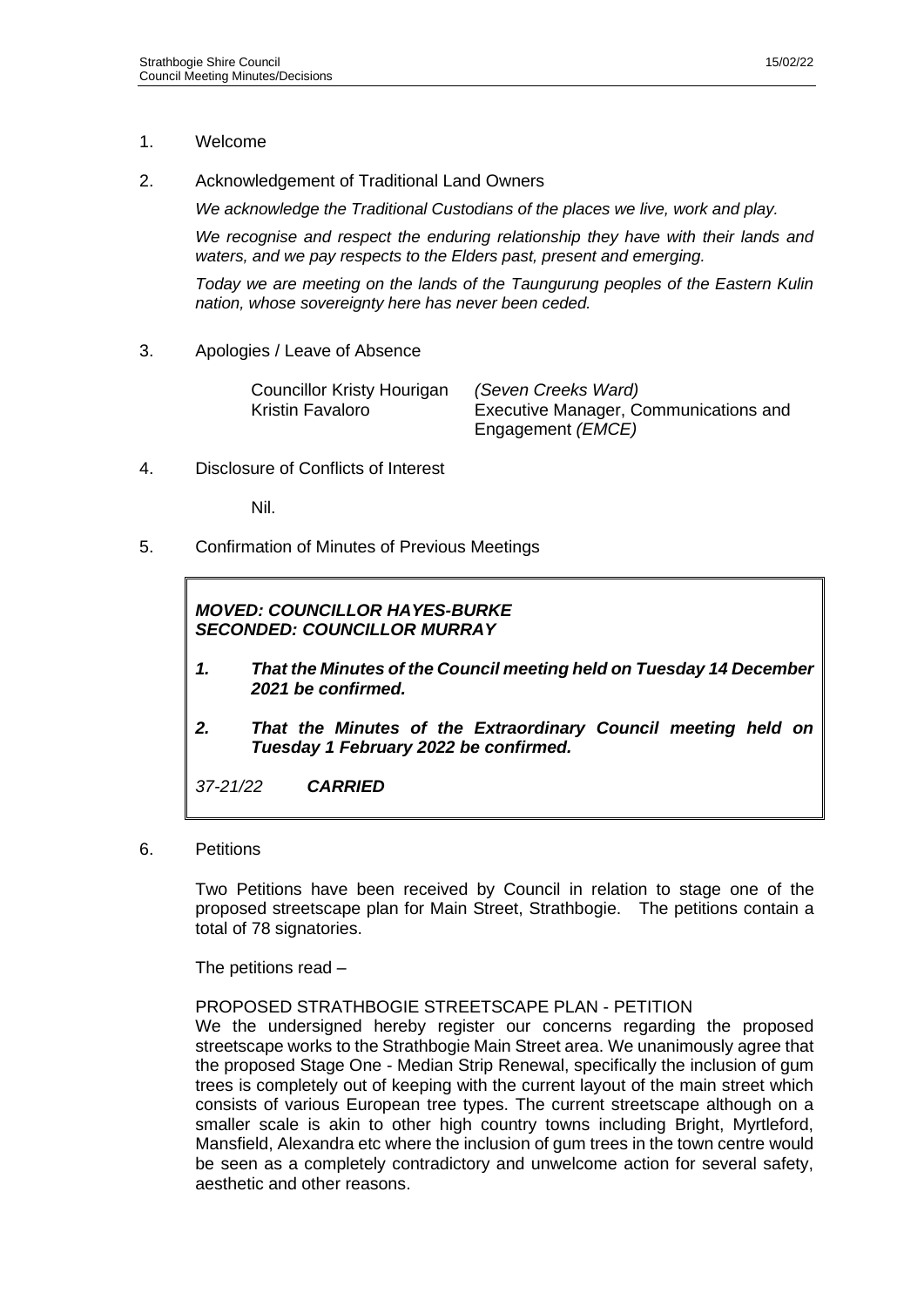6. Petitions (cont.)

*Proposed Strathbogie Streetscape Plan - Petition (cont.)*

Strathbogie already has wonderful walking trails and an abundance of native flora and fauna along the Spring and Seven Creeks immediately surrounding the town. Any streetscape works must be in keeping with the current attractive and historically significant streetscape. We request to be kept Informed of any progress or amendments to this proposal.

(Petition collected between 25th – 31st January, 2022)

# *MOVED: COUNCILLOR RAEBURN SECONDED: COUNCILLOR DICKINSON*

- *1. That Council accept the petitions on the proposed Strathbogie Streetscape Plan.*
- *2. That the petitions be referred to a relevant officer for response.*

*38-21/22 CARRIED*

7. Reports of Mayor and Councillors and Delegates

#### *Cr Hayes-Burke*

- Euroa Community Action Group draft Strategic Plan out for comment looking for input on Share Strathbogie website
- Avenel Active preparing their Community Plan looking for input on Share Strathbogie website
- Encourages Action Groups to ask Council for assistance in strategic plans
- New and exciting phase in waste management roll out of purple bin asking people to Share Strathbogie website to vote for options or talk to Councillor
- Starting a series of meetings with Federal election candidates pushing big agenda of projects throughout the Shire
- Will be releasing latest version of the Climate Change Action Plan for review and comment by the community

### *Cr Andrews*

• Go Fish Nagambie was on last weekend bringing in lots of people and families from across Victoria and nation. Women's fishing clinic to encourage diversity in involvement in fishing and children's participation. Shire supported with facilities and festivities. Great showcase for the Shire.

### *Cr Murray*

- Congratulating all those for Pitch My Project participation great response lots of ideas put forward and Council is working through them over the next couple of months.
- Involvement of volunteers across Shire recognised in Australia Day awards.
- Aware of divergent views about Australia Day and as a Council we will look at this as time progresses.
- Remind people in really hot weather one of the key issues Council is advocating for is energy resilience as Council is aware of issues like brown outs.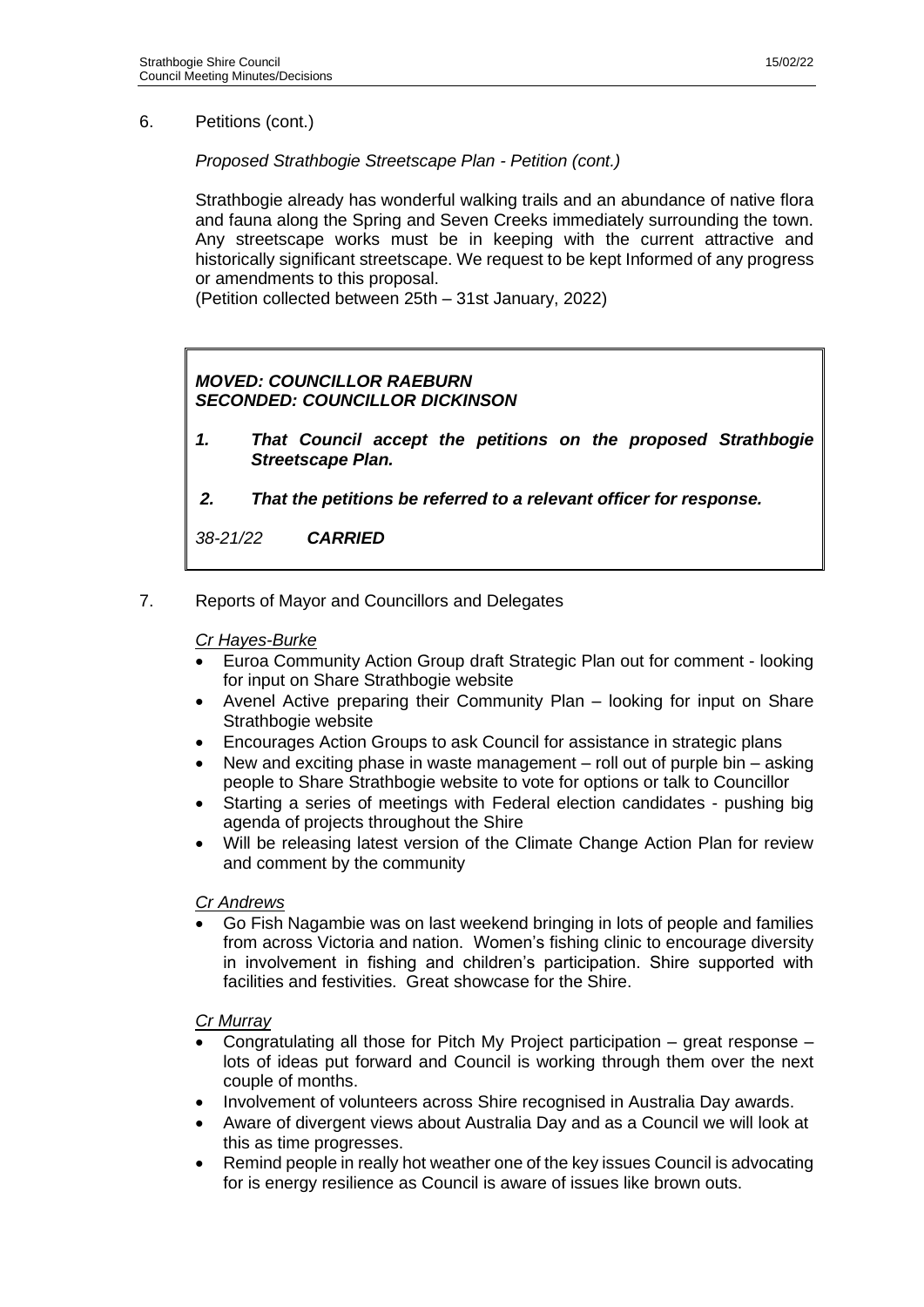7. Reports of Mayor and Councillors and Delegates (cont.)

#### *Mayor*

- Whilst this is our first Ordinary Meeting, Councillors have all been working on many projects and matters over the summer period.
- In the lead up the Federal election later this year, Council has compiled our priority projects for our shire to advocate to the candidates. This important work of advocacy to other levels of government and authorities is a key role of council to ensure that our projects, goals, and community's interests are known to all candidates and potentially allocated funding.
- Met with Dr Helen Haines the Member for Indi as she visited Euroa, Ruffy and Violet Town on February 2 to launch her Telecommunications Policy requesting a 300 million budget allocation from the federal government to complete the NBN roll out. We all know how challenging it is to get and maintain a descent internet and mobile connection in our region and we believe that the government needs to invest more to achieve equity in digital connectivity.
- Further to this, in early January Council submitted our priority projects which fall in the seat of Indi to Dr Helen Haines MP for inclusion in her budget submission to the federal government. Helen's invitation to her budget submission is a key opportunity for Strathbogie Shire Council to be heard at the federal budget table. We are hopeful for some funding outcomes from this submission and continue to work with Helen and her team to achieve the bigger projects such energy security, Sales Yard Truck Wash, Greening Euroa and the Euroa Railway Precinct Structure Plan.
- Talking of the railway, last week Council had an update from Ed Walker from ARTC, who advised us they are currently finalising all technical elements for both options. The ARTC are working towards completing the Multi Criteria Assessment to propose one option in April. Ed advised that there would be a further stakeholder meeting prior to April. We will keep the community informed of any updates on this front and we will continue to advocate for the community on this important project.
- Last weekend the Mayor had the pleasure of opening the GoFish Tournament at Nagambie on the Friday and the Nagambie On Water Festival on the Saturday. The combination of these two events for the first time was a great initiative of community groups working with the private sector to deliver a fabulous community focused event. GoFish opened with a Women In Recreational Fishing skills workshop where the ambassadors for GoFish ran clinics to encourage more women to take up recreational fishing. It was a really successful event and the Mayor congratulated Karen Rees and GRT Events for working to create an inclusive event that encourages diversity in the sport.
- The NOW Festival had perfect conditions for their day of water activities and being located at the central festival hub ensured that there was a buzzing atmosphere for locals and visitors to enjoy. Congratulations to Claire Sampson and the team of volunteers who ensured this event was a huge success. The Mayor highlighted the efforts of GoNagambie supporting the NOW Festival to run their event in partnership with GoFish. When we work together we achieve great results.
- The Mayor had hoped to be able to share a report of the Rainbow Local Government Conference but unfortunately, due to the current number of COVID cases, the organisation chose to postpone the event to an online event in May. The Mayor encouraged fellow councillors to consider attending this conference which supports us in making our communities safer and more inclusive, and in achieving real change for LBGQITA+ people in our community.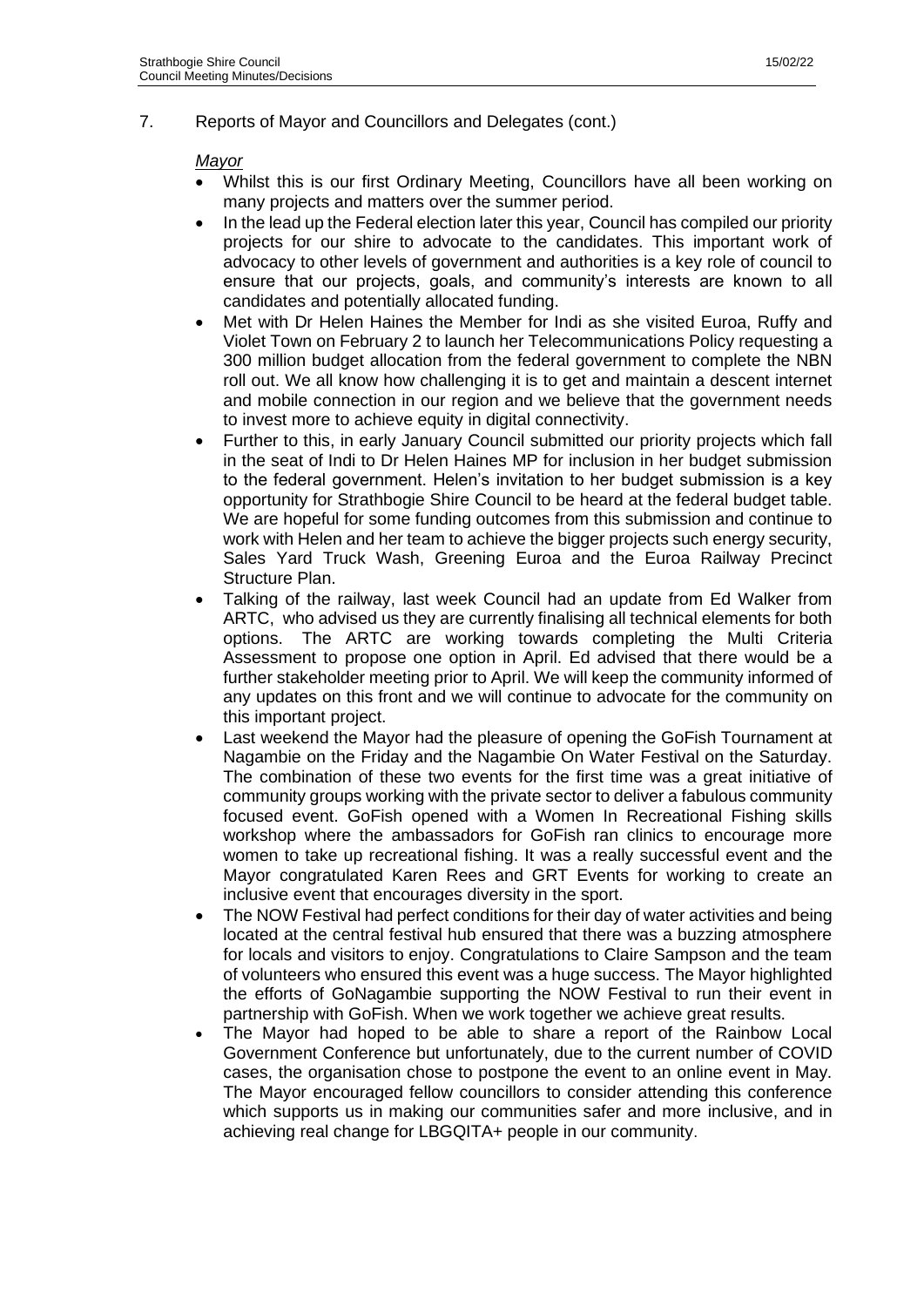8. Public Question Time

Nil

- 9. Officer Reports<br>9.1 Strategio
	- Strategic and Statutory
	- 9.2 Community
	- 9.3 Infrastructure
	- 9.4 Corporate
	- 9.5 Governance and Customer Service<br>9.6 Executive
	- **Executive**
- 10. Notices of Motion
- 11. Notices of Rescission
- 12. Urgent Business
- 13. Confidential Business

#### **NEXT MEETING**

The next monthly Meeting of the Strathbogie Shire Council is scheduled to be held on Tuesday 15 March 2022, commencing at 6.00 p.m.

It is intended that this meeting be held in the Euroa Community Conference Centre, however, this will be dependent on any COVID-19 restrictions which may be in place.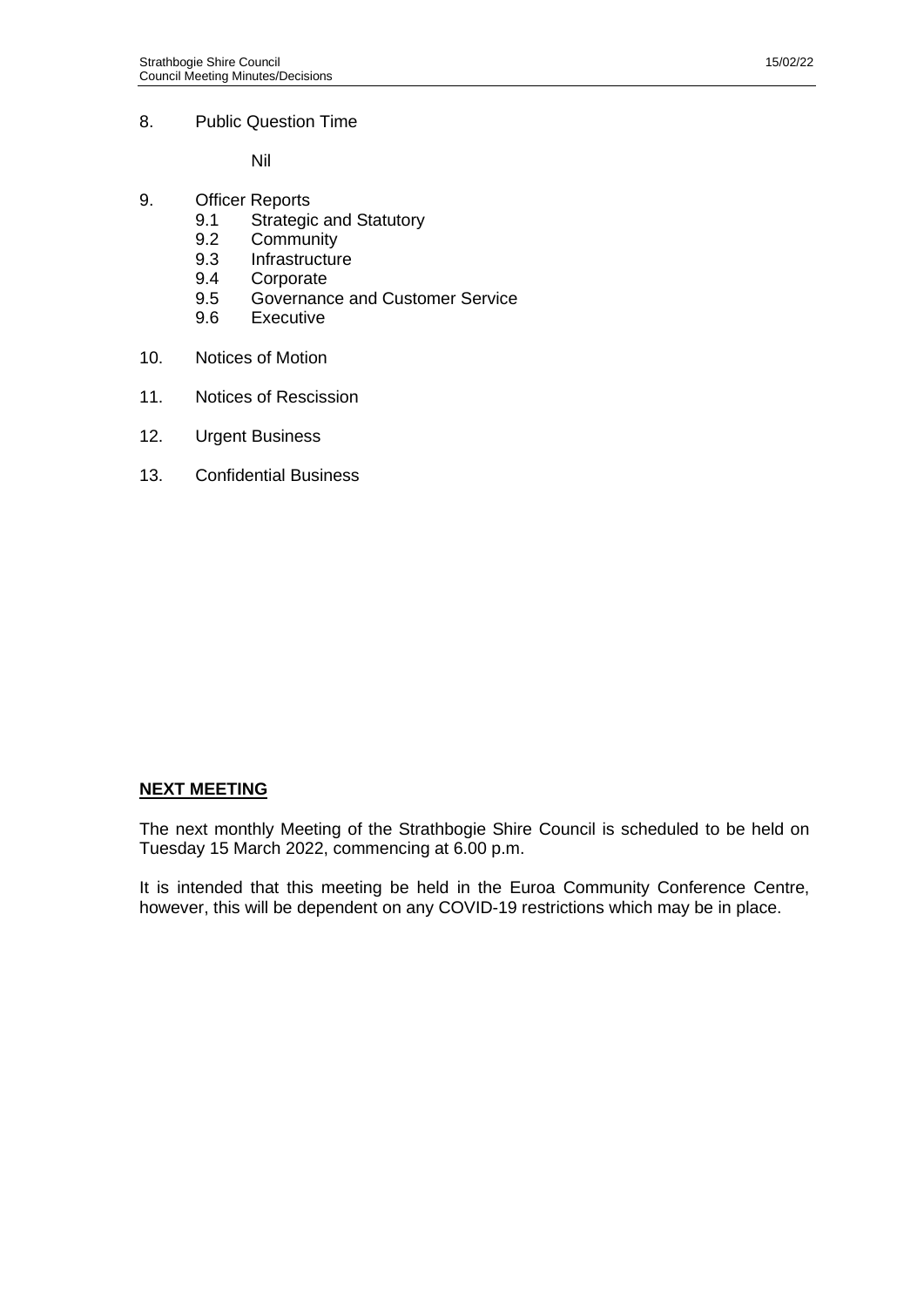# **REPORTS INDEX**

|       |                                                                                                                          | Page No. |
|-------|--------------------------------------------------------------------------------------------------------------------------|----------|
| 9.    | <b>OFFICER REPORTS</b>                                                                                                   |          |
|       |                                                                                                                          |          |
| 9.1   | <b>Strategic and Statutory Planning</b>                                                                                  |          |
|       |                                                                                                                          |          |
| 9.1.1 | Planning Permit Application No. P2020-162 - Use and<br>Development for a Caretakers House; Change of Use of existing     | 1        |
|       | building to Museum (Military Memorabilia Display); and Signage                                                           |          |
|       | ~ 22 Nolans Road, Ruffy VIC 3666                                                                                         |          |
| 9.1.2 | Planning Permit Application No. P2021-122 - Development of                                                               | 9        |
|       | Land for a Bottle Shop and Liquor License ~ 25 Tarcombe                                                                  |          |
|       | Street, Euroa VIC 3666                                                                                                   |          |
| 9.1.3 | Planning Permit Application No. P2021-175 - Two Lot                                                                      | 19       |
|       | Subdivision ~ 16 Jones Street, Avenel VIC 3664                                                                           |          |
| 9.1.4 | Planning Permit Application No. P2021-091 - Use and<br>Development of land for a dwelling $\sim$ 7 Hill Close, Ruffy VIC | 24       |
|       | 3666                                                                                                                     |          |
| 9.1.5 | Planning Permit Application No. P2021-092 - Use and                                                                      | 31       |
|       | Development of land for a two (2) bedroom dwelling (Crown                                                                |          |
|       | Allotment 8 Section G) ~ 7 Hill Close, Ruffy VIC 3666                                                                    |          |
| 9.1.6 | Planning Permit Application No. P2020-147 - Development of                                                               | 38       |
|       | land for a dwelling and shed (Five $(5)$ existing units on site) $\sim$ 10                                               |          |
|       | Jean Street, Longwood VIC 3665                                                                                           |          |
| 9.1.7 | Planning Applications Received and Planning Applications<br>Determined 1 to 31 December 2021 and 1 to 31 January 2022    | 44       |
|       |                                                                                                                          |          |
| 9.2   | <b>Community</b>                                                                                                         |          |
|       |                                                                                                                          |          |
| 9.2.1 | Nagambie Ageing Hub                                                                                                      | 45       |
| 9.2.2 | Enabling Tourism Fund - Council Co-Contribution                                                                          | 47       |
| 9.2.3 | Building Better Regions Fund (Round 6) - Council Co-Contribution                                                         | 48       |
|       |                                                                                                                          |          |
| 9.3   | <b>Infrastructure</b>                                                                                                    |          |
| 9.3.1 | <b>Collaborative Procurement Working Group HUME</b>                                                                      | 50       |
|       | Memorandum of Understanding - Waste Services Collaborative                                                               |          |
|       | Procurement                                                                                                              |          |
| 9.3.2 | Contracts Awarded Under Delegation (as approved in Council's                                                             | 51       |
|       | 2020/21 Budget)                                                                                                          |          |
|       |                                                                                                                          |          |
| 9.4   | Corporate                                                                                                                |          |
|       |                                                                                                                          |          |
| 9.4.1 | Mid-Year Budget Review 2021/22                                                                                           | 52       |
| 9.5   | <b>Governance and Customer Service</b>                                                                                   |          |
|       |                                                                                                                          |          |
| 9.5.1 | <b>Monthly Performance Report</b>                                                                                        | 53       |
|       |                                                                                                                          |          |
| 9.6   | <b>Executive</b>                                                                                                         |          |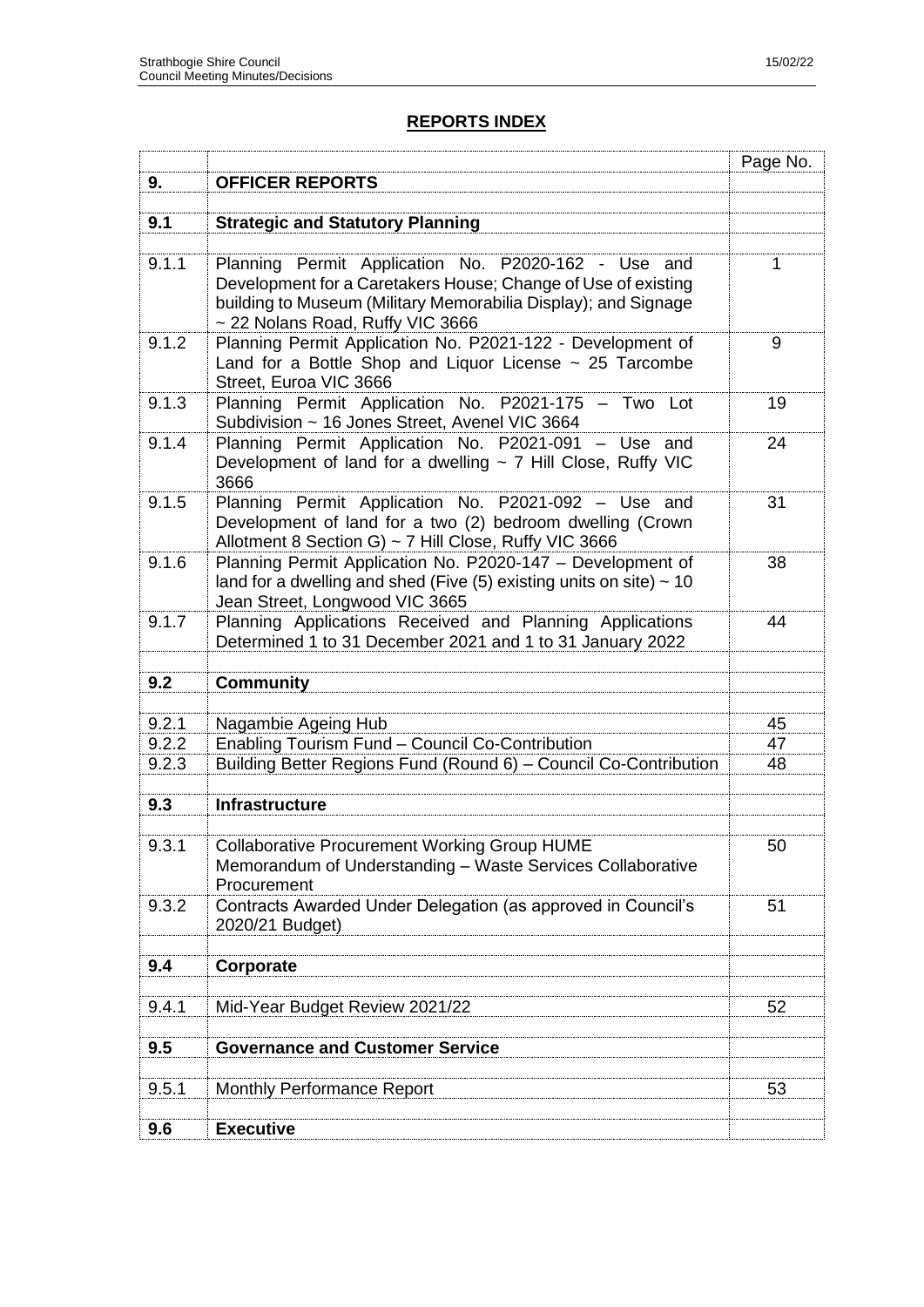| 1∩  | <b>NOTICES OF MOTION</b>     |  |
|-----|------------------------------|--|
|     | Nil                          |  |
|     | <b>NOTICES OF RESCISSION</b> |  |
|     | Nil                          |  |
|     |                              |  |
| 12. | <b>URGENT BUSINESS</b>       |  |
|     | Nil                          |  |
|     |                              |  |
|     | <b>CONFIDENTIAL BUSINESS</b> |  |
|     |                              |  |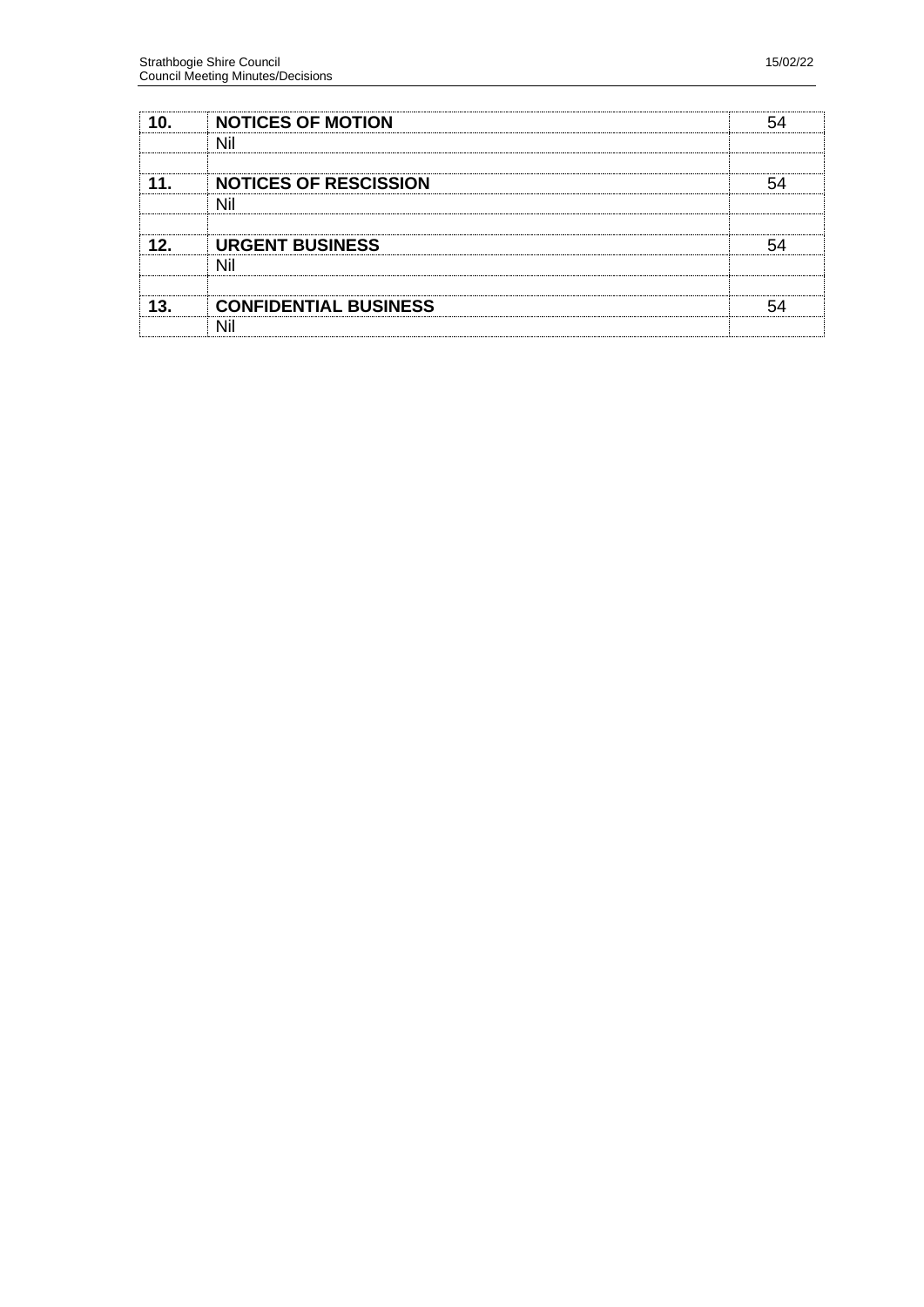# **9. OFFICER REPORTS**

### **9.1 STRATEGIC AND STATUTORY PLANNING**

### **9.1.1 Planning Permit Application No. P2020-162 – Use and Development for a Caretakers House; Change of Use of existing building to Museum (Military Memorabilia Display); and Signage ~ 22 Nolans Road, Ruffy VIC 3666**

Author: Town Planner

Responsible Director: Director Community and Planning

### *EXECUTIVE SUMMARY*

- The proposal is to use the current building for a museum for military memorabilia.
- The building has previously been utilised in the past for an engineering business and associated storage.
- A caretaker's house / accommodation area will be constructed on a first floor above the museum display area. Signage will be displayed, and car parking will be provided on site.
- The application was advertised, and four objections were received. Further detail is contained within the attached Report.
- The application has not been assessed within the 60-day statutory timeframe due to matters raised within the objections received.
- On balance the proposal meets the objectives of the Planning Policy Framework, Local Planning Policy Framework and the relevant Zone and Overlay controls.
- It is recommended that Council resolve to issue a Notice of Decision to Grant a Permit in accordance with the Officer's recommendation.

*The applicant for the application addressed the meeting.*

### *MOVED: COUNCILLOR RAEBURN SECONDED: COUNCILLOR ANDREWS*

### *That Council*

- *1. Resolve to issue a Notice of Decision to Grant a Permit in accordance with the Officer's recommendation in the attached Delegate Report; and*
- *2. Note the Delegate Report and proposed conditions.*

### *Conditions:*

### *Amended Plans*

*1. Prior to the commencement of the use and development, amended plans to the satisfaction of the Responsible Authority must be submitted to and approved by the Responsible Authority. When approved, the plans will be endorsed and form part of the permit. The plans must be drawn to scale with dimensions and be generally in accordance with the plans submitted with the application but modified to show –*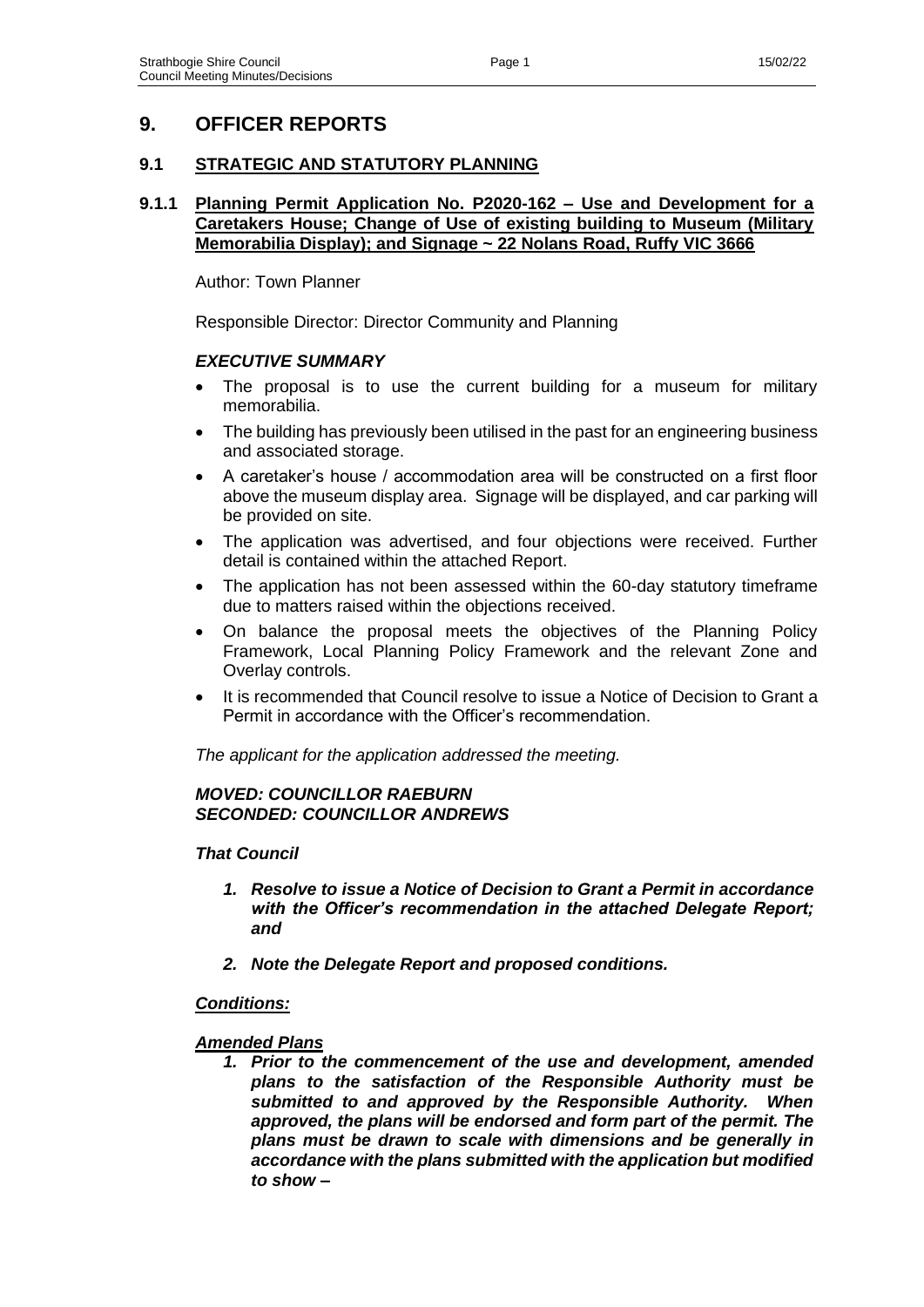- 9.1.1 Planning Permit Application No. P2020-162 Use and Development for a Caretakers House; Change of Use of existing building to Museum (Military Memorabilia Display); and Signage ~ 22 Nolans Road, Ruffy VIC 3666 (cont.)
	- *a) Changes to the Proposed Business Identification Signage plan to show the sign on the front elevation of the building.*
	- *b) Operating hours updated on the sign to reflect the permit conditions.*
	- *c) Notation on plan indicating no outside storage and display of museum pieces or other machinery or vehicles.*

#### *Endorsed Plans*

- *2. The use and development must be carried out and constructed in accordance with the endorsed plans and permit conditions and must not be altered without the prior written consent of the Responsible Authority.*
- *3. Prior to the use commencing, all works shown on the endorsed landscape plan must be completed to the satisfaction of the Responsible Authority, unless otherwise agreed to in writing.*

### *Landscape Plan Required*

- *4. Prior to the use and development commencing, a landscape plan to the satisfaction of the Responsible Authority must be submitted to and be approved by the Responsible Authority. When approved, the plan will be endorsed and will then form part of the permit. The plan must be drawn to scale and be generally in accordance with the plans submitted for assessment. The plans must show –*
	- *a) The retention of the boundary fencing all around the site, and noted on a site plan, indicating height, style and colour.*
	- *b) An attractive extension (lattice or similar) to the fence height along the shared boundary with No. 26 Nolans Road to mitigate the view of the shed elevation from the garden setting of No. 26, noted on the plan.*
	- *c) Plantings along the shared boundary with No. 26 Nolans Road, that will quickly form a screen and are easily maintained effectively as a screen to further buffer the views between the two activities.*
	- *d) The vegetation along the front boundary is retained and not damaged in any way (on the road reserve and boundary line) noted on the plan, and is enhanced to create a further buffer of vegetation against the front fence, between the activity on site and the public road (this could be spaced plantings of a hardy native medium to large shrub).*

#### *Maintenance of Vegetation*

- *5. The vegetation along the outer fence line at the front boundary is to be planted out and maintained by the owner of No.22 and any dead vegetation that the permit holder has planted is to be replaced, to the satisfaction of the Responsible Authority.*
- *6. All vegetation along the boundaries is to be maintained, replacing any dead plants, to the satisfaction of the Responsible Authority.*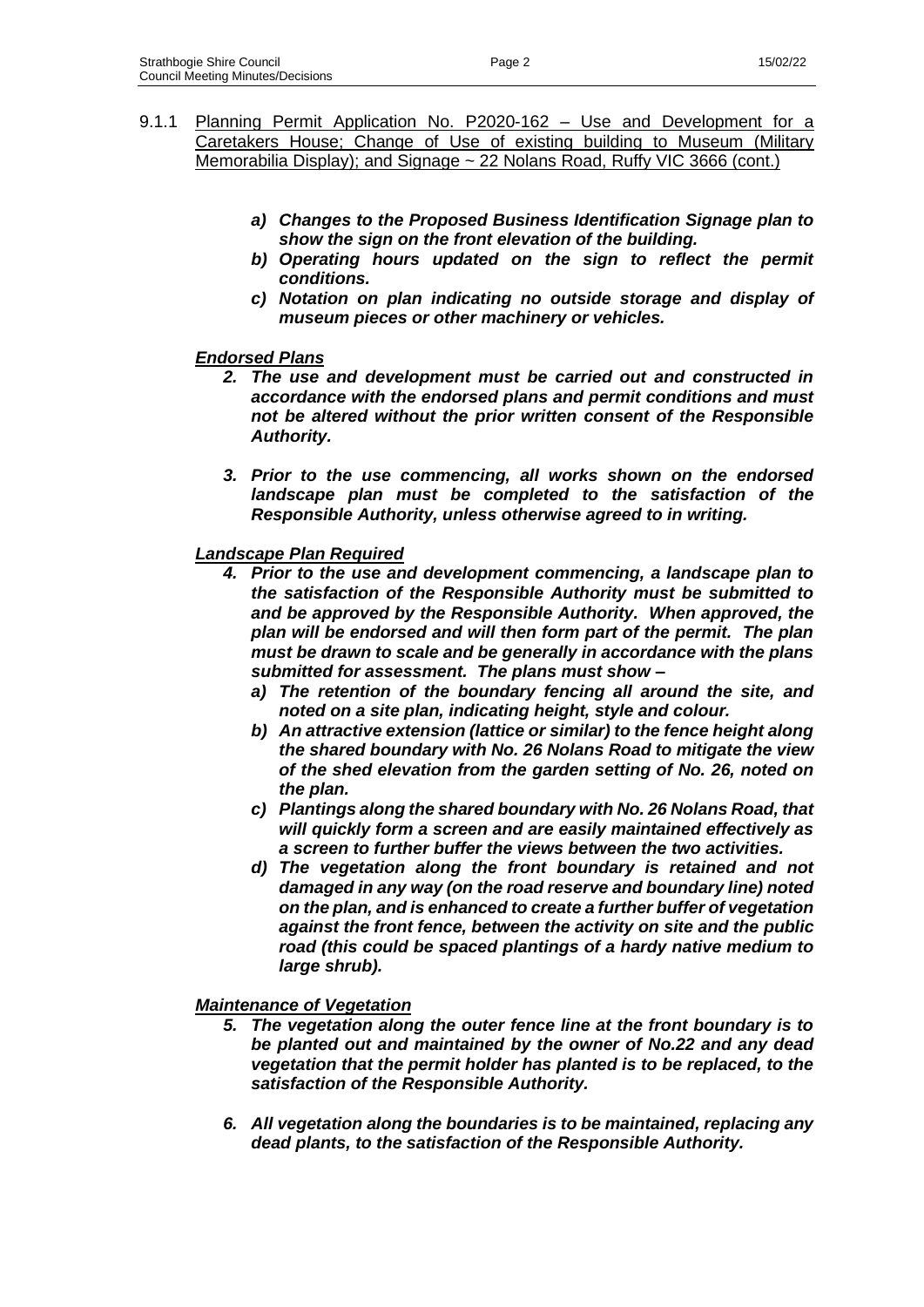9.1.1 Planning Permit Application No. P2020-162 - Use and Development for a Caretakers House; Change of Use of existing building to Museum (Military Memorabilia Display); and Signage ~ 22 Nolans Road, Ruffy VIC 3666 (cont.)

# *General amenity provision*

- *7. The use and development must be managed so that the amenity of the site, area and locality, in the opinion of the Responsible Authority, is not detrimentally affected, through the:*
	- *a) transport of materials, goods or commodities to or from the land;*
	- *b) appearance of any building, works or materials (which must be kept in good order);*
	- *c) the storage of materials (vehicles, parts, any other equipment and similar) outside the building (all product must be stored inside the building);*
	- *d) emission of noise, artificial light, vibration, smell, fumes, smoke, vapour, steam, soot, ash, dust, wastewater, waste products, grit or oil; and*
	- *e) presence of vermin.*

#### *Neat and tidy site*

*8. The subject land must be kept neat and tidy at all times and its appearance must not, in the opinion of the Responsible Authority, adversely affect the amenity of the locality.*

#### *Noise Control*

*9. The activities on site must not cause unreasonable noise or aggravated noise that may unreasonably impact the local community, including being responsible for any contractors or tradespeople hired, in accordance with EPA 'Noise limit and assessment protocol for the control of noise from commercial, industrial and trade premises and entertainment venues' Publication 1826.4 May 2021.*

#### *Hours of operation*

*10. The use may operate only between the hours as below, unless with the prior written consent of the Responsible Authority.*

| <b>Wednesday to Saturday</b>           | 9am till 5pm  |
|----------------------------------------|---------------|
| • Sundav                               | 10am till 3pm |
| <b>Public Holidays (where allowed)</b> | 10am till 3pm |

# *Maximum Number of Patrons*

*11. Not more than 30 persons may be present on the premises at any one time or as determined by any Building requirement, but no more than 30 persons.*

### *Deliveries*

*12. All deliveries must be between the operating hours as stated, but not on the weekends or public holidays, and must occur only on site and not external to the site.*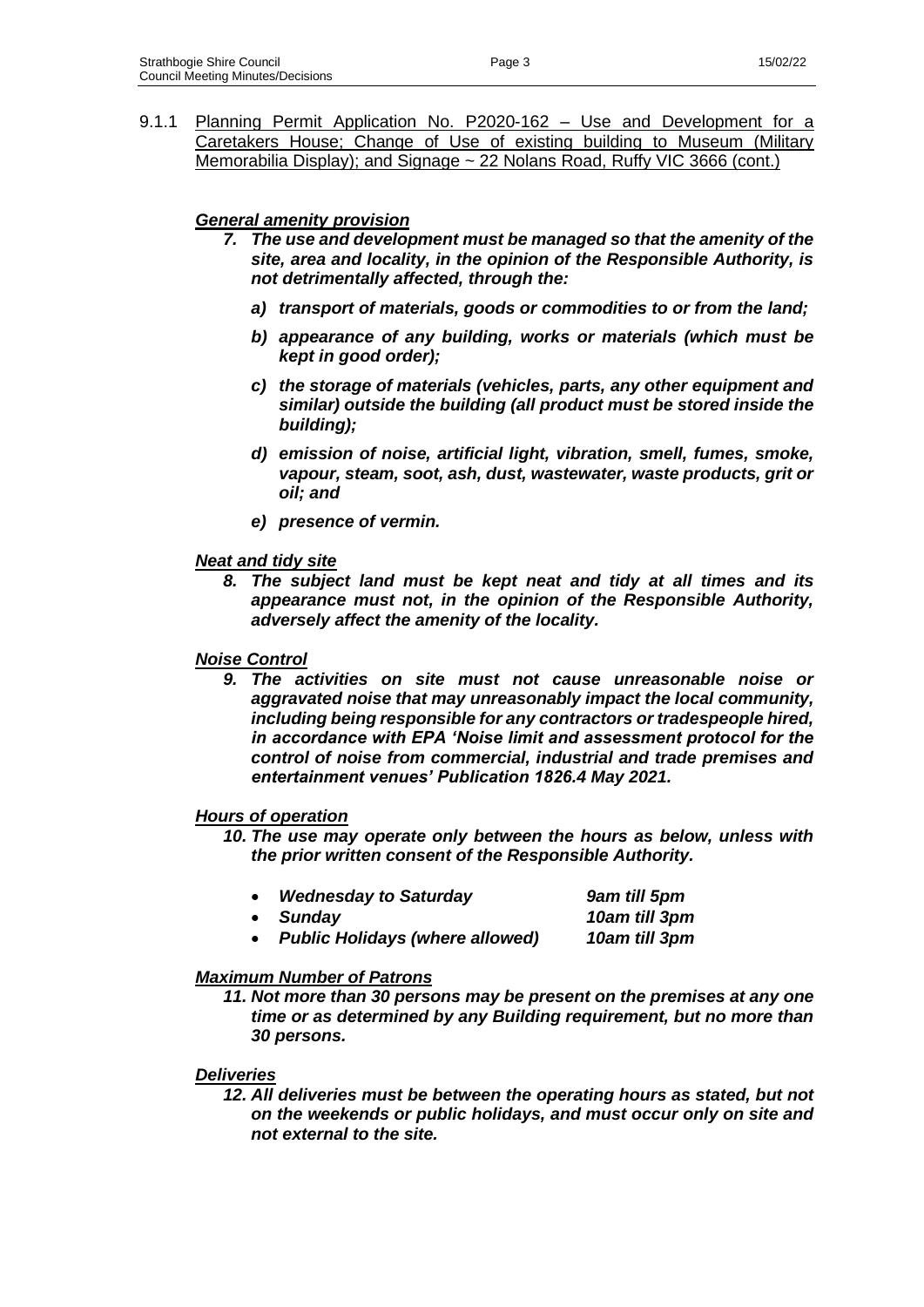- 9.1.1 Planning Permit Application No. P2020-162 Use and Development for a Caretakers House; Change of Use of existing building to Museum (Military Memorabilia Display); and Signage ~ 22 Nolans Road, Ruffy VIC 3666 (cont.)
	- *13. All loading and unloading must take place at all times within the curtilage of the subject site.*

### *Plant/Equipment/Features on Roof*

*14. No plant, equipment, services or architectural features other than those shown on the endorsed plans are permitted above the roof level of the building(s) without the written consent of the Responsible Authority.*

#### *Lighting on Site Control*

- *15. External lighting must be designed, baffled and located so as to prevent any adverse effect on adjoining land to the satisfaction of the Responsible Authority.*
- *16. Flashing or intermittent light must not be displayed on the subject site.*

#### *Security Alarms Control*

*17. All security alarms or similar devices installed on the site must be of the silent type in accordance with any current standard published by Standards Australia International Limited.*

#### *Fencing*

*18. The fencing as shown on the endorsed plan must be erected (extension screening) and maintained (all fencing on all boundaries) to the satisfaction of the Responsible Authority.*

#### *Loading Unloading Areas*

*19. Areas set aside for loading and unloading on site must be kept clear at all times for the purpose of loading and unloading.*

#### *Engineering Conditions*

#### *Traffic Impact Assessment Report*

*20. Before any of the development starts or before the plan of subdivision is certified under the Subdivision Act 1988 the applicant shall provide a Traffic Impact Assessment Report in accordance with the requirements of the Infrastructure Design Manual to the satisfaction of Council.*

#### *Rural Vehicle Crossing Location*

*21. Prior to the commencement of works on site, any new, relocated, alteration or replacement of required vehicular entrances to the subject land from the road shall be constructed at a location and of a size and standard in accordance with the requirements of the relevant Authority and shall be at the applicant's expense. The final location of the crossing is to be approved by the Responsible Authority via a Vehicle Crossing Permit. Reference should be made to Clause 12.9.2 "Rural Vehicle Crossings" of the Infrastructure Design Manual. Refer to standard drawing SD255 for small vehicles or SD265 for large vehicles.*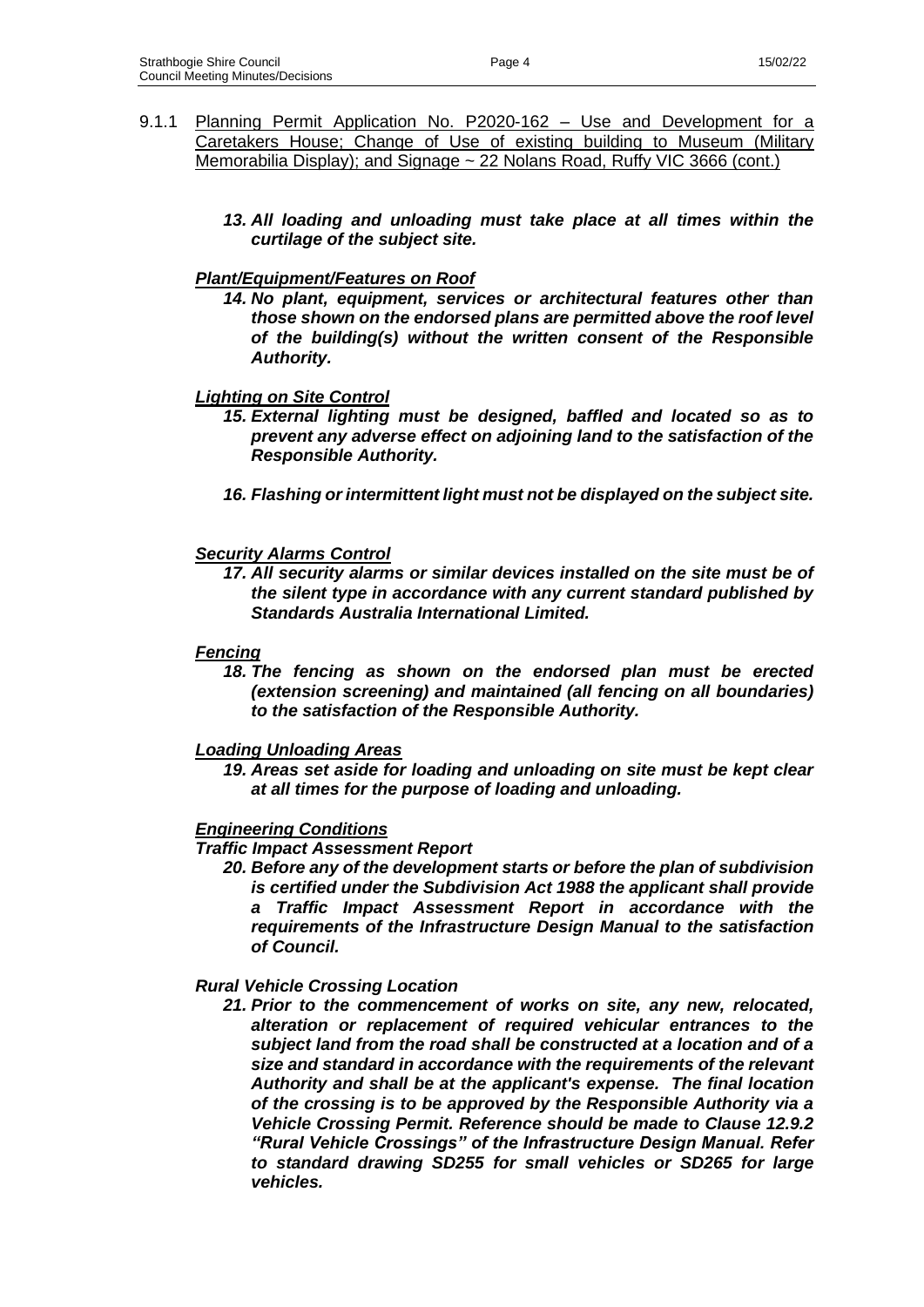- 9.1.1 Planning Permit Application No. P2020-162 Use and Development for a Caretakers House; Change of Use of existing building to Museum (Military Memorabilia Display); and Signage ~ 22 Nolans Road, Ruffy VIC 3666 (cont.)
	- *22. The vehicular crossing shall have satisfactory clearance to any power or Telecommunications pole, manhole cover or marker, or street tree and have a minimum of 50mm of gravel from the shoulder to the property boundary.*

#### *Rural Drainage – Works*

- *23. All stormwater and surface water discharging from the site, buildings and works must be conveyed to the legal point of discharge drains to the satisfaction of the Responsible Authority/Goulburn Murray Water or dissipated within the site boundaries. No effluent or polluted water of any type may be allowed to enter the stormwater drainage system.*
- *24. Appropriate steps must be taken to retain all silt and sediment on site during the construction phase to the satisfaction of the Responsible Authority and must be carried out in accordance with the following EPA guidelines and policies: -*
	- *Environmental Guidelines for Major Construction Sites (EPA publication No. 480, December 19985); and*
	- *Construction Techniques for Sedimentation Pollution Control (EPA publication No. 275, May 1991)*
- *25. Prior to the commencement of any works, the design parameters for any defined watercourse crossing(s), both structural and hydraulic design, shall be approved by the Responsible Authority (GBCMA – Works on Waterways Permit).*

#### *Internal Access Roads*

*26. Prior to the commencement of the use all internal access roads must be constructed, formed and drained to avoid erosion and to minimise disturbance to natural topography of the land to the satisfaction of the Responsible Authority. Internal access, including the turn-around areas for emergency vehicles, must be all weather construction with a minimum trafficable width of 4m.*

#### *Car Park Construction Requirements*

- *27. Before construction works start associated with the provision of carparking, detailed layout plans demonstrating compliance with Aust Roads Publication 'Guide to Traffic Engineering Practice : Part 11 Parking' and to the satisfaction of the relevant authority must be submitted to and approved by the responsible authority. The plans must be drawn to scale with dimensions.*
- *28. Before the use or occupation of the development starts, the area(s) set aside for parking of vehicles and access lanes as shown on the endorsed plans must be (to the satisfaction of the responsibility authority):*
	- *a) surfaced with an all-weather seal coat or gravel of type or treated to prevent dust, to the satisfaction of the Responsible Authority;*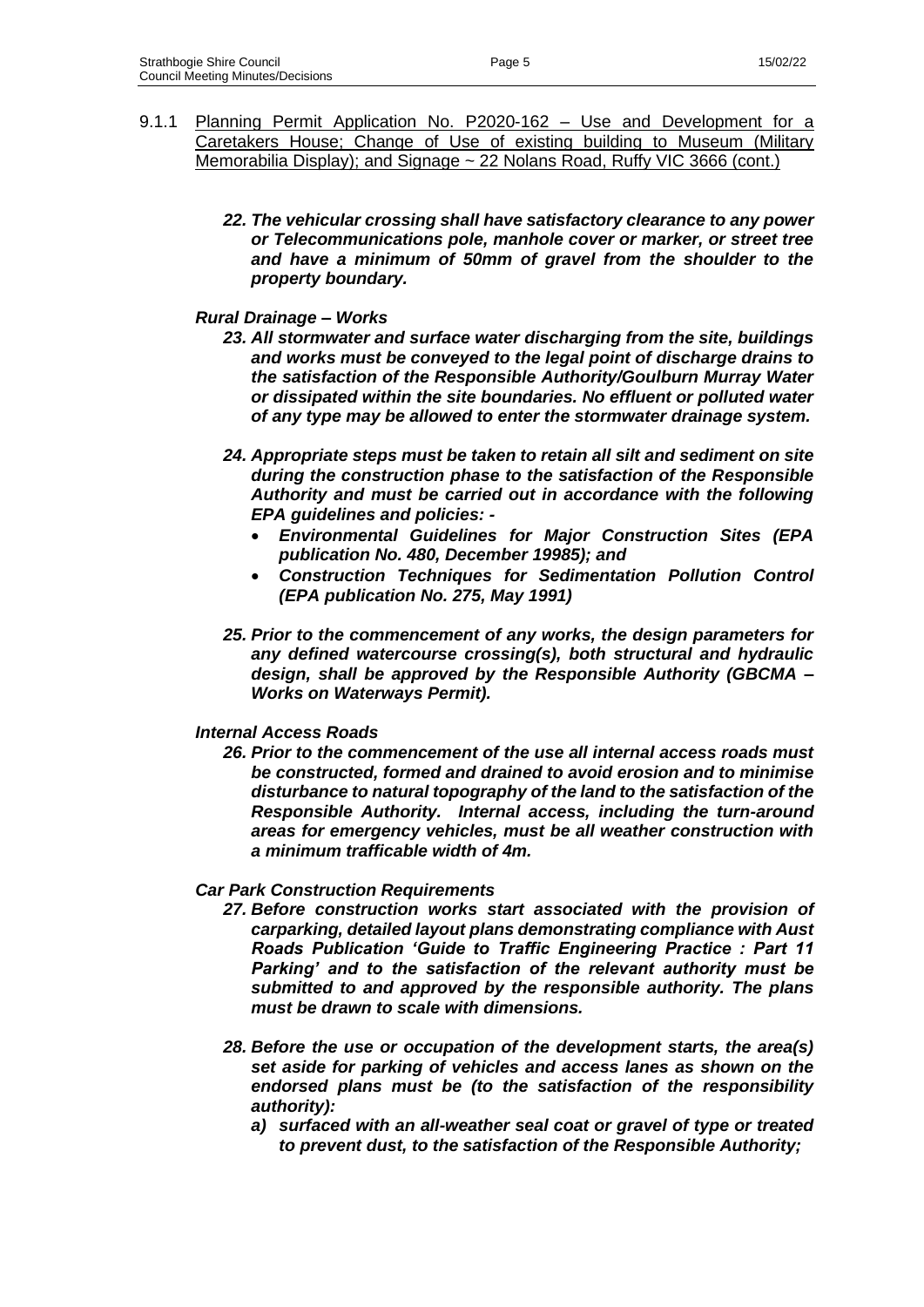- 9.1.1 Planning Permit Application No. P2020-162 Use and Development for a Caretakers House; Change of Use of existing building to Museum (Military Memorabilia Display); and Signage ~ 22 Nolans Road, Ruffy VIC 3666 (cont.)
	- *b) constructed and completed to the satisfaction of the Responsible Authority;*
	- *c) drained in accordance with an approved drainage plan;*
	- *d) marked to indicate each car space and all access lanes;*
	- *e) measures taken to prevent damage to fences or landscaped areas of adjoining properties and to prevent direct vehicle access to an adjoining road other than by a vehicle crossing;*
	- *f) provision of traffic control signage and or structures as required; and*
	- *g) provision of signage directing drivers to the area(s) set aside for car parking. Such signs are to be located and maintained to the satisfaction of the Responsible Authority. This sign must not exceed 0.3 square metres.*
	- *29. The areas must be constructed and drained to prevent diversion of flood or drainage waters and maintained in a continuously useable condition to the satisfaction of the Responsible Authority.*
	- *30. Car spaces, access lanes and driveways must be kept available for these purposes at all times.*

#### *Drainage Discharge Plan*

- *31. Before any of the development starts, a properly prepared drainage discharge plan with computations to the satisfaction of the responsible authority must be submitted to and approved by the Responsible Authority. When approved, the plans will be endorsed and will then form part of the permit. The plans must be drawn to scale with dimensions must be provided. The information submitted must show the details listed in the council's Infrastructure Design Manual and be designed in accordance with the requirements of that manual. The information and plan must include:* 
	- *a) details of how the works on the land are to be drained and/or retarded;*
	- *b) computations including total energy line and hydraulic grade line for the existing and proposed drainage as directed by Responsible Authority;*
	- *c) measures to enhance stormwater discharge quality from the site and protect downstream waterways Including the expected discharge quality emanating from the development (output from MUSIC or similar) and design calculation summaries of the treatment elements;*
	- *d) a maximum discharge rate from the site is to be determined by computation to the satisfaction of Council or (insert) lit/sec/ha;*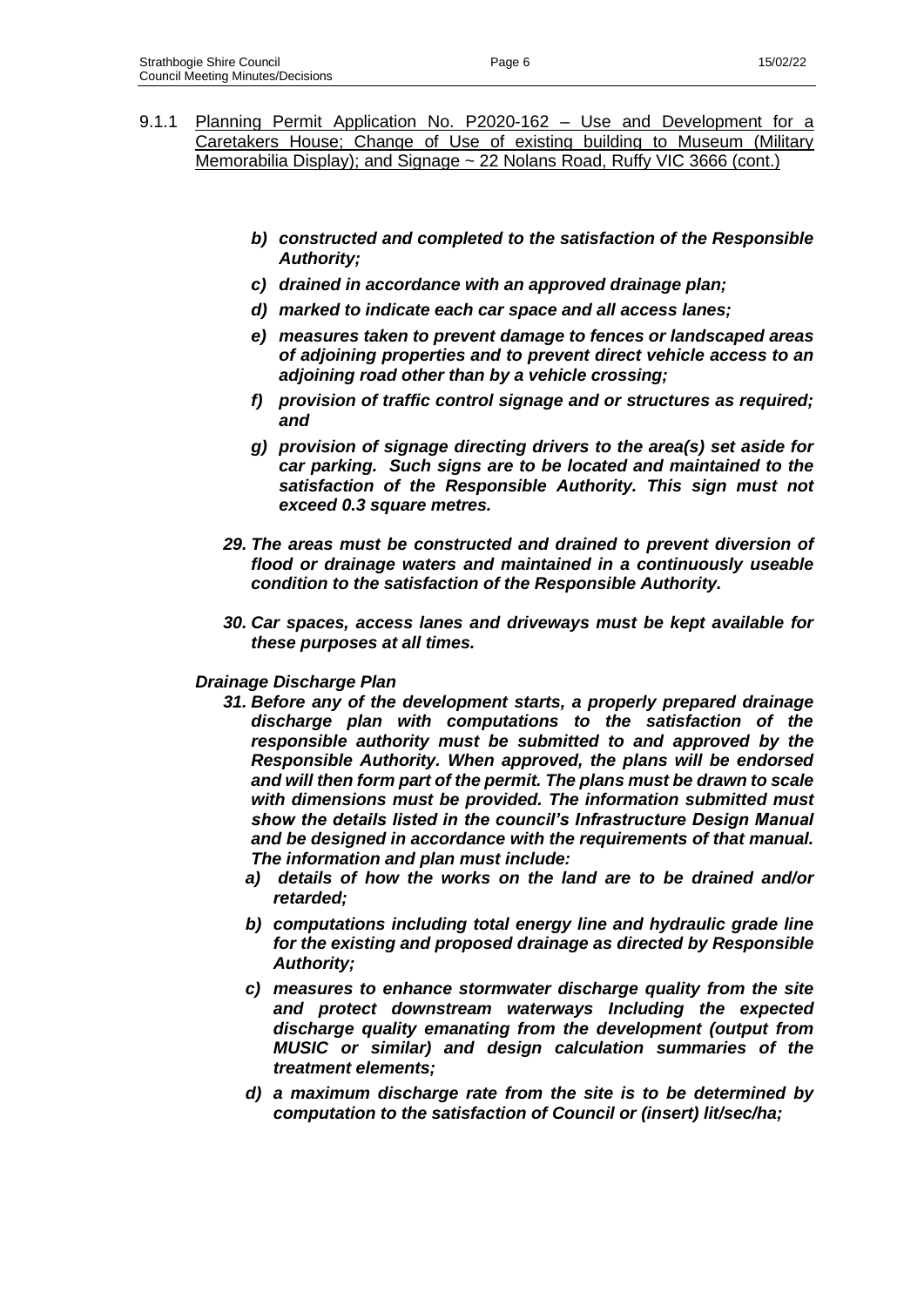- 9.1.1 Planning Permit Application No. P2020-162 Use and Development for a Caretakers House; Change of Use of existing building to Museum (Military Memorabilia Display); and Signage ~ 22 Nolans Road, Ruffy VIC 3666 (cont.)
	- *e) documentation demonstrating approval from the relevant authority for the legal point of discharge;*
	- *f) the provision of gross pollutant and/or litter traps installed at the drainage outfall of the development to ensure that no effluent or polluted water of any type may be allowed to enter the Council's stormwater drainage system; and*
	- *g) maintenance schedules for treatment elements.*
	- *32. Prior to the use commencing all works constructed or carried out must be in accordance with those plans. To the satisfaction of the Responsible Authority.*

#### *Council's Assets*

*33. Unless identified with the written report, any damage to infrastructure post construction will be attributed to the development. The owner or developer of the subject land must pay for any damage caused to the Councils assets/Public infrastructure caused as a result of the development or use permitted by this permit.*

#### *Environmental Health Conditions*

#### *Effluent Management*

*34. Prior to the use commencing, the property being used for occupancy and a place of business, located outside a reticulated sewerage district, must have installed a septic disposal system approved by Council's Environmental Health Officer.*

### *Permit Expiry*

#### *Use and Development*

- *35. This permit will expire if one of the following circumstances applies:*
	- *a) The development is not started within two (2) years of the date of this Permit,*
	- *b) The development is not completed within four (4) years of the date of this Permit.*
	- *c) The use ceases for two or more years.*

*The Responsible Authority may extend the periods referred to if a request is made in writing:*

- *before the permit expires; or*
- *within six months afterwards if the use or development has not yet started; or*
- within 12 months after the permit expiry date, where the *development allowed by the permit has lawfully started before the permit expires.*

### *Signage*

*36. The sign must be removed within three months of the use ceasing.*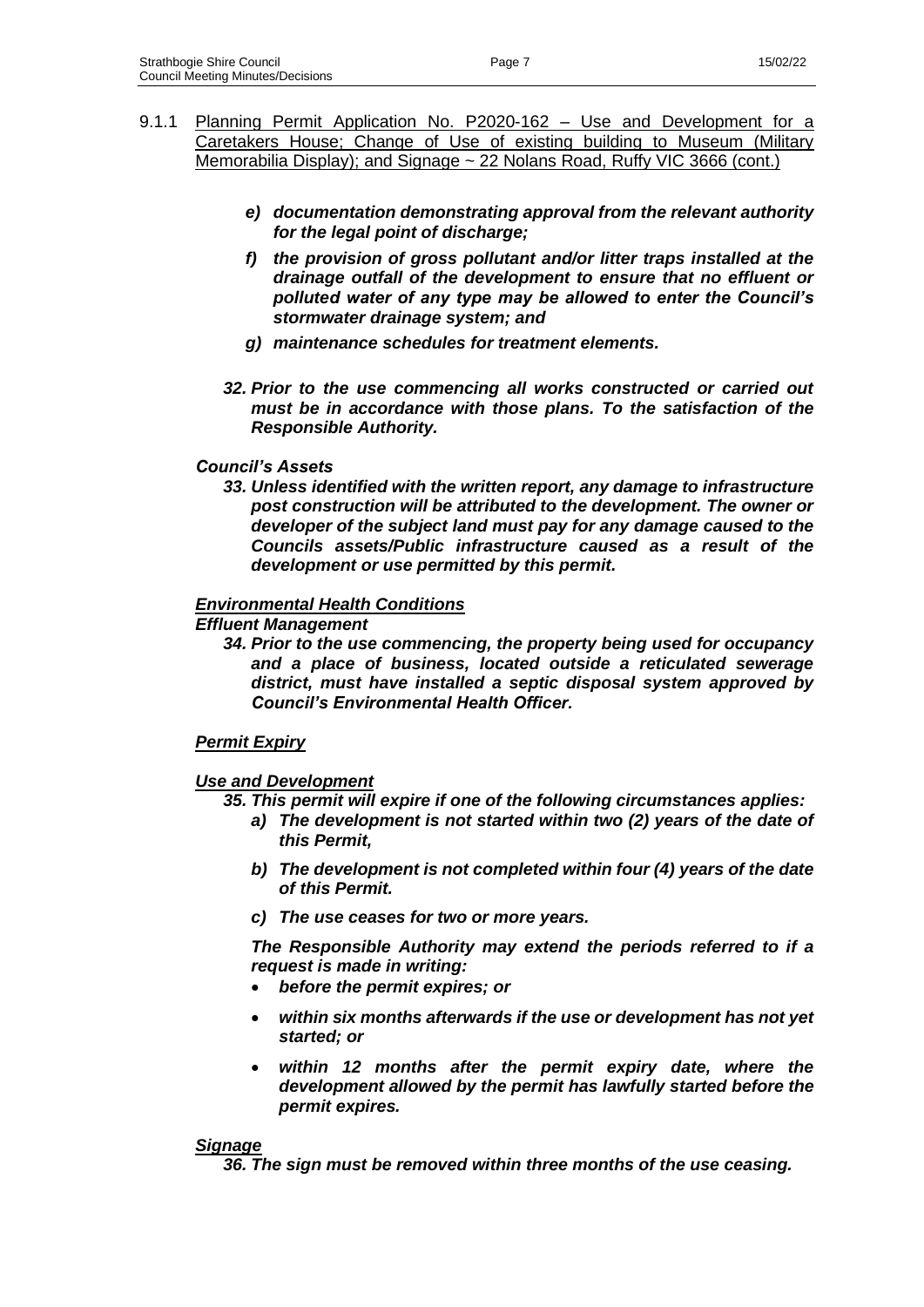9.1.1 Planning Permit Application No. P2020-162 - Use and Development for a Caretakers House; Change of Use of existing building to Museum (Military Memorabilia Display); and Signage ~ 22 Nolans Road, Ruffy VIC 3666 (cont.)

### **Planning Notes**

- **Prior to works commencing on public land or roads, the permit owner must obtain a permit from the relevant authority giving Consent to Work Within a Road Reserve.**
- **This permit does not authorise the commencement of any building construction works. Before any such development may commence, the applicant must apply for and obtain appropriate building approval.**

### *End of Conditions*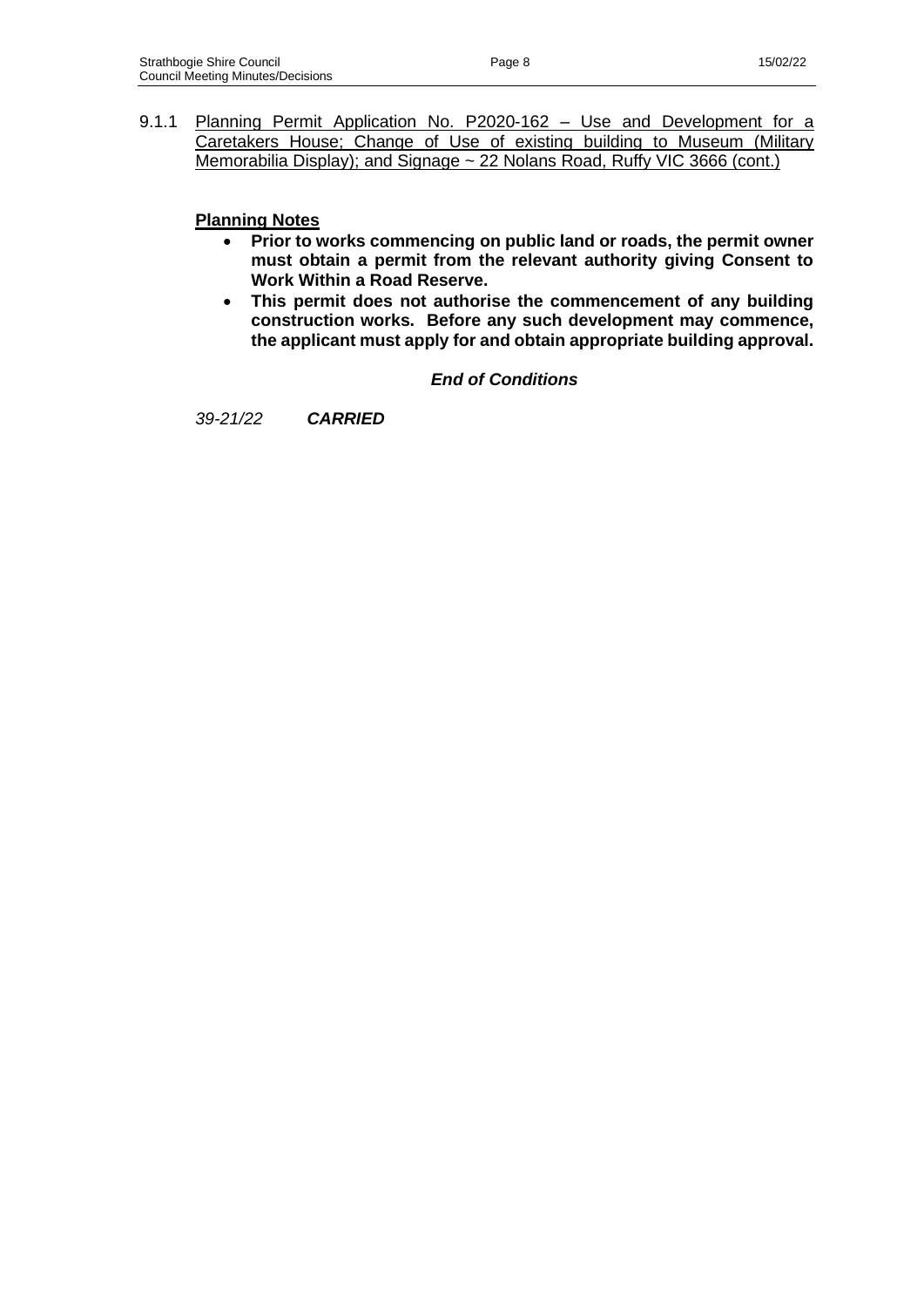Author: Town Planner

Responsible Director: Director Community and Planning

### *EXECUTIVE SUMMARY*

- The proposal is for the development of the land for a bottle shop with the associated use as a licensed premises for packaged liquor to be consumed off site only. The use of the land for the bottle shop is as of right in the Commercial Zone. The site is located on the corner of Tarcombe Street and Hunter Street and is currently vacant.
- The bottle shop will be open until 9pm under this current application. Access will be from Hunter Street. Car parking will be provided on site although the intent is 'drive through'. Signage will be limited to the commercial zone requirements which are identified in the conditions. Landscaping will provide a buffer between the residential use and commercial use at the shared interface which is one dwelling, at the northern boundary.
- The application was advertised and seven objections have been received. A meeting was held on site with the objectors to allow them to discuss their concerns. More details are included in the Delegate Report attached.
- The application has not been assessed within the sixty day statutory timeframe given the objections.
- The proposal meets the objectives of the Planning Policy Framework, Local Planning Policy Framework, the Zone and Overlay.
- It is recommended that Council resolve to issue a Notice of Decision to Grant a Permit in accordance with the Officer's recommendation.

*A representative of an objector to the application addressed the meeting.*

*An invested party in the application addressed the meeting.*

#### *MOVED: COUNCILLOR HAYES-BURKE SECONDED: COUNCILLOR DICKINSON*

### *That Council*

- *1. Resolve to issue a Notice of Decision to Grant a Permit in accordance with the Officer's Recommendation in the attached Delegate Report; and*
- *2. Note the Delegate Report and proposed conditions.*

### *Conditions:*

### *Endorsed Plans*

*1. The development and liquor licence must be carried out in accordance with the endorsed plans and permit conditions and must not be altered without the prior written consent of the Responsible Authority.*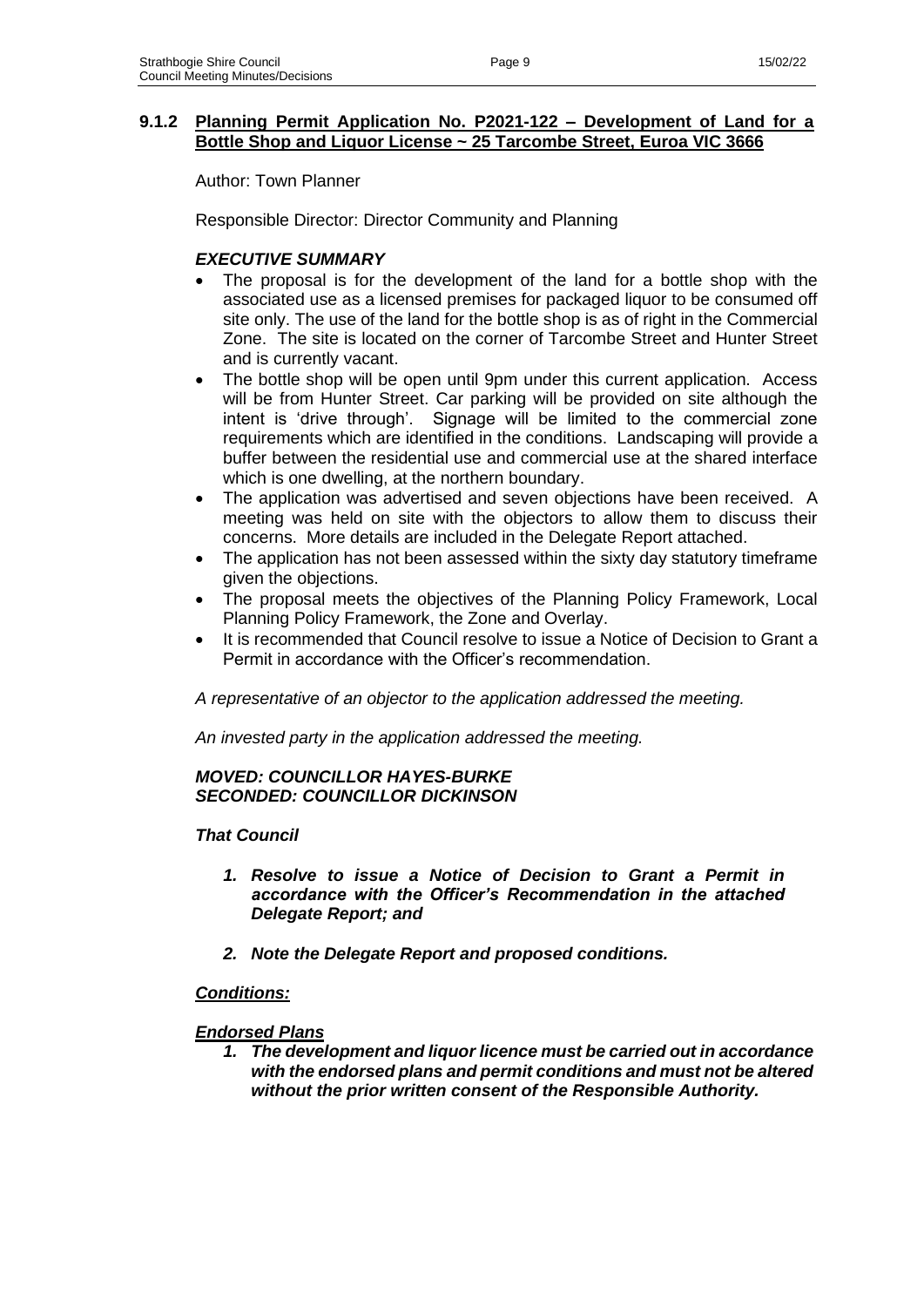### *General Amenity*

- *2. During construction the development must be managed so that the amenity of the area or locality, in the opinion of the Responsible Authority, is not detrimentally affected, through the:*
	- *a) transport of materials, goods or commodities to or from the land;*
	- *b) appearance of any building, works or materials;*
	- *c) emission of noise, artificial light, vibration, smell, fumes, smoke, vapour, steam, soot, ash, dust, waste water, waste products, grit or oil; and*
	- *d) presence of vermin; and*
	- *e) any other matter as reasonable.*

#### *Neat and Tidy Site*

*3. The subject land must be kept neat and tidy at all times, and its appearance must not, in the opinion of the Responsible Authority, adversely affect the amenity of the locality.*

#### *Waste Management*

*4. All waste material must be stored out of site of the public domain and must be regularly removed from the site. No waste should be allowed to be spilled or dust or odour created on or around the site, to the satisfaction of the Responsible Authority.*

#### *Noise Control*

*5. The activities on site must not cause unreasonable noise or aggravated noise that may unreasonably impact the local community including being responsible for any contractors or tradespeople hired, in accordance with EPA 'Noise limit assessment protocol for the control of noise from commercial, industrial and trade premises and entertainment venues' Publication 1826.4 May 2021.*

#### *Lighting*

- *6. External lighting must be designed, baffled and located so as to prevent any adverse effect on adjoining land, to the satisfaction of the Responsible Authority.*
- *7. No flashing or intermittent light is to be displayed on the subject land without the prior written consent of the Responsible Authority.*

#### *Security Alarms*

*8. All security alarms or similar devices installed on the land must be of a silent type in accordance with any current standard published by Standards Australia International Limited and be connected to a security service.*

#### *Landscaping Maintained*

*9. The landscaping on site as shown on the endorsed plans must be maintained, replacing any dead or diseased plant, by the permit holder/land holder so that the screen is maintained between the commercial activity and the residential use, to the satisfaction of the Responsible Authority.*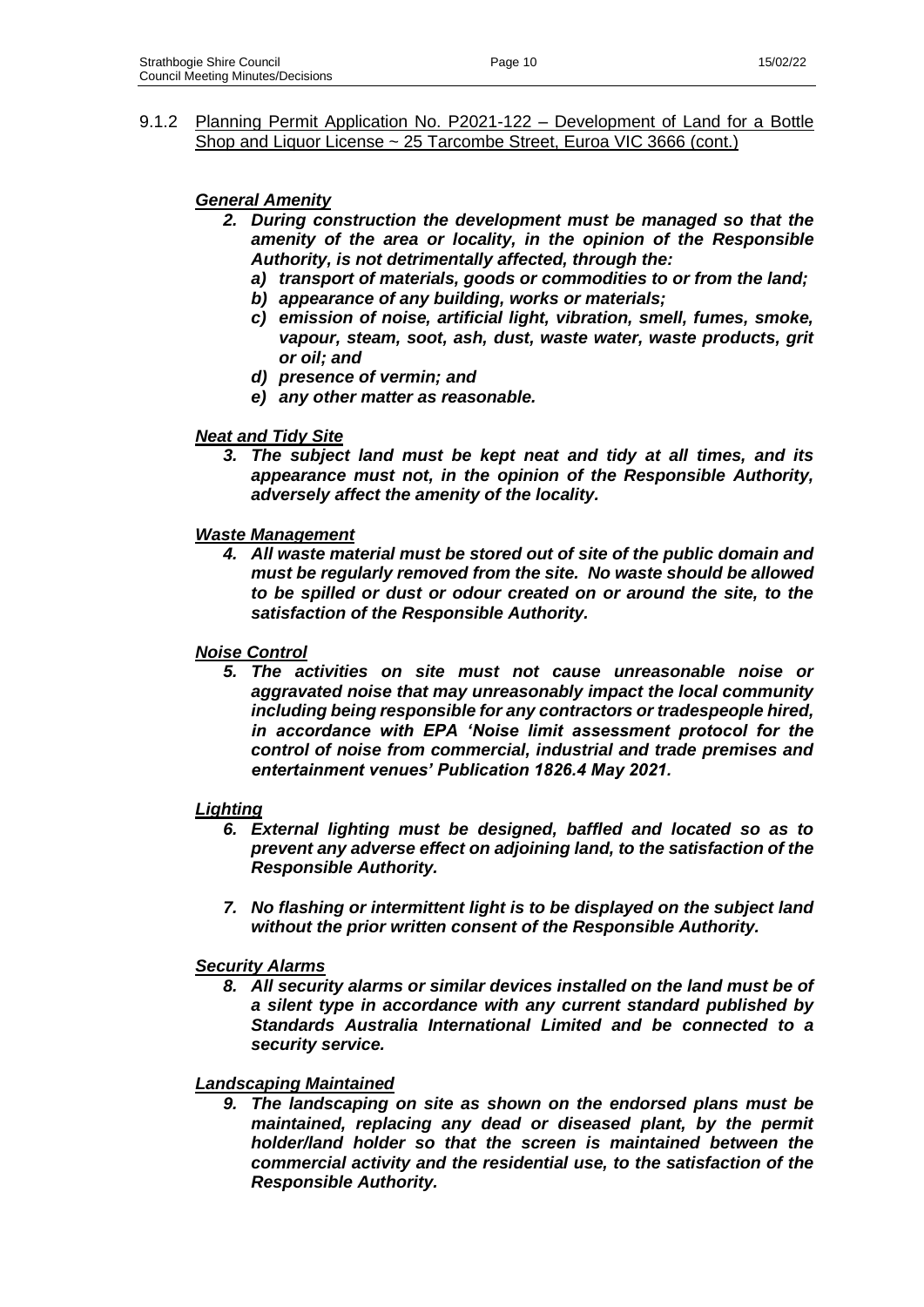#### *Access and Egress*

*10. Access and egress from the property for all vehicles must take place in a forward direction at all times.*

#### *Loading and Unloading*

*11. All loading and unloading must be at all times undertaken within the curtilage of the subject land.*

#### *Signage*

- *12. The total display area of all signs for the premises must not exceed 8 square metres. This does not include a sign with a display area not exceeding 1.5 square metres that is below a verandah or if not verandah, that is less than 3.7 metres above pavement level, otherwise consent must be gained from the Responsible Authority.*
- *13. No signs are to be internally illuminated or flashing without prior written consent from the Responsible Authority.*

#### *Operating Hours*

*14. The operating hours are, unless agreed otherwise with the Responsible Authority, –*

| <b>Monday to Saturday</b>            | 9am till 9pm      |
|--------------------------------------|-------------------|
| <b>Sunday</b>                        | 10am till 9pm     |
| <b>ANZAC Day</b>                     | 12 noon to 9pm    |
| <b>Good Friday and Christmas Day</b> | <b>No Trading</b> |

#### *Delivery Times*

*15. Deliveries must not be before 8am or after 5pm as far as practicable and must not unreasonably impact on the residential areas adjacent.*

#### *Concealment of Pipes etc*

*16. All pipes, fixtures, fittings and vents servicing any building on site, other than stormwater downpipes, must be concealed in service ducts or otherwise hidden from view to the satisfaction of the Responsible Authority.*

### *Plant, Equipment or Features on the Roof*

*17. All external plant and equipment must be acoustically treated or placed in sound proof housing to reduce noise to a level so as not to impact the residential area, to the satisfaction of the Responsible Authority.*

#### *Plant Noise and Proximity to Residences*

*18. No plant is to be placed so that it can be heard from the nearby dwellings and all plant that creates a noise should be encased or internal in buildings, so that any noise is muffled, as far as practicable and reasonably.*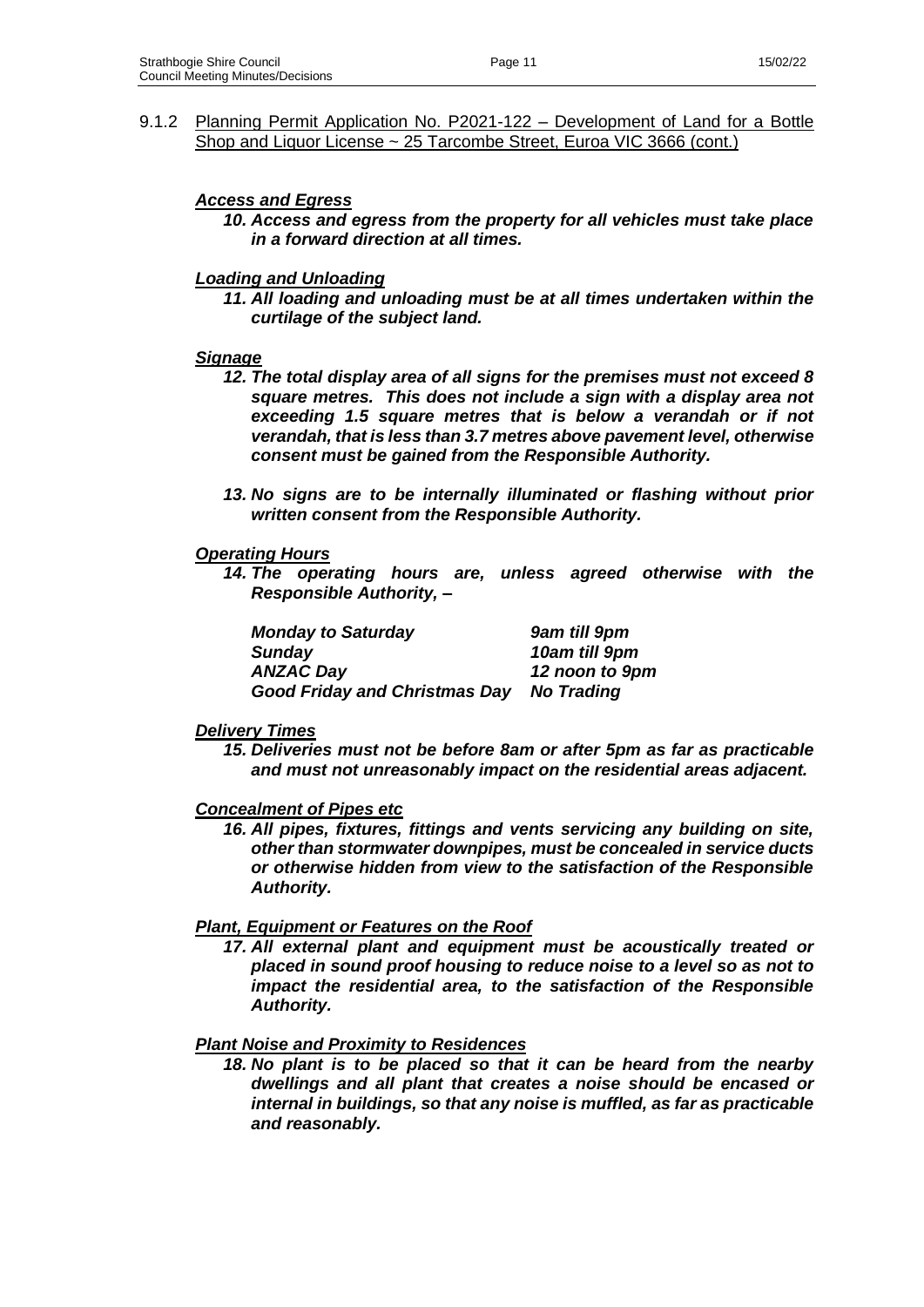# *Engineering Conditions*

#### *Section 173 agreement*

*19. Prior to the use commencing a legally binding agreement under Section 173 of the Planning and Environment Act 1987 shall be entered into between the landowner and the Responsible Authority, concerning liability, maintenance and possession of parts of the development that extend into air space or sub-soil of land vested in the care and maintenance of Council. The content of which is to be agreed between the Council and permit holder/developer prior to the Agreement being written up. All costs are to be covered by the permit holder/owner/developer.*

#### *Asset Protection*

- *20. Before the development starts, the owner or developer must submit to the Responsible Authority a written report and photos of any prior damage to public infrastructure. This includes 50 metres on both sides of the property or to the property boundary of the next active building site, whichever is the closest. Listed in the report must be the condition of kerb & channel, footpath, seal, street lights, signs and other public infrastructure fronting the property and abutting at least two properties either side of the development. Unless identified with the written report, any damage to infrastructure post construction will be attributed to the development. The owner or developer of the subject land must pay for any damage caused to the Councils assets/Public infrastructure caused as a result of the development or use permitted by this permit.*
	- *a) prior to commencement of building works, the owner/developer is to complete Prior Damage to Asset Report.*
	- *b) where a person intends undertaking "works" as defined in the Road Management Act 2004, and that person is required to obtain written consent from the "coordinating road authority" by the Road Management Act 2004, that person must:* 
		- *i. give two business days' notice of the actual commencement date and time for the purpose of an inspection by an Authorised Officer, in the manner prescribed by the Council, and*
		- *ii. make full payment prior to the commencement of the works of any fee prescribed by the Council for commencement and post-commencement inspection(s) of the site or works required by an Authorised Officer.*
- *Engineering Plans*
	- *21. Prior to works commencing, engineering plans must be submitted for the approval of Strathbogie Shire Council. When approved, the plans will be endorsed and will then form part of the permit. The plans must be drawn to scale of 1: 250 in A1 with dimensions and one (1) hardcopy must be provided. The plans must be generally in accordance with the plans submitted with the application modified to show:* 
		- *a) all bearings, distances, levels, contours, street names, lot numbers, lot sizes, reserves and easements;*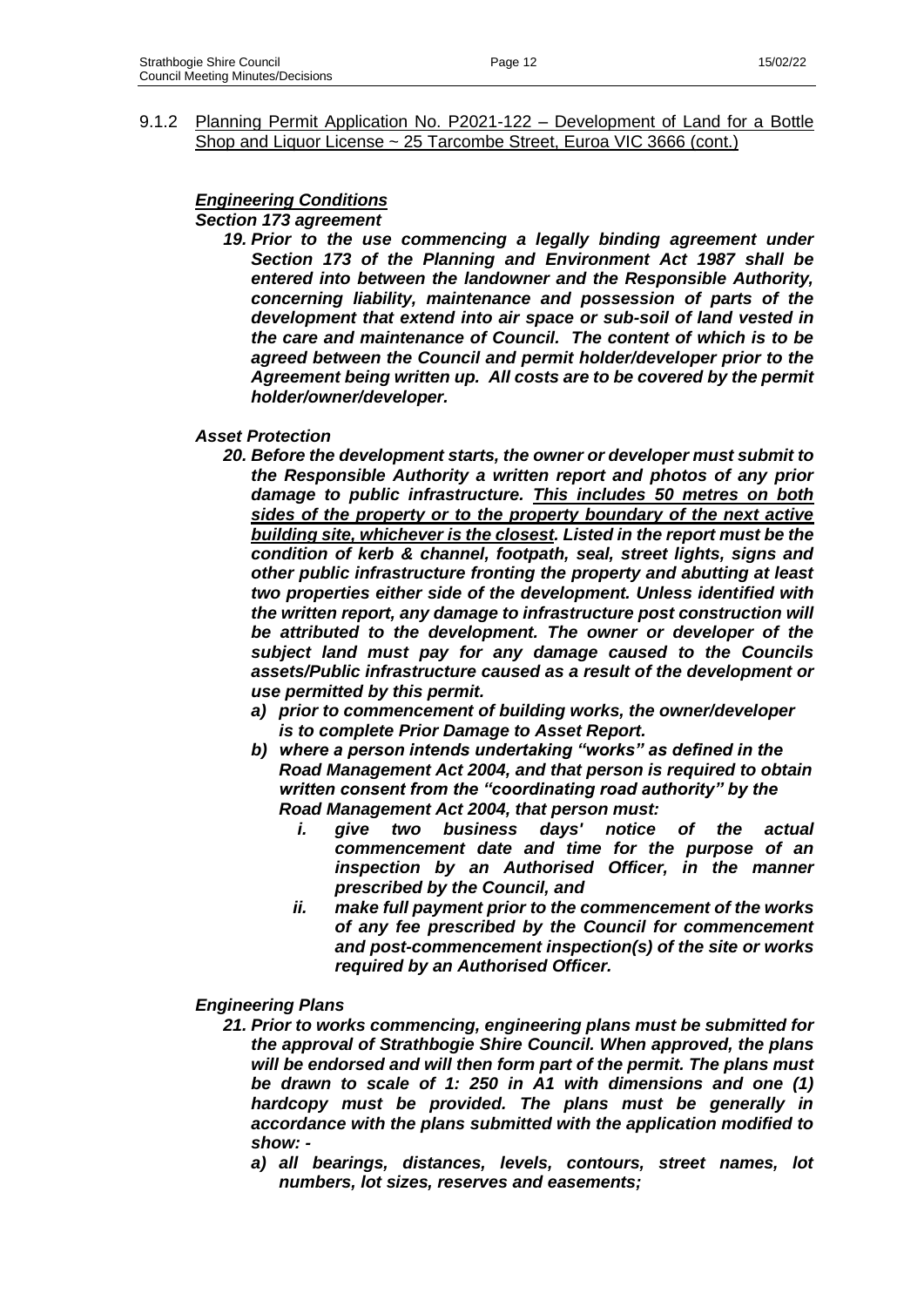- *b) existing utility services including pit and cables;*
- *c) road Reserve, carriageway and verge widths;*
- *d) dimensioned common/shared access and parking bays;*
- *e) drainage design; and*
- *f) other information relevant to the land such as dams, wells, filled land, creeks and natural water courses etc.*

### *Carpark Layout Plan*

*22. The carpark layout plan to be in accordance with the report provided by EB Traffic Solution dated 19 October 2021 and Australian Standards AS 2800 series.* 

#### *Engineering Plans for External Works at road reserve*

*23. Prior to works commencing, the permit holder/owner/developer is required to provide engineering plans for the external works on the road reserve on the site frontage at Tarcombe and Hunter Streets for Strathbogie Shire Council for approval. The plans are to be provided by a certified civil engineer.* 

#### *Vehicular Crossings*

*24. Existing vehicular crossings to be reconstructed to suit commercial vehicles. Refer to Clause 12.9.1 "Urban Vehicle Crossings" of the Infrastructure Design Manual and Standard Drawing SD250.*

#### *Drainage Plans*

*25. The applicant is to provide drainage discharge plans for the road reserve showing contours and overland flow path, connection to discharge point.*

#### *Footpath design requirements*

- *26. The applicant shall provide engineering documents for footpath in accordance with the following requirements:*
	- *a) The footpath layout is to be generally in accordance with the concept drawing provided by/to Strathbogie Shire Council dated 8 November 2021.*
	- *b) Engineering plans are to be provided showing footpath design in accordance with Australian Standards AS 1428.1. The footpath is to be designed for accessibility.*
	- *c) The width of the footpath shall be 1.5 metre*
	- *d) The cross-fall of the footpath is to have a maximum grading of 1 in 40. The direction of cross-fall shall be towards the existing road.*
	- *e) Footpath alignments should be offset by no more than 300mm from the property boundary.*
	- *f) The transition length from footpath to meet the driveway shall occur every 3 bays where one bay is equivalent to 1.2 metres.*
	- *g) The location of the footpath shall be outside the tree protection zone (TPZ) subject to Council's approval and IDM requirements in clause 24.4.4.1.*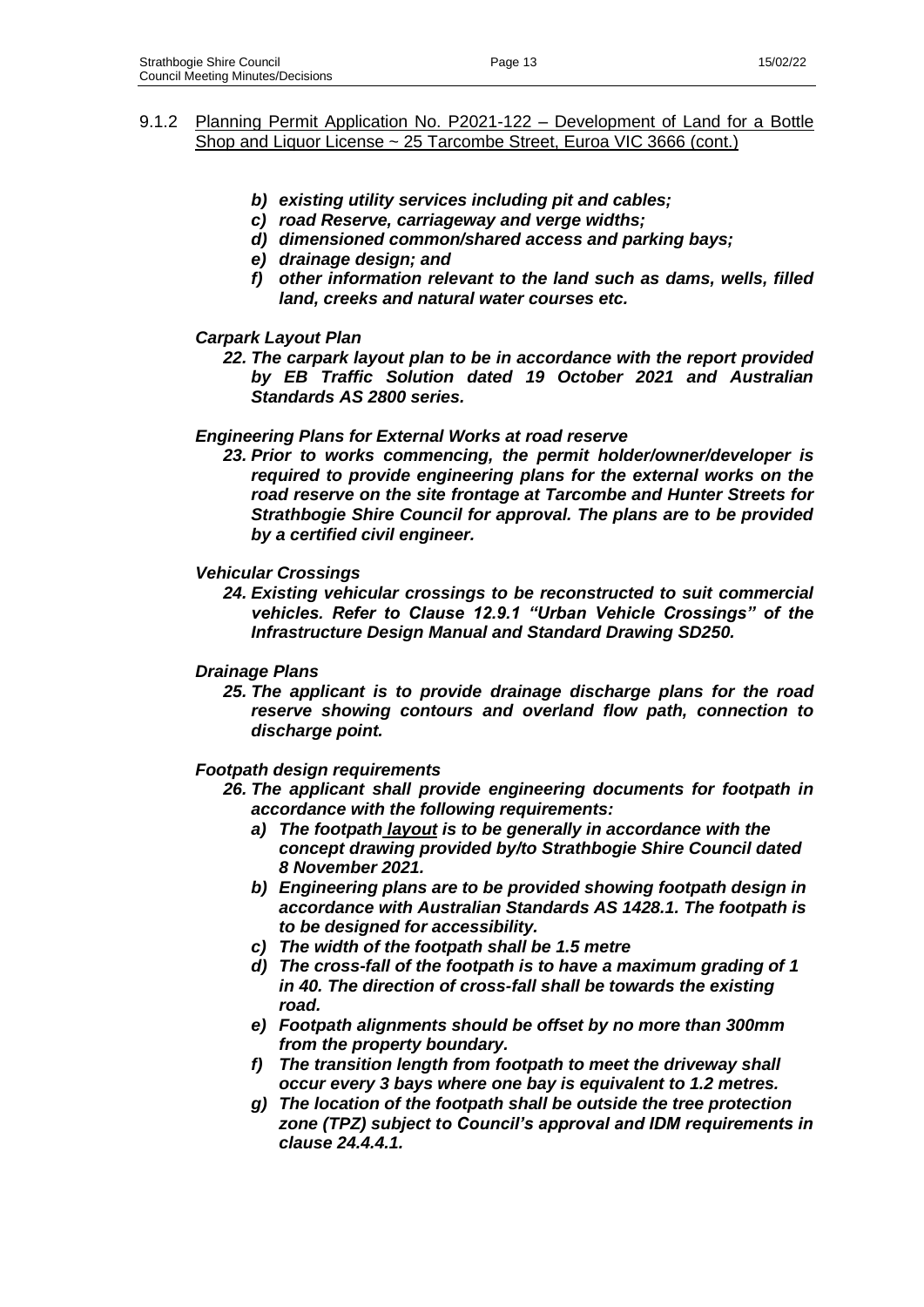- 9.1.2 Planning Permit Application No. P2021-122 Development of Land for a Bottle Shop and Liquor License ~ 25 Tarcombe Street, Euroa VIC 3666 (cont.)
	- *h) The applicant is to provide cross sections from site boundary to existing kerb and channel every chainage of 5 metres. The crosssections are to include any existing utility service cables with invert levels and the proposed veranda and ramp, and existing trees.*
	- *i) Construction specifications for footpath are to be in accordance with IDM guidelines version 5.3*

#### *Verandah and Ramp at Tarcombe street*

- *27. Prior to works commencing, the applicant is required to provide a certificate by a certified structural engineer for structural design of verandah including the footings. The footings are to ensure that they do not undermine adjacent road infrastructure, utility services and existing trees.*
- *28. For verandahs projecting beyond the street alignment the construction must comply with the following:*
	- *a) location and dimension of verandah are to be in generally accordance with the plan Bruce Mactier, drawing reference: 22 525 – Floor Plan issued 12/10/2021;*
	- *b) verandahs shall have sufficient clearance from adjacent council tree shrubs;*
	- *c) verandah height may be at the same height as the adjoining legal verandahs, but must not be lower than 2.7 metres above the surface of the footpath;*
	- *d) verandahs at a minimum height of 2.7 metres above the surface of the footpath must not have any signage or lighting installed underneath;*
	- *e) the under croft/ceiling of all verandahs must be lined with an approved smooth lining with no sharp edges;*
	- *f) all ongoing maintenance costs must be payable by the owner;*
	- *g) all canopies/verandahs must be drained to legal points of discharge; and*
	- *h) a 450mm setback or splay is required for the sides of the verandah if abutting a laneway.*
- *29. All handrails to stairs or ramps projecting beyond the street alignment must comply with the following:*
	- *a) handrails may be permitted to project 100mm maximum at a height between 865mm to 1 metre from the surface of the footpath;*
	- *b) handrails must be rounded with no sharp edges; and*
	- *c) handrails must comply with the requirements of Australian Standard (AS) 1428.1. 'Design for Access and Mobility, Part 1: General Requirements for Access – New Building Work.'*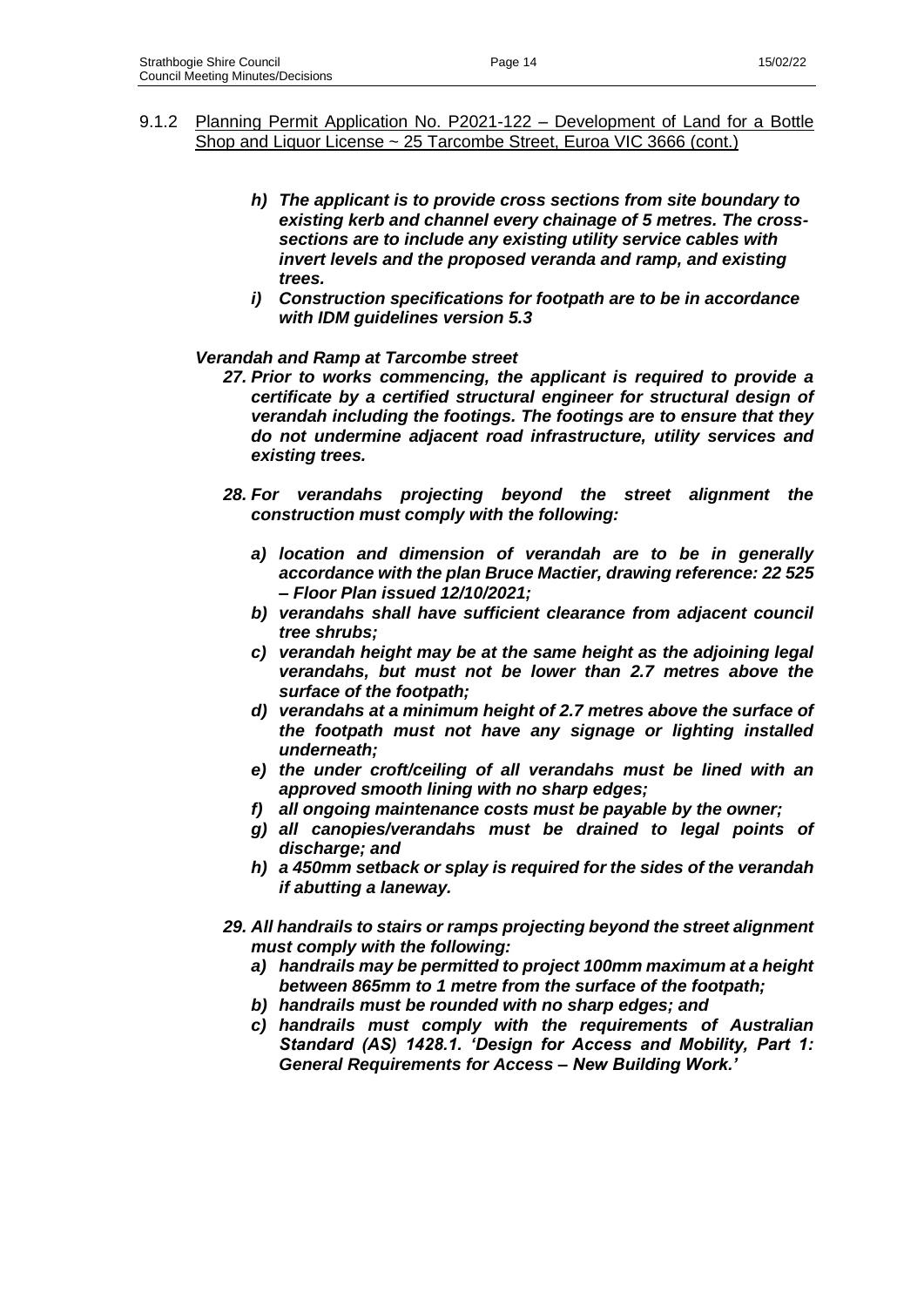### *Drainage Discharge Plan*

*30. Prior to works commencing, a properly prepared drainage discharge plan with computations to the satisfaction of the responsible authority must be submitted to and approved by the Strathbogie Shire Council. When approved, the plans will be endorsed and will then form part of the permit. The information submitted must show the details listed in the council's Infrastructure Design Manual (IDM) and be designed in accordance with the requirements of that manual.*

*The information and plans must include:* 

- *a) details of how the works on the land are to be drained and/or retarded;*
- *b) computations including total energy line and hydraulic grade line for the existing and proposed drainage as directed by Responsible Authority;*
- *c) location of the overland flow paths within the development;*
- *d) calculations and documentations to show that the development has no overland flow entering into the neighbouring properties for storm events for 1 in 100 Year ARI or 1% AEP;*
- *e) underground pipe drains conveying stormwater to the legal point of discharge;*
- *f) measures to enhance stormwater discharge quality from the site and protect downstream waterways Including the expected discharge quality emanating from the development (output from MUSIC or similar) and design calculation summaries of the treatment elements;*
- *g) documentation demonstrating approval from the relevant authority for the legal point of discharge;*
- *h) the details of the incorporation of water sensitive urban design in accordance with clause 20.3.1 of the Infrastructure Design Manual; and*
- *i) maintenance schedules for treatment elements.*
- *31. Before the use begins and/or the building(s) is/are occupied, all works constructed or carried out must be in accordance with those plans. To the satisfaction of the Responsible Authority*

### *Construction Management Plan*

- *32. Prior to the commencement of works, including demolition and excavation, a Construction Management Plan must be submitted to and endorsed by the Responsible Authority. No works are permitted to occur until the Plan has been endorsed by the Responsible Authority. Once endorsed, the construction management plan will form part of the permit and must be implemented to the satisfaction of the Responsible Authority. The plan must provide details of the following:*
	- *a) hours for construction activity in accordance with any other condition of this Permit;*
	- *b) measures to control noise, dust, water and sediment laden runoff;*
	- *c) measures to inform adjacent residents of work schedules, etc;*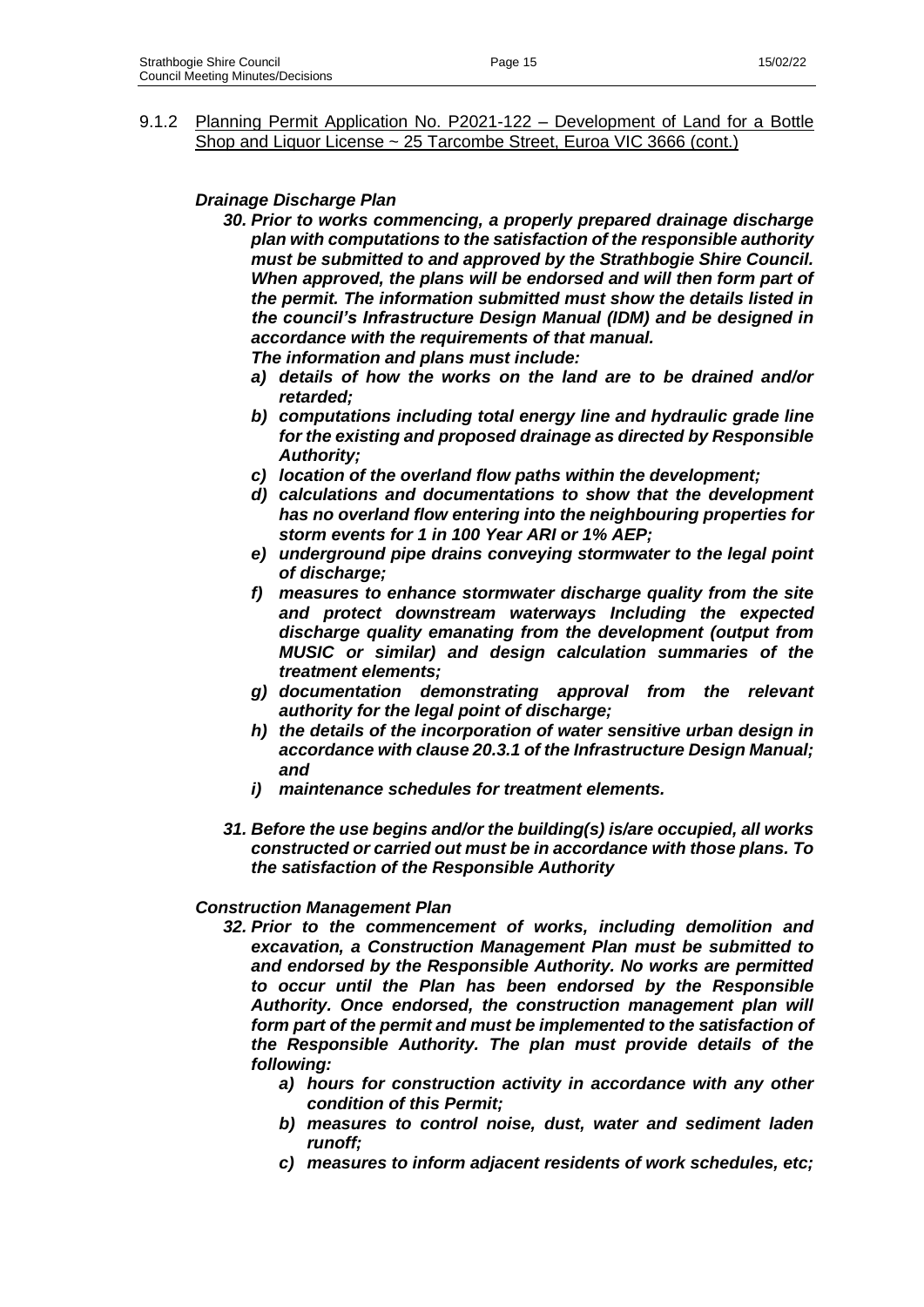- *d) measures relating to removal of hazardous or dangerous material from the site, where applicable;*
- *e) a plan showing the location of parking areas for construction and sub- contractors' vehicles on and surrounding the site, to ensure that vehicles associated with construction activity cause minimum disruption to surrounding premises. Any basement car park on the land must be made available for use by sub-constructors / tradespersons upon completion of such areas, without delay;*
- *f) a Traffic Management Plan showing truck routes to and from the site;*
- *g) swept path analysis demonstrating the ability for trucks to enter and exit the site in a safe manner for the largest anticipated truck associated with the construction;*
- *h) a plan showing the location and design of a vehicle wash-down bay for construction vehicles on the site;*
- *i) measures to ensure that sub-contractors / tradespersons operating on the site are aware of the contents of the Construction Management Plan;*
- *j) contact details of key construction site staff;*
- *k) a site plan showing the location of any site sheds, on-site amenities, building waste storage and the like, noting that Council does not support site sheds on Council road reserves; and*
- *l) Any other relevant matters.*

# *Site Environment Management Plan*

*33. Prior to the commencement of works, a Site Environment Management Plan (SEMP), must be submitted to and approved by the responsible authority and, where relevant, other authorities. When approved, the plan will be endorsed and form part of this planning permit.*

# *During Construction*

- *34. Appropriate steps must be taken to retain all silt and sediment on site during the construction phase to the satisfaction of the Responsible Authority and must be carried out in accordance with the following EPA guidelines and policies:* 
	- *a) Environmental Guidelines for Major Construction Sites (EPA publication No. 480, December 19985); and*
	- *b) Construction Techniques for Sedimentation Pollution Control (EPA publication No. 275, May 1991)*
- *35. In the event of mud, crushed rock or other debris being carried onto public roads or footpaths from the subject land, appropriate measures must be implemented to minimise the problem to the satisfaction of the Responsible Authority.*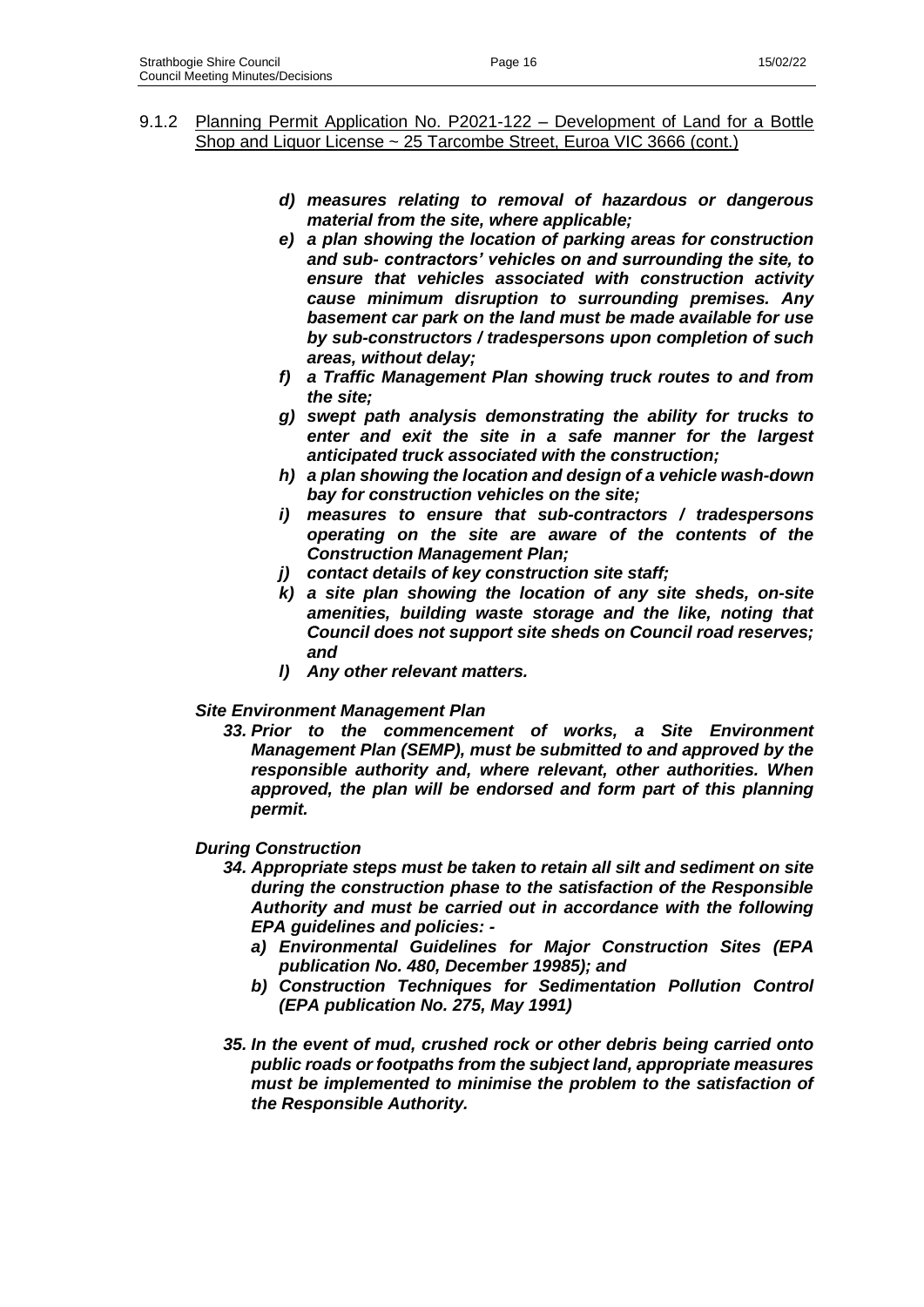- 9.1.2 Planning Permit Application No. P2021-122 Development of Land for a Bottle Shop and Liquor License ~ 25 Tarcombe Street, Euroa VIC 3666 (cont.)
	- *36. The permit holder shall ensure that dust suppression is undertaken in the form of constant water spraying or other natural based proprietary dust suppressant to ensure that dust caused by vehicles moving along the access road and/or within the site does not cause a nuisance to surrounding properties to the satisfaction of the Responsible Authority. The development shall not have an adverse impact on existing or future air quality.*
	- *37. Soil erosion control measures must be employed throughout the construction stage of the development to the satisfaction of the Responsible Authority.*
	- *38. The earthworks and lot filling must be as per the guidelines specified in Council's Infrastructure Design Manual, to the satisfaction of the Responsible Authority.*
	- *39. The approved SEMP must be implemented to the satisfaction of the Responsible Authority.*
	- *40. The site shall at all times be kept in a neat and tidy condition to the satisfaction of the Responsible Authority. Any litter shall be immediately removed from the site and surrounding area at the direction of the Responsible Authority.*

#### *Goulburn Broken Catchment Management Authority*

*41. The finished floor level of the proposed bottle shop must be constructed at least 300 millimetres above the 100-year ARI flood level of 175.1 metres AHD, or higher level deemed necessary by the Responsible Authority.*

### *Development Expiry*

- *42. This permit will expire if one of the following circumstances applies:*
	- *a) The development is not started within two (2) years of the date of this Permit,*
	- *b) The development is not completed within four (4) years of the date of this Permit.*

*The Responsible Authority may extend the periods referred to if a request is made in writing:*

- *before the permit expires; or*
- *within six months afterwards if the use or development has not yet started; or*
- within 12 months after the permit expiry date, where the *development allowed by the permit has lawfully started before the permit expires.*

### *Signage Expiry*

*43. Three months following the ceasing of the land for the use as a Bottle Shop, all signage must be removed to the satisfaction of the Responsible Authority.*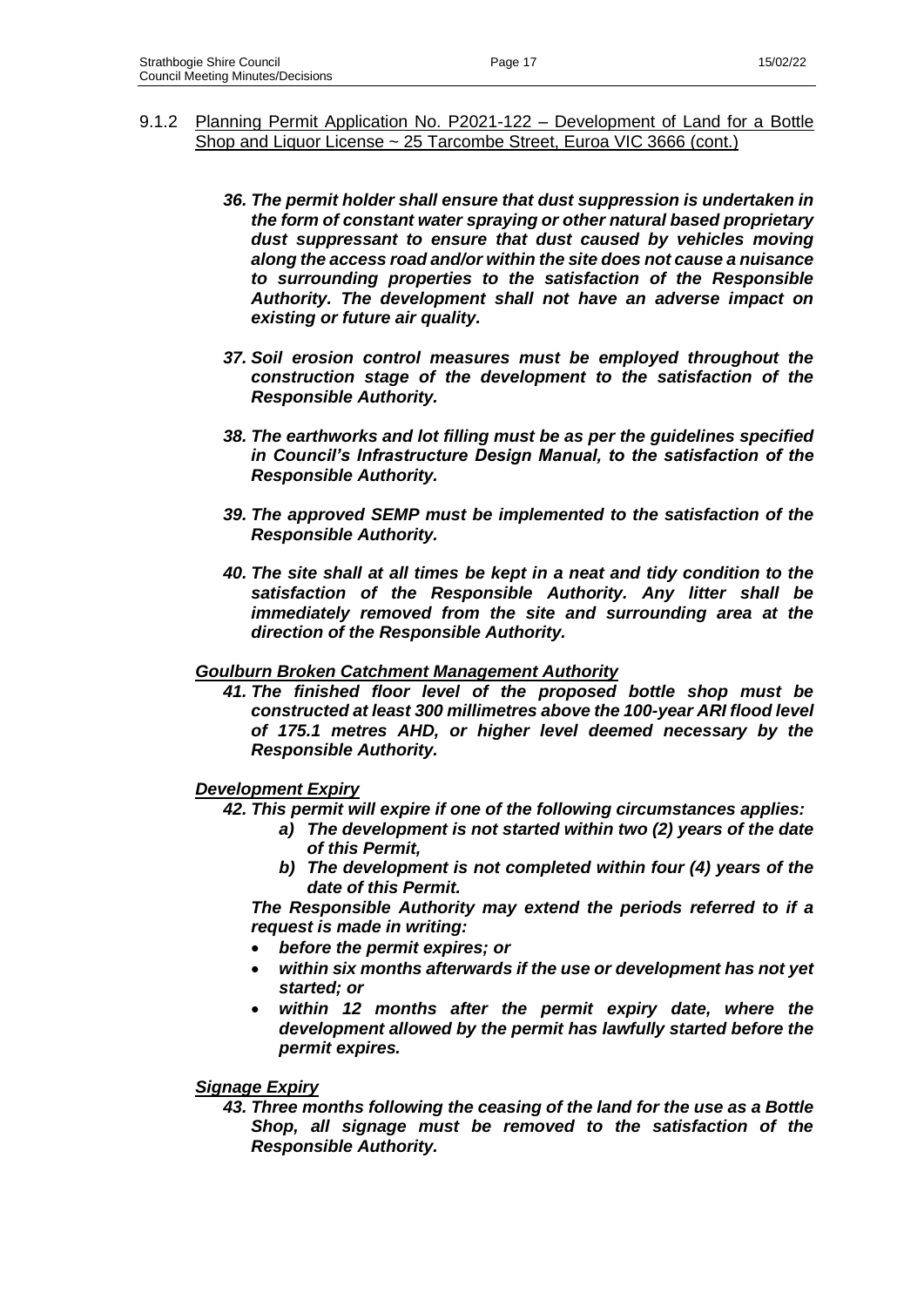*Planning Notes*

- *This permit does not authorise the commencement of any building construction works. Before any such development may commence, the applicant must apply for and obtain appropriate building approval.*
- *This Permit does not authorise the creation of a new access way/crossover. Before any such development may commence, the Applicant must apply for and obtain appropriate approval from Council.*
- *Prior to works commencing on public land or roads, the applicant must obtain a permit from the relevant authority giving Consent to Work Within a Road Reserve.*
- *This proposal has not been assessed against Clauses 54, 55 or 56 of the Strathbogie Planning Scheme.*

*End of Conditions*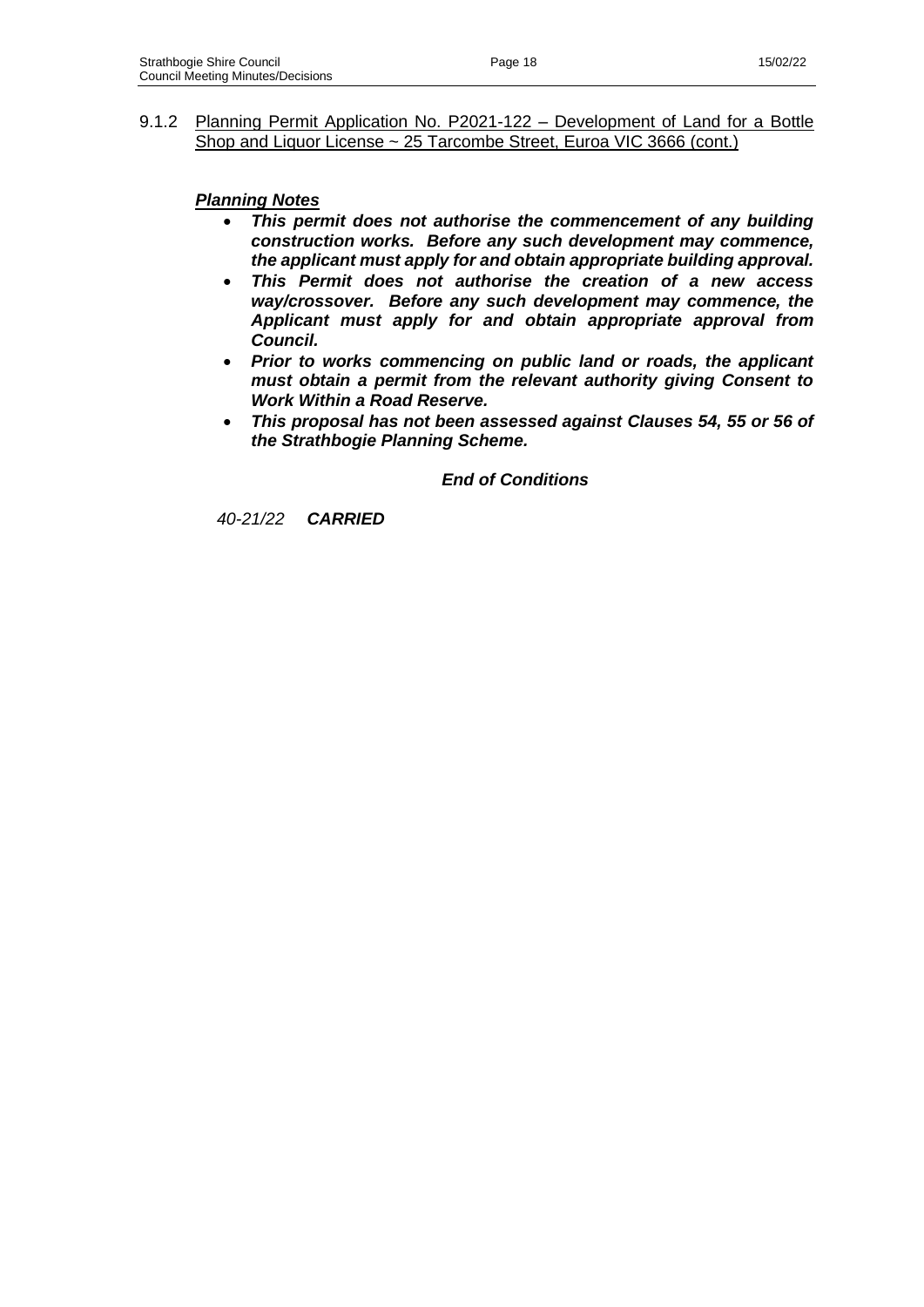### **9.1.3 Planning Permit Application No. P2021-175 - Two Lot Subdivision ~ 16 Jones Street, Avenel VIC 3664**

Author: Town Planner

Responsible Director: Director Community and Planning

# *EXECUTIVE SUMMARY*

- The proposal is for a two lot subdivision at 16 Jones Street in Avenel. The lot currently measures approximately 2024 square metres in area and contains an existing dwelling. Each lot created will measure approximately 1012 square metres in area. The existing dwelling is proposed to be removed. No development has been proposed. No native vegetation removal has been proposed and the planning scheme exempts the need for a planning permit for this, due to the site size.
- The application was advertised and two objections have been received. The developer has agreed with fencing as requested. The Assessing Officer has liaised with the other objector about native vegetation, any built form proposed into the future, and neighbourhood character. Further details are within the Delegate Report as attached.
- The application has not been assessed within the sixty day statutory timeframe to give consideration to the matters raised from objectors.
- The proposal meets the objectives of the Planning Policy Framework, Local Planning Policy Framework, the Zone, Overlay.
- It is recommended that Council resolve to issue a Notice of Decision to Grant a Permit in accordance with the Officer's recommendation.

*A representative of the owner of the property addressed the meeting.*

### *MOVED: COUNCILLOR MURRAY SECONDED: COUNCILLOR HAYES-BURKE*

# *That Council*

- *1. Resolve to issue a Notice of Decision to Grant a Permit in accordance with the Officer's Recommendation in the attached Delegate Report; and*
- *2. Note the Delegate Report and proposed conditions.*

### **Conditions:**

### **Layout not altered:**

**1. The subdivision as shown on the endorsed plans must not be altered without the prior written consent of the Responsible Authority.** 

### **Telecommunications:**

- **2. The owner of the land must enter into an agreement with:**
	- **a) a telecommunications network or service provider for the provision of telecommunication services to each lot shown on the endorsed plan in accordance with the provider's requirements and relevant legislation at the time; and**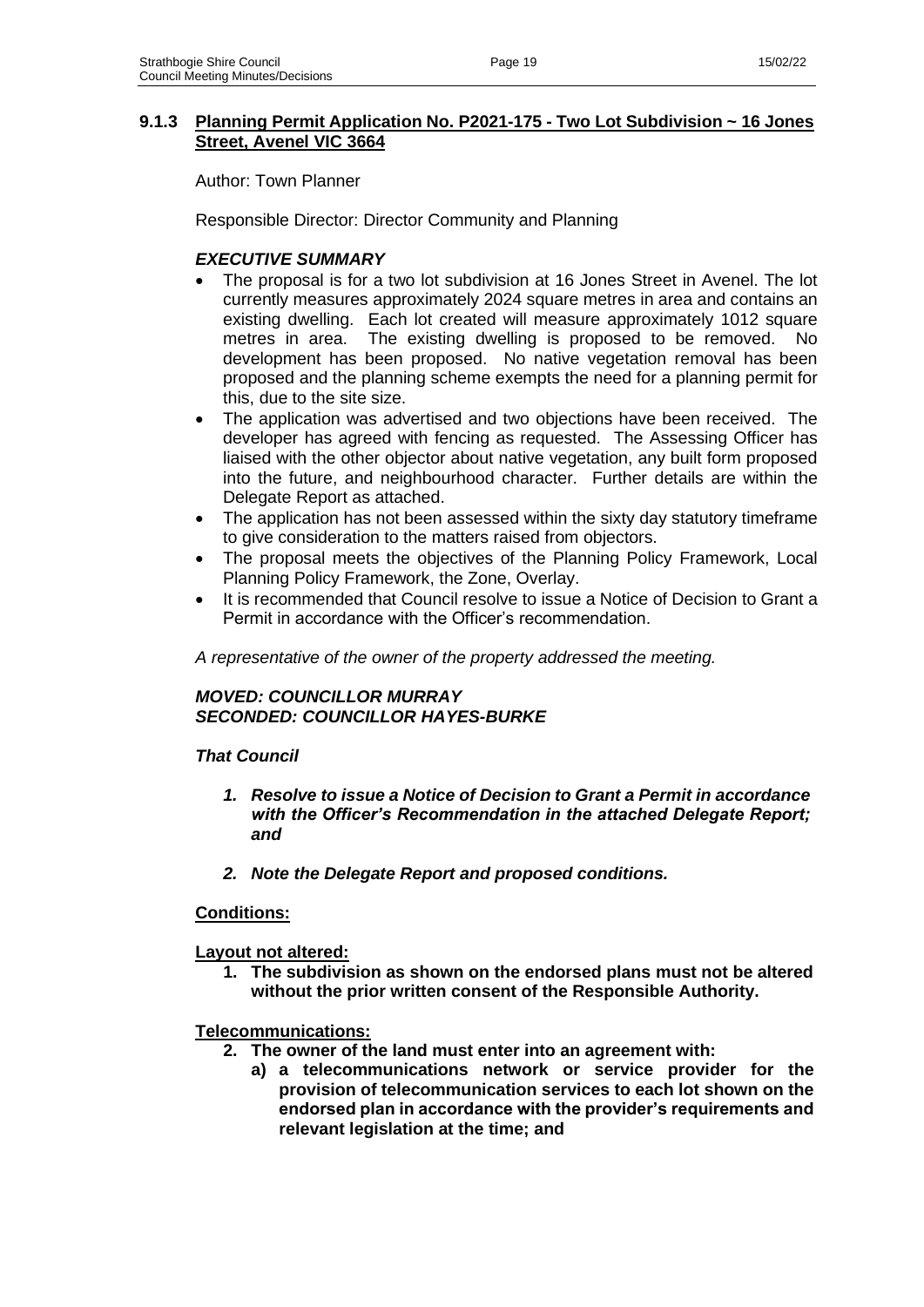- 9.1.3 Planning Permit Application No. P2021-175 Two Lot Subdivision ~ 16 Jones Street, Avenel VIC 3664 (cont.)
	- **b) a suitably qualified person for the provision of fibre ready telecommunication facilities to each lot shown on the endorsed plan in accordance with any industry specifications or any standards set by the Australian Communications and Media Authority, unless the applicant can demonstrate that the land is in an area where the National Broadband Network will not be provided by optical fibre.**
	- **3. Before the issue of a Statement of Compliance for any stage of the subdivision under the** *Subdivision Act 1988***, the owner of the land must provide written confirmation from:**
		- **a) a telecommunications network or service provider that all lots are connected to or are ready for connection to telecommunications services in accordance with the provider's requirements and relevant legislation at the time; and a suitably qualified person that fibre ready telecommunication facilities have been provided in accordance with any industry specifications or any standards set by the Australian Communications and Media Authority, unless the applicant can demonstrate that the land is in an area where the National Broadband Network will not be provided by optical fibre.**

#### **Mandatory Conditions:**

- **4. The owner of the land must enter into agreements with the relevant authorities for the provision of water supply, drainage, sewerage facilities, electricity and gas services to each lot shown on the endorsed plan in accordance with the authority's requirements and relevant legislation at the time.**
- **5. All existing and proposed easements and sites for existing or required utility services and roads on the land must be set aside in the plan of subdivision submitted for certification in favour of the relevant authority for which the easement or site is to be created.**
- **6. The plan of subdivision submitted for certification under the**  *Subdivision Act 1988* **must be referred to the relevant authority in accordance with Section 8 of that Act.**

### **Public Open Space Contribution**

**Before the statement of compliance is issued under the Subdivision Act 1988, the owner must pay to the responsible authority a sum equivalent to five per cent of the site value of all the land in the subdivision.**

**The owners must advise Council, in writing, to undertake the property valuation and must pay the Council's reasonable costs and expenses to provide such a valuation for payment in lieu of the public open space contribution.**

#### **Fencing**

**Prior to Statement of Compliance being issued, the shared boundary with Number 11 Smythe Street must have Colourbond fence erected as agreed with the owner. The developer must incur all costs for this installation.**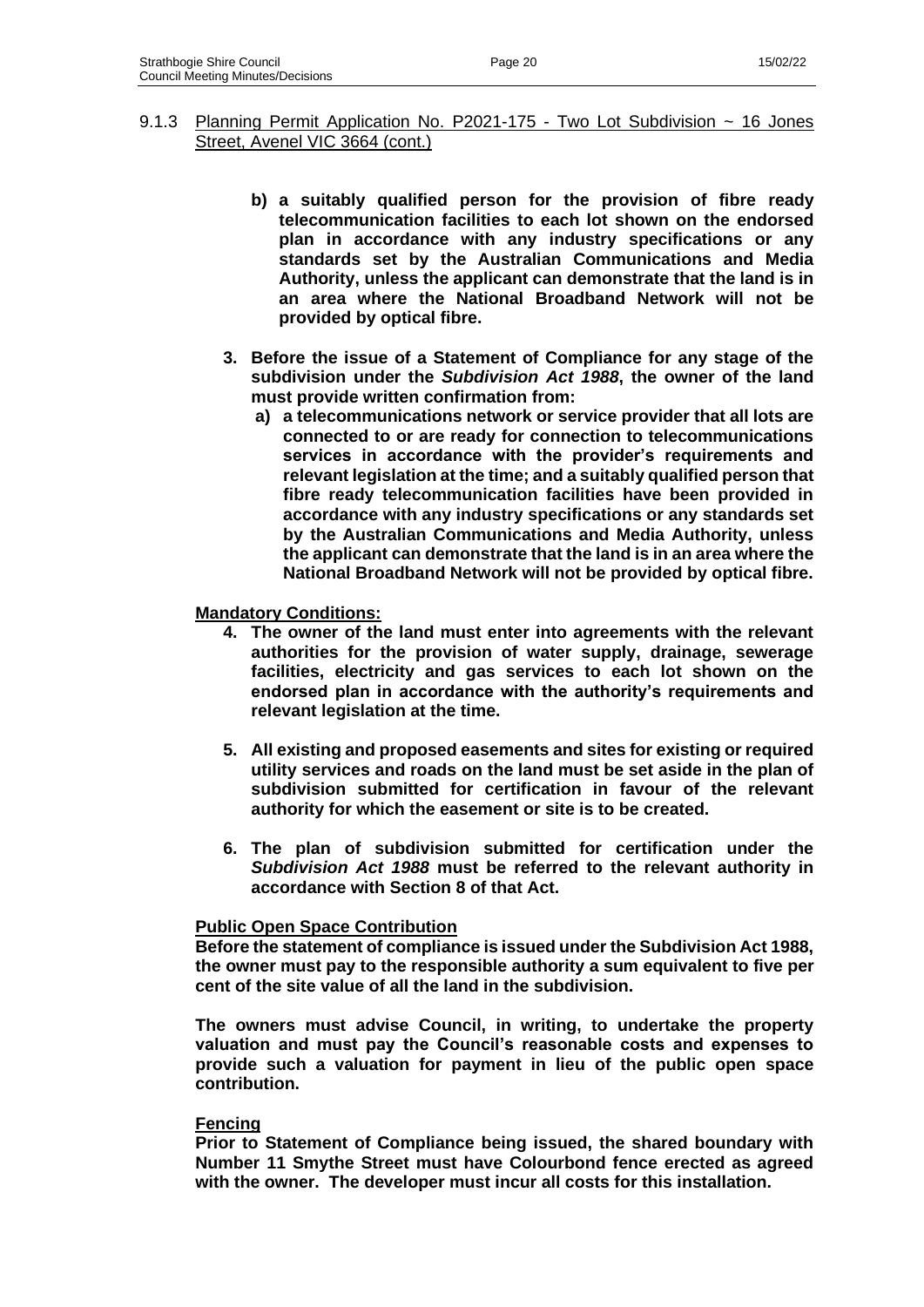9.1.3 Planning Permit Application No. P2021-175 - Two Lot Subdivision ~ 16 Jones Street, Avenel VIC 3664 (cont.)

### **General Amenity During Works for the Subdivision**

**During the construction works for the subdivision the site and area must be managed so that the amenity of the area or locality, in the opinion of the Responsible Authority, is not detrimentally affected, through the:**

- **a. transport of materials, goods or commodities to or from the land;**
- **b. appearance of any building, works or materials;**
- **c. emission of noise, artificial light, vibration, smell, fumes, smoke, vapour, steam, soot, ash, dust, waste water, waste products, grit or oil; and**
- **d. presence of vermin.**

### **Engineering:**

**Stormwater** 

- **7. Prior to the issue of Statement of Compliance the owner must enter into an agreement with the Responsible Authority pursuant to Section 173 of the Planning and Environment Act 1987 to the satisfaction of the Responsible Authority. The Agreement requires:** 
	- **a) The on-site detention for stormwater for future dwellings will each be designed by a qualified drainage engineer and must be approved by the Council prior to construction. A copy of each of the approved plans will be held by Council for future reference.**
	- **b) The stormwater system must incorporate principles of Water Sensitive Urban design and be designed so that the rate of storm water runoff from the development must not be more than the rate of runoff from the site prior to the development, all to the satisfaction of the Responsible Authority.**
	- **c) The drainage system must be designed in accordance with the requirements of Clause 19 of the IDM "On-site Detention Systems". The on-site storage size for the development must be in accordance with Table 13. The allowable discharge rate to Council drains shall be the lesser of; a) that which is outlined in Table 13 and b) the remaining capacity of the existing pipe (clause 19.3.1 of the IDM).**
	- **d) A default allowable discharge rate of 25 l/s/ha may be used in lieu of calculations to determine the remaining capacity of the existing drainage network. [www.designmanual.com.au](http://www.designmanual.com.au/)**
	- **e) Each on-site detention stormwater system must be constructed either prior to, or currently with, the construction of any dwelling on the specified lots. Each on-site detention stormwater system on the specified lots must be completed prior to connection to Council's drainage system and be constructed in accordance with the approved design plans.**
	- **f) The owner will maintain, and not modify without prior Council written approval, each on-site detention system and will allow each on-site stormwater detention system to be inspected by a duly appointed officer of the Council at mutually agreed times.**

**The Owner will pay for all the costs associated with the construction and maintenance of each on-site detention system.**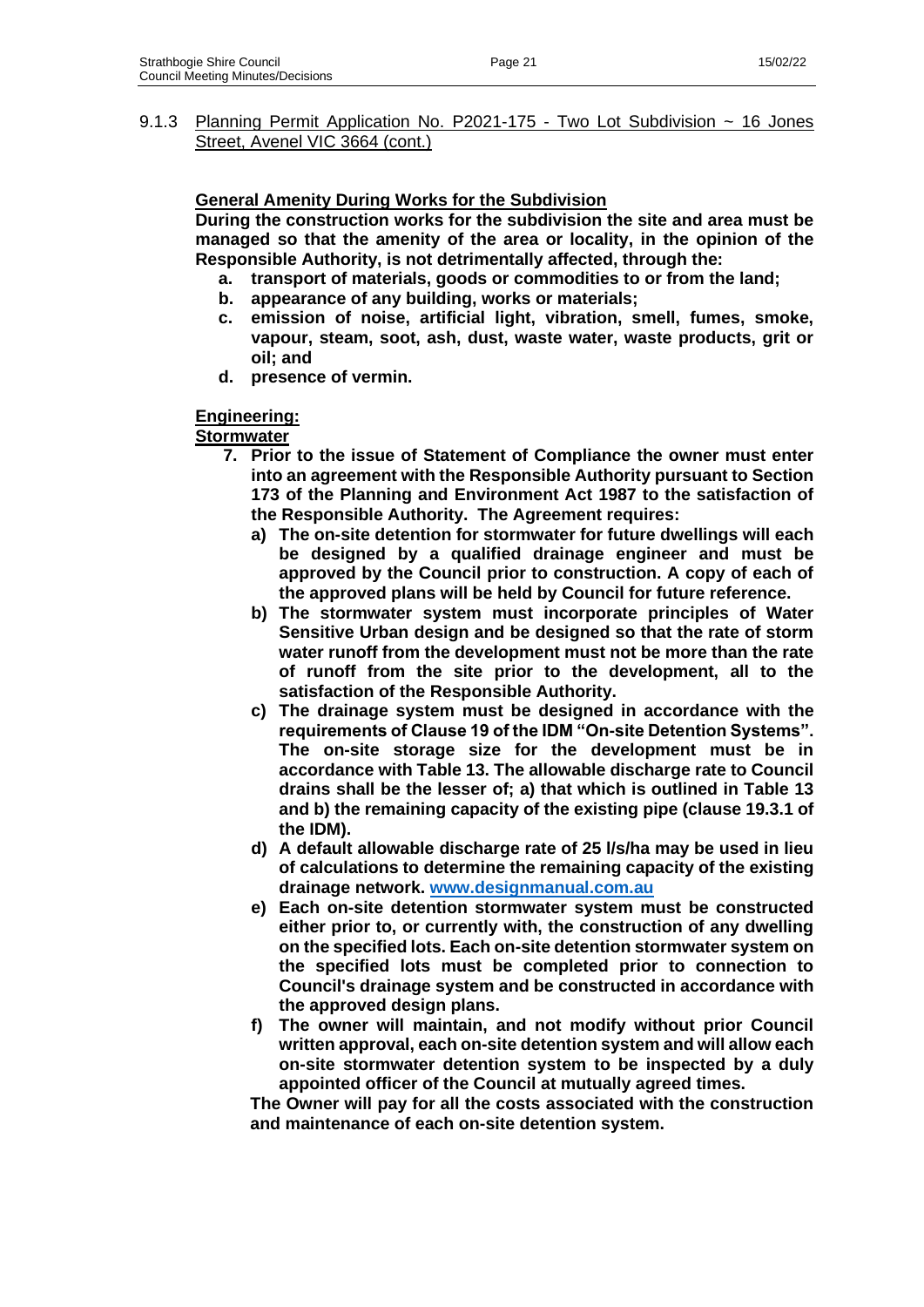9.1.3 Planning Permit Application No. P2021-175 - Two Lot Subdivision ~ 16 Jones Street, Avenel VIC 3664 (cont.)

### **Asset Protection**

**8. Prior to any works commencing on site the applicant / owner or developer must submit to the Responsible Authority a written report and photos of any prior damage to public infrastructure. This includes 50 metres on both sides of the property. Listed in the report must be the condition of kerb & channel, footpath, seal, street lights, signs and other public infrastructure fronting the property and abutting at least two properties either side of the development. Unless identified with the written report, any damage to infrastructure post construction will be attributed to the development. Any damage to the Responsible Authority's assets (i.e. sealed roads, kerb& channel, trees, nature strip etc), and boundary fences, must be repaired at the cost of the applicant all to the satisfaction of Responsible Authority.**

### **Urban Vehicle Crossing Location**

- **9. Prior to the issue of statement of compliance for the subdivision the applicant/ owner or developer must obtain a vehicle crossing permit from the responsible authority for each lot and construct the vehicle crossing in accordance with the requirements. The crossing/s must be constructed in accordance with the following requirements:**
- **10. Standard vehicular crossings shall be constructed at right angles to the road to suit the proposed driveways, and any existing redundant crossing shall be removed.**
- **11. The vehicular crossing shall have satisfactory clearance to any sideentry pit, power or Telecommunications pole, manhole cover or marker, or street tree.**
- **12. Any new, relocation, alteration or replacement required shall be in accordance with the requirements of the relevant Authority and shall be at the applicant's expense. Final location of vehicle crossing must be approved by Responsible Authority via vehicle crossing permit. Refer to Clause 12.9.1 "Urban Vehicle Crossings" of the Infrastructure Design Manual. Where there is no existing kerb and channel in the street refer to standard drawing SD255.**

### **Urban Drainage – Works**

**13. All stormwater and surface water discharging from the site, buildings and works must be conveyed to the legal point of discharge drains to the satisfaction of the Responsible Authority/ Goulburn Murray Water. No effluent or polluted water of any type may be allowed to enter the stormwater drainage system or Lake Nagambie.**

### **Permit Expiry:**

- **14. This permit will expire if one of the following circumstances applies:**
	- **a) the plan of subdivision is not certified within two years of the date of this permit;**
		- **b) the subdivision is not completed within five years of the date of certification under the Subdivision Act 1988.**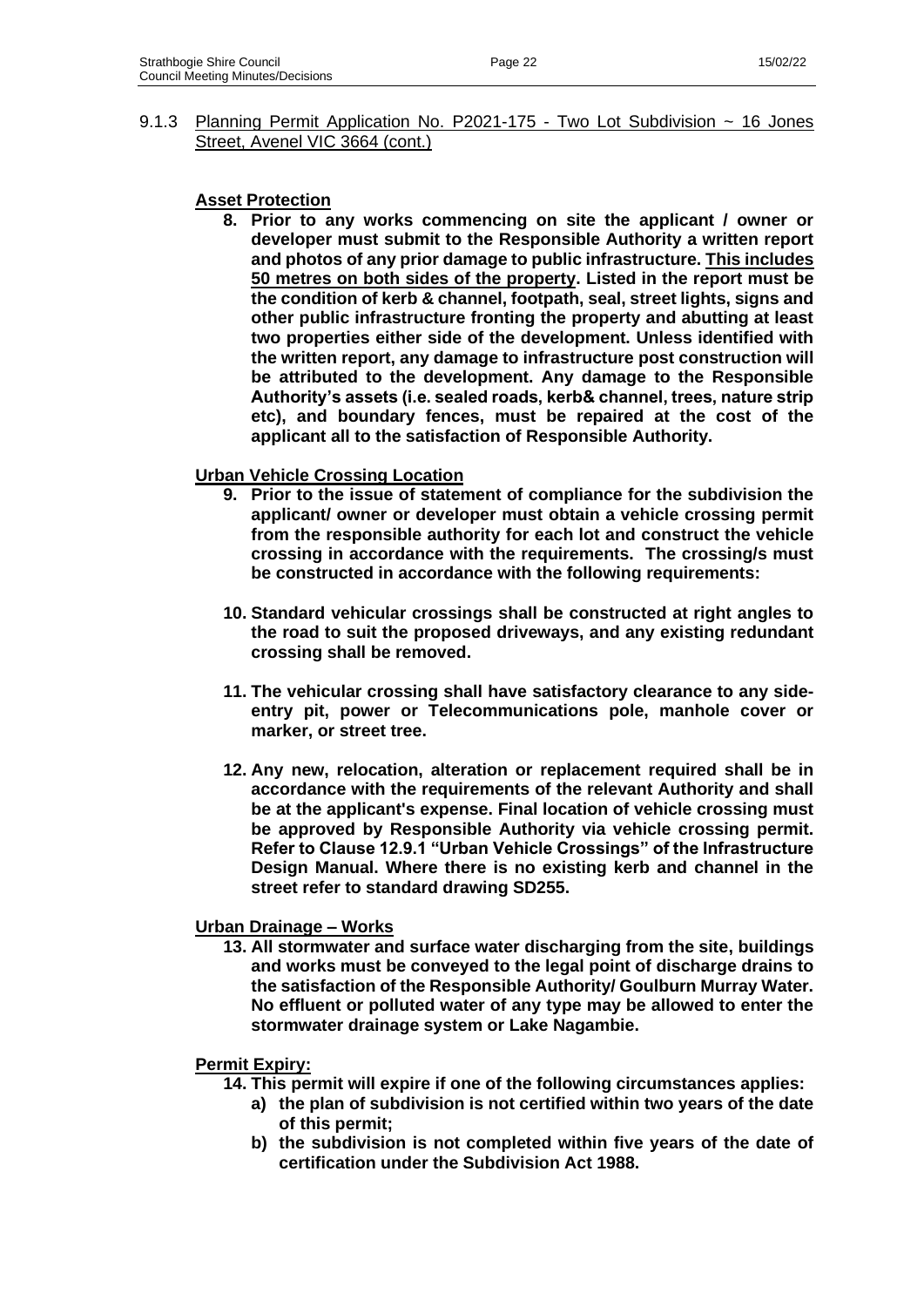# 9.1.3 Planning Permit Application No. P2021-175 - Two Lot Subdivision ~ 16 Jones Street, Avenel VIC 3664 (cont.)

**In accordance with Section 69 of the Planning and Environment Act 1987, an application may be submitted to the Responsible Authority to extend the periods referred to, if a request is made in writing:**

- **before the permit expires; or**
- **within six months afterwards if the use or development has not yet started; or**
- **within 12 months after the permit expiry date, where the development allowed by the permit has lawfully started before the permit expires.**

**Planning Notes:**

• **Addressing/road naming needs to be applied for at council prior to certification.**

*End of Conditions*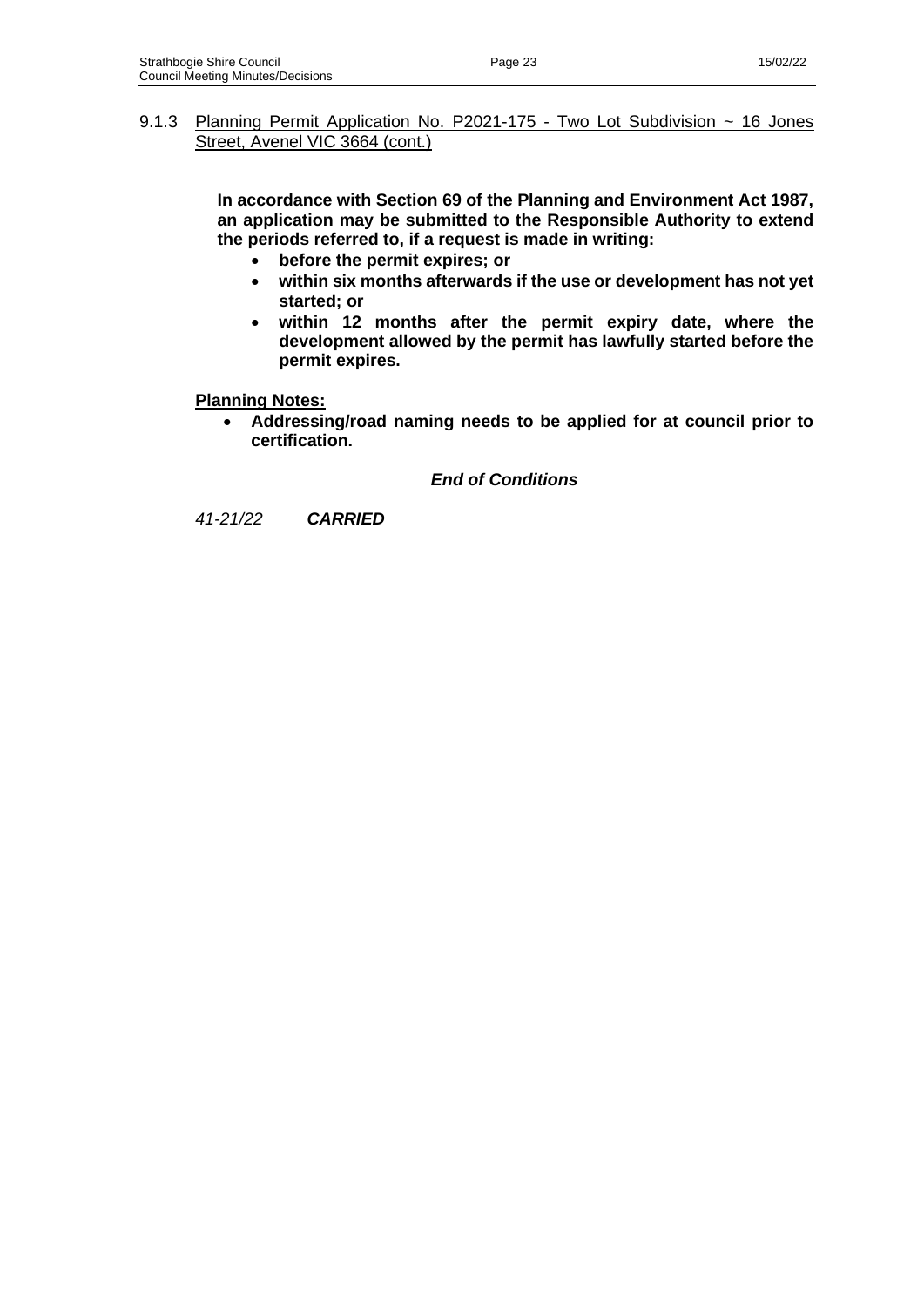# **9.1.4 Planning Permit Application No. P2021-091 - Use and Development of land for a dwelling ~ 7 Hill Close, Ruffy VIC 3666**

Author: Town Planner

Responsible Director: Director Community and Planning

# *EXECUTIVE SUMMARY*

- The proposal is for the use and development of land for a dwelling at Crown Allotment 3 Section H ~ 7 Hill Close, Ruffy VIC 3666.
- The application was advertised, and two (2) objections were received. Further detail is contained within this Delegate Report attached.
- The application has not been assessed within the 60-day statutory timeframe due to Covid restrictions and time taken in working with objectors and referral authorities to try and resolve their concerns.
- The proposal meets the objectives of the Planning Policy Framework, Local Planning Policy Framework, and the Farming Zone.

### *MOVED: COUNCILLOR RAEBURN SECONDED: COUNCILLOR MURRAY*

### *That Council:*

- *1. Resolve to issue a Notice of Decision to Grant a Permit in accordance with the Officer's recommendation in the attached Delegate's report; and*
- *2. Note the Delegate's Report, including the following conditions: -*

### *Amended Plans:*

- *1. Prior to the commencement of any buildings or works a plan or plans must be submitted to and approved by, the Responsible Authority. When approved these plans shall be endorsed and form part of this permit. The plans must show –*
	- *a) Fully dimensioned floor plans and elevations for the dwelling.*
	- *b) Amended Site Plan to meet Goulburn Murray Requirements as per below:*

*The wastewater disposal area must be located at least: 60m from any waterways and dams (including dams on waterways), 40m from any drainage lines and 20m from any bores. This must be shown on the endorsed plan forming part of any planning permit issued.* 

*The dwelling must not be constructed within 30m of the waterway or on any drainage lines. This must be shown on the endorsed plan forming part of any planning permit issued.*

#### *Endorsed Plans:*

*2. The use and development must be sited and constructed in accordance with the endorsed plans. These endorsed plans can only be altered or modified with the prior written approval of the Responsible Authority, or to comply with statutory requirements.*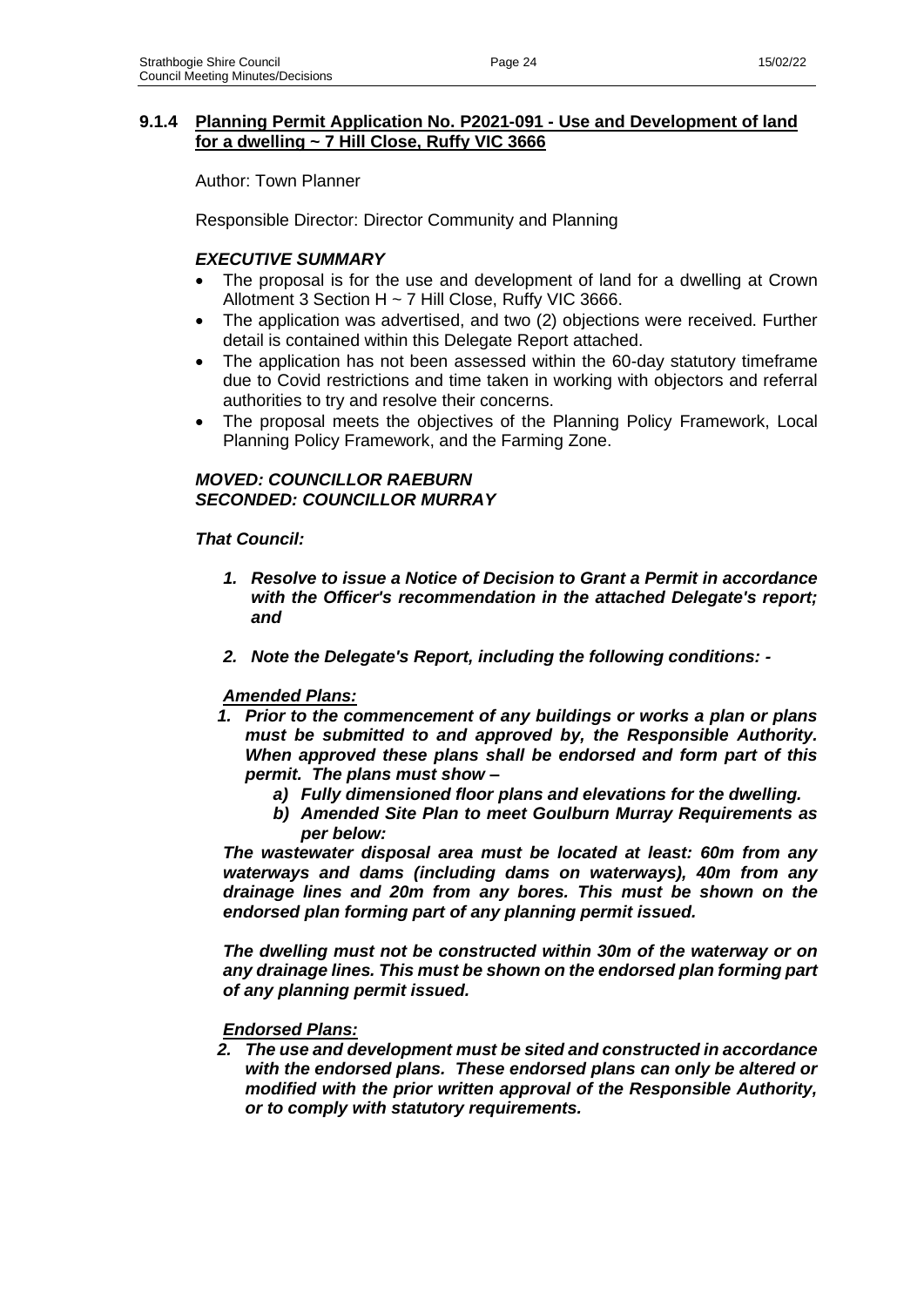9.1.4 Planning Permit Application No. P2021-091 - Use and Development of land for a dwelling ~ 7 Hill Close, Ruffy VIC 3666 (cont.)

# *Environmental Health Conditions:*

# *Septic Tanks Code of Practice*

- *3. All sewage and sullage waters shall be treated in accordance with the requirements of the Environment Protection Act 1970 and the Guidelines for Environmental Management: Code of Practice – Onsite Wastewater Management 891. 4 (2016) and the Responsible Authority.*
- *4. All wastewater shall be disposed of within the curtilage of the land and sufficient area shall be kept available for the purpose of wastewater disposal to the satisfaction of the Responsible Authority.*
- *5. No wastewater shall drain directly or indirectly onto an adjoining property, street or any watercourse or drain to the satisfaction of the Responsible Authority.*

### *Approval of wastewater disposal*

*6. Prior to installation/alterations works commencing on the septic tank system, a Permit to Install/Alter must be obtained from Council.* 

### *Area of wastewater disposal*

*7. No buildings or works shall occur over any part of the approved waste disposal system including the septic tank in accordance with the requirements of the Environment Protection Act 1970, the Guidelines for Environmental Management: Code of Practice – Onsite Wastewater Management 891.4 (2016).*

### *Engineering Conditions:*

### *Road Design plan*

- *8. The final design parameters for the roadways must be based on Council's Infrastructure Design Manual (IDM) as modified from time to time, all to the satisfaction of the Responsible Authority. All works shall conform to plans and specifications prepared by a qualified engineer at Owner's expense and approved by the Responsible authority. A list of specific details and requirements are as follows: -*
	- *(a) A pavement design must be submitted for the entire road network by a suitably qualified engineer in accordance with clause 12.4 and Standard Drawing 610 of the IDM.*
	- *(b) The Vehicle crossings to the individual lots from the road must be constructed at a location and of a size and standard satisfactory to the Responsible Authority.*

### *Road Upgrading*

*9. Before the use begins and/or the building(s) is/are occupied, the developer is to upgrade the unnamed road reserve accessed from Hobart Street to the satisfaction of Strathbogie Shire Council.* 

### *Specific details are as follows:*

- *(a) Four metre width of gravel road and vehicular crossings;*
- *(b) underground conduits for water, gas, electricity and telephone;*
- *(c) appropriate intersection and traffication measures;*
- *(d) appropriate street lighting and signage;*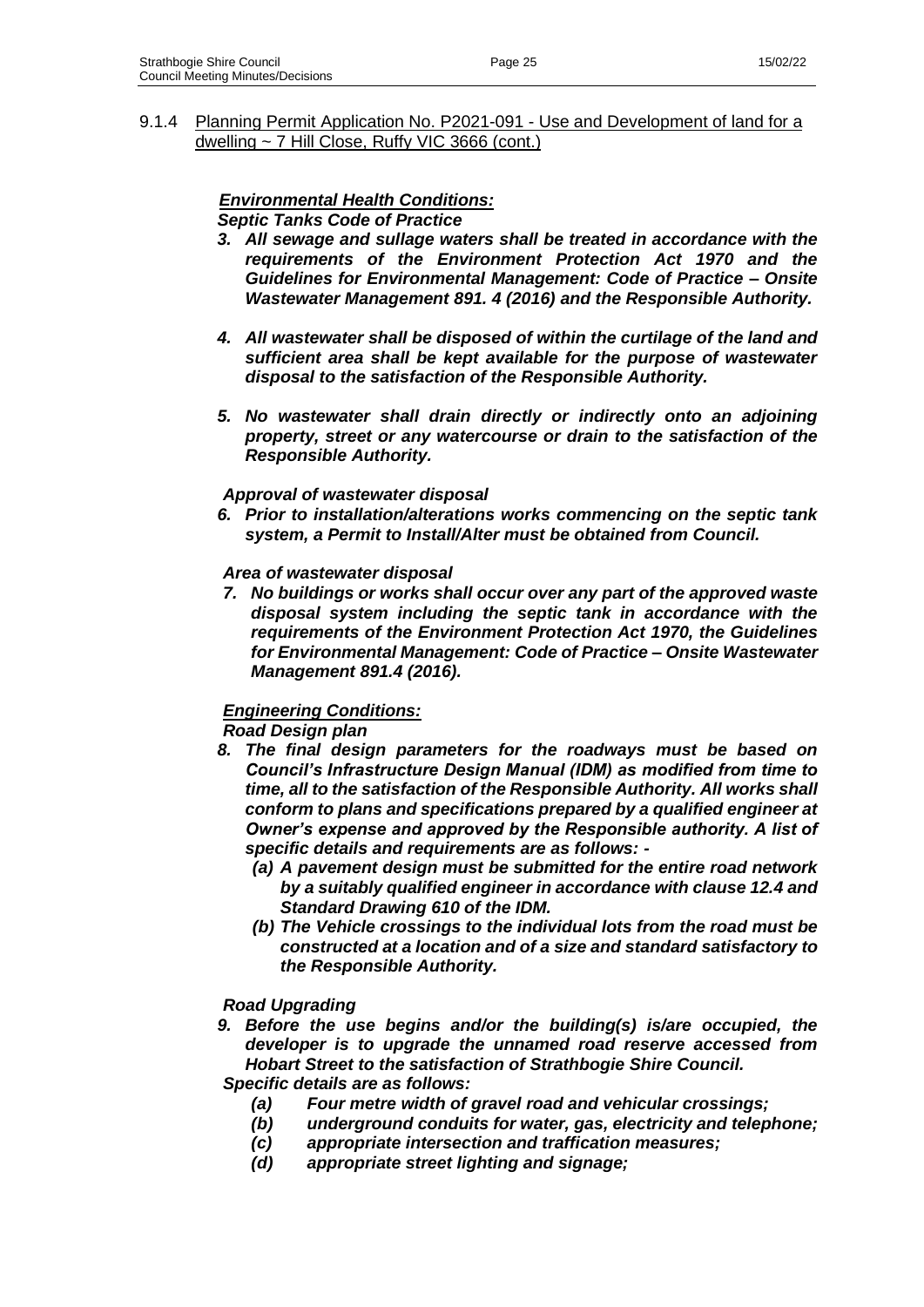*Road reserve and road widths must be in accordance with the requirements of the Infrastructure Design Manual.*

### *Rural Vehicle Crossing Location*

dwelling ~ 7 Hill Close, Ruffy VIC 3666 (cont.)

- *10. Prior to the commencement of works on site, any new, relocated, alteration or replacement of required vehicular entrances to the subject*  land from the road shall be constructed at a location and of a size and *standard in accordance with the requirements of the relevant Authority and shall be at the applicant's expense. The final location of the crossing is to be approved by the Responsible Authority via a Vehicle Crossing Permit. Reference should be made to Clause 12.9.2 "Rural Vehicle Crossings" of the Infrastructure Design Manual. Refer to standard drawing SD255 for small vehicles or SD265 for large vehicles.*
- *11. The vehicular crossing shall have satisfactory clearance to any power or Telecommunications pole, manhole cover or marker, or street tree and have a minimum of 50mm of gravel from the shoulder to the property boundary.*

#### *Internal Access Roads*

*12. Prior to the commencement of the use/issue of the Certificate of Occupancy/issue of the Certificate of Final Inspection all internal access roads must be constructed, formed and drained to avoid erosion and to minimise disturbance to natural topography of the land to the satisfaction of the Responsible Authority. Internal access, including the turn-around areas for emergency vehicles, must be all weather construction with a minimum trafficable width of 4m.*

#### *Drainage Discharge Plan*

*13. Before any of the development starts or before the plan of subdivision is certified under the Subdivision Act 1988, a properly prepared drainage discharge plan with computations to the satisfaction of the responsible authority must be submitted to and approved by the Responsible Authority. When approved, the plans will be endorsed and will then form part of the permit. The plans must be drawn to scale with dimensions and a minimum of three copies (or as specified) must be provided. The information submitted must show the details listed in the council's Infrastructure Design Manual and be designed in accordance with the requirements of that manual.*

*The information and plan must include:* 

- *a) details of how the works on the land are to be drained and/or retarded.*
- *b) computations including total energy line and hydraulic grade line for the existing and proposed drainage as directed by Responsible Authority*
- *c) independent drainage for each lot (for subdivisions only)*
- *d) underground pipe drains conveying stormwater to the legal point of discharge for each allotment*
- *e) a maximum discharge rate from the site is to be determined by computation to the satisfaction of Council.*
- *f) documentation demonstrating approval from the relevant authority for the legal point of discharge.*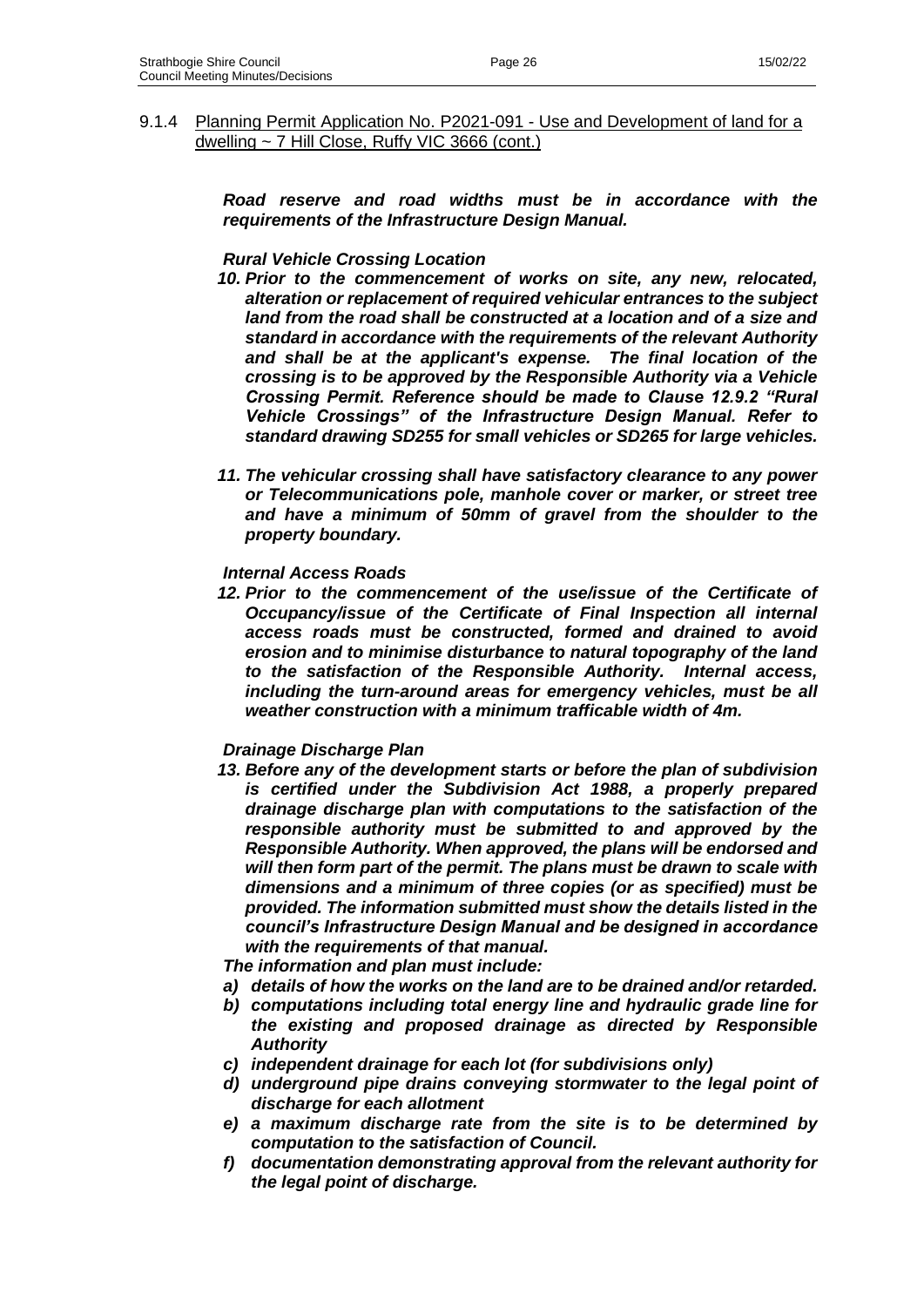- *g) the details of the incorporation of water sensitive urban design designed in accordance either "Urban Stormwater Best Practice Environmental Management Guidelines" 1999.*
- *h) maintenance schedules for treatment elements.*

*Before the use begins and/or the building(s) is/are occupied or issue of a Statement of Compliance all works constructed or carried out must be in accordance with those plans. to the satisfaction of the Responsible Authority Rural Drainage - Works*

- *14. All stormwater and surface water discharging from the site, buildings and works must be conveyed to the legal point of discharge drains to the satisfaction of the Responsible Authority/Goulburn Murray Water or dissipated within the site boundaries. No effluent or polluted water of any type may be allowed to enter the stormwater drainage system.*
- *15. Appropriate steps must be taken to retain all silt and sediment on site during the construction phase to the satisfaction of the Responsible Authority and must be carried out in accordance with the following EPA guidelines and policies:*
- *Environmental Guidelines for Major Construction Sites (EPA publication No. 480, December 19985); and*
- *Construction Techniques for Sedimentation Pollution Control (EPA publication No. 275, May 1991)*

*Prior to the commencement of any works, the design parameters for any defined watercourse crossing(s), both structural and hydraulic design, shall be approved by the Responsible Authority (GBCMA – Works on Waterways Permit).*

### *Council's Assets*

*16. Before the development starts or subdivision works commences, the owner or developer must submit to the Responsible Authority a written report and photos of any prior damage to public infrastructure. Listed in the report must be the condition of kerb & channel, footpath, seal, street lights, signs and other public infrastructure fronting the property and abutting at least two properties either side of the development. Unless identified with the written report, any damage to infrastructure post construction will be attributed to the development. The owner or developer of the subject land must pay for any damage caused to the Councils assets/Public infrastructure caused as a result of the development or use permitted by this permit.*

### *DELWP Conditions:*

*Access and Encroachment* 

*17. No access is permitted to the subject land via the Crown land.* 

*18. Adjoining Crown land must not be used for truck turning areas, entry points, parking areas or temporary stack sites during the construction of buildings or works.*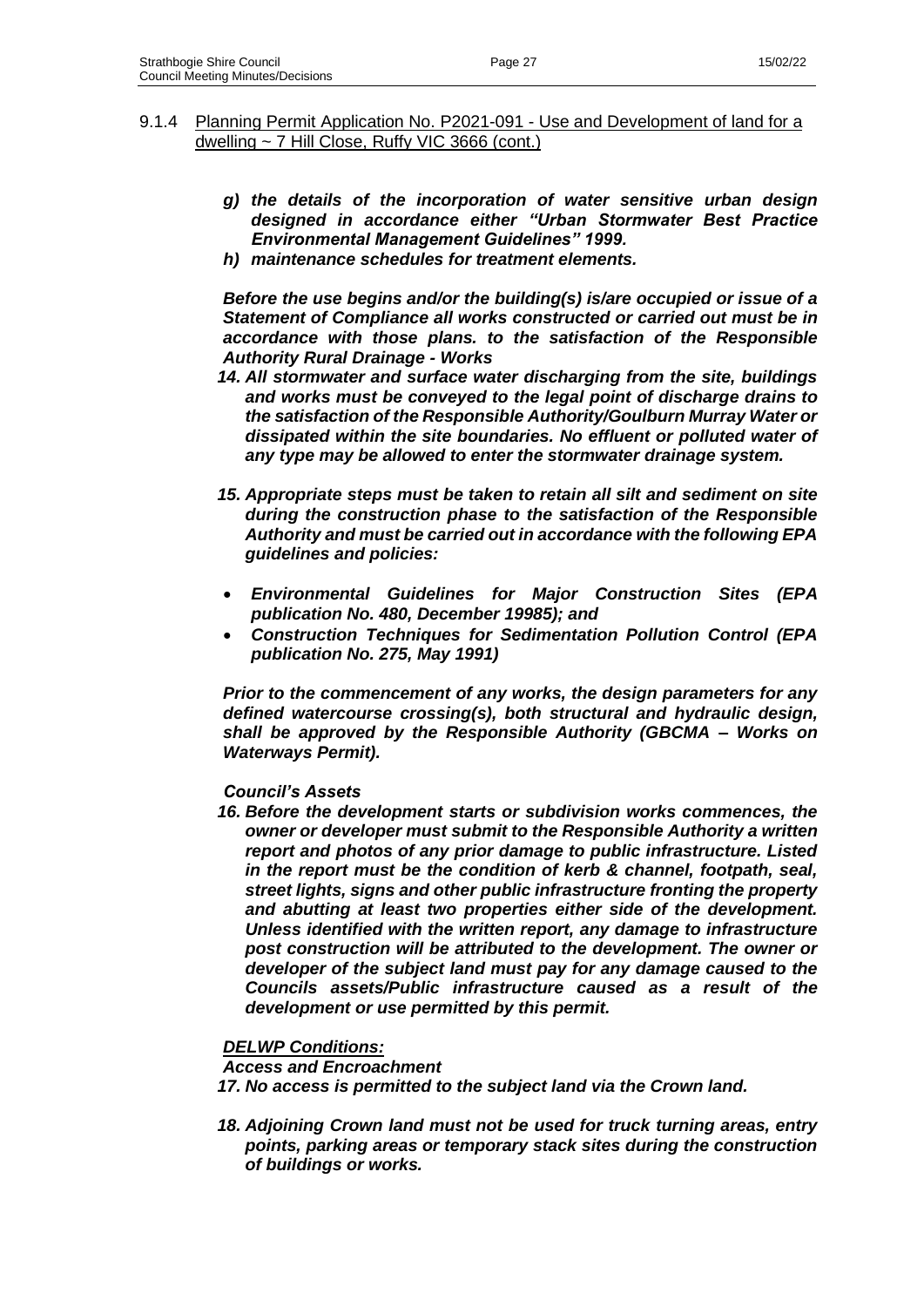- 9.1.4 Planning Permit Application No. P2021-091 Use and Development of land for a dwelling ~ 7 Hill Close, Ruffy VIC 3666 (cont.)
	- *19. No polluted and/or sediment laden run-off is to be discharged directly or indirectly into or watercourses on Crown land. Overland flows must be maintained at the same rate post development as on the undeveloped land.*
	- *20. No native vegetation is to be removed.*

### *Goulburn Broken Catchment Management Authority:*

*21. The finished floor level of the proposed dwelling must be constructed at least 300 mm above the highest existing ground level underneath the building footprint, or higher level deemed necessary by the responsible authority.*

#### *Goulburn Murray Water:*

- *22. All construction and ongoing activities must be in accordance with sediment control principles outlined in 'Construction Techniques for Sediment Pollution Control' (EPA, 1991).*
- *23. The wastewater disposal area must be located at least: 60m from any waterways and dams (including dams on waterways), 40m from any drainage lines and 20m from any bores. This must be shown on the endorsed plan forming part of any planning permit issued.*
- *24. The dwelling must not be constructed within 30m of the waterway or on any drainage lines. This must be shown on the endorsed plan forming part of any planning permit issued.*
- *25. All wastewater from the dwelling must be treated to a standard of at least 20mg/L BOD and 30mg/L suspended solids using a package treatment plant or equivalent. The system must have a certificate of conformity issued by the Conformity Assessment Body (or equivalent approval) and be installed, operated and maintained in accordance with the relevant Australian Standard and EPA Code of Practice.*
- *26. All wastewater must be applied to land via pressure-compensating subsurface irrigation installed along the contour.*
- *27. The wastewater management system must be appropriately designed to manage the potential volume of wastewater generated under full occupancy (based on a minimum 4 bedrooms), including an appropriately sized disposal area based on a full water balance specific to the proposal and subject land in accordance with the requirements of the current EPA Code of Practice – Onsite Wastewater Management.*
- *28. The wastewater disposal area must be kept free of stock, buildings, driveways and service trenching and must be planted with appropriate vegetation to maximise its performance. Stormwater must be diverted away. A reserve wastewater disposal field of equivalent size to the primary disposal field must be provided for use in the event that the primary field requires resting or has failed.*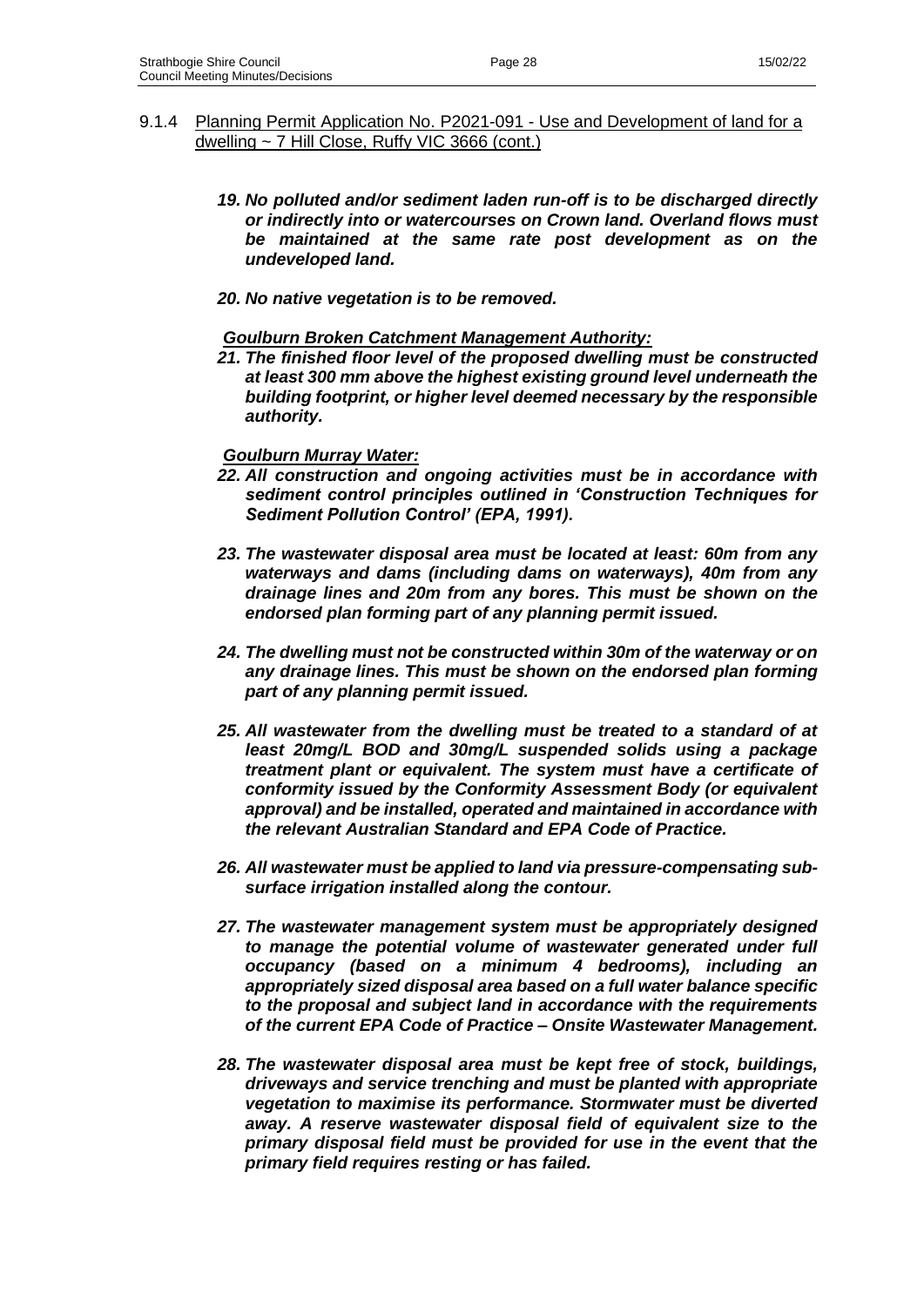### 9.1.4 Planning Permit Application No. P2021-091 - Use and Development of land for a dwelling ~ 7 Hill Close, Ruffy VIC 3666 (cont.)

### *General Conditions:*

- *29. The external cladding of the proposed buildings, including the roof, must be constructed of materials in good order and condition, be nonreflective and be of muted colours to enhance the aesthetic amenity of the area.*
- *30. The amenity of the area must not be detrimentally affected by the use, through the:*
	- *(a) Appearance of any building, works or materials;*
	- *(b) Transport of materials, goods or commodities to or from the land;*
	- *(c) Emission of noise, artificial light, vibration, smell, fumes, smoke, vapour, steam, soot, ash, dust, wastewater, waste products, grit or oil;*
	- *(d) Presence of vermin, and;*
	- *(e) Others as appropriate.*

### *Dwelling Conditions:*

- *31. The dwelling must be connected to a reticulated potable water supply or have an alternative potable water supply with adequate storage for domestic use as well as for fire fighting purposes.*
- *32. The dwelling must be connected to a reticulated electricity supply or have an alternative energy source.*

### *Permit Expiry:*

#### *33. This permit will expire if one of the following circumstances applies:*

- *(a) The use and development has not started within two years of the date of this Permit.*
- *(b) The development is not completed within four years of the date of this Permit.*
- *(c) The use ceases for a period of two years or more.*

*The Responsible Authority may extend the periods referred to if a request is made in writing:*

- *before the permit expires; or*
- *within six months afterwards if the use or development has not yet started; or*
- *within 12 months after the permit expiry date, where the development allowed by the permit has lawfully started before the permit expires.*

#### *Planning Notes:*

- *This Permit does not authorise the commencement of any building construction works. Before any such development may commence, the Applicant must apply for and obtain appropriate Building approval.*
- *This Permit does not authorise the creation of a new access way/crossover. Before any such development may commence, the Applicant must apply for and obtain appropriate approval from Council.*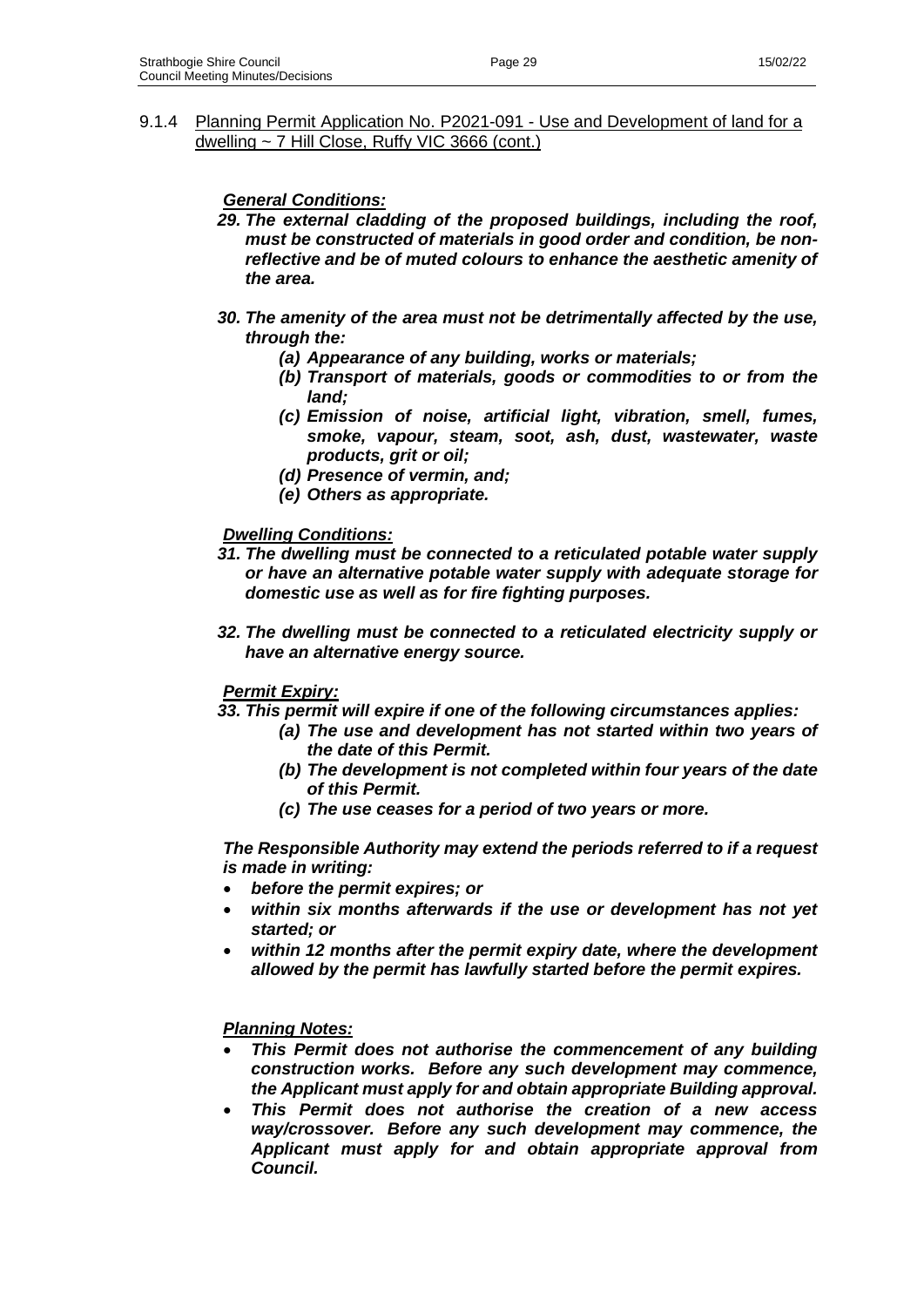• *This Permit does not authorise the removal of any native vegetation including for access. Before any such works may commence, the Applicant must apply for and obtain appropriate Planning approval.*

# *Environmental Health Notes:*

- *The system must be at least 300 metres from potable water supply.*
- *The system must be at least 60 metres from any watercourse and/or dam (non-potable water supply) for primary sewage and 30 metres for secondary sewage, on the subject or neighbouring properties.*
- *The property has been identified as a Medium Risk Area (Minor Catchment Area).*
- *A Medium Risk Template - Land Capability Assessment has been provided by Porta Environmental Pty Ltd and prepared in December 2020.*

# *DELWP Notes:*

• *The adjoining Crown land is not to be used for access, storage of materials or rubbish. Any private use of Crown land requires consent and/or licensing from the Department of Environment, Land, Water and Planning.*

# *Goulburn Broken Catchment Management Authority Notes:*

• *Please note that the 100-year ARI flood is not the maximum possible flood. There is always a possibility that a flood larger in height and extent, than the 100-year ARI flood, may occur in the future.*

# *Goulburn Murray Water Notes:*

• *The subject property is located within an area of Cultural Heritage Sensitivity. Should the activity associated with proposed development require a Cultural Heritage Management Plan (CHMP), planning permits, licences and work authorities cannot be issued unless a CHMP has been approved for the activity.*

*End of conditions*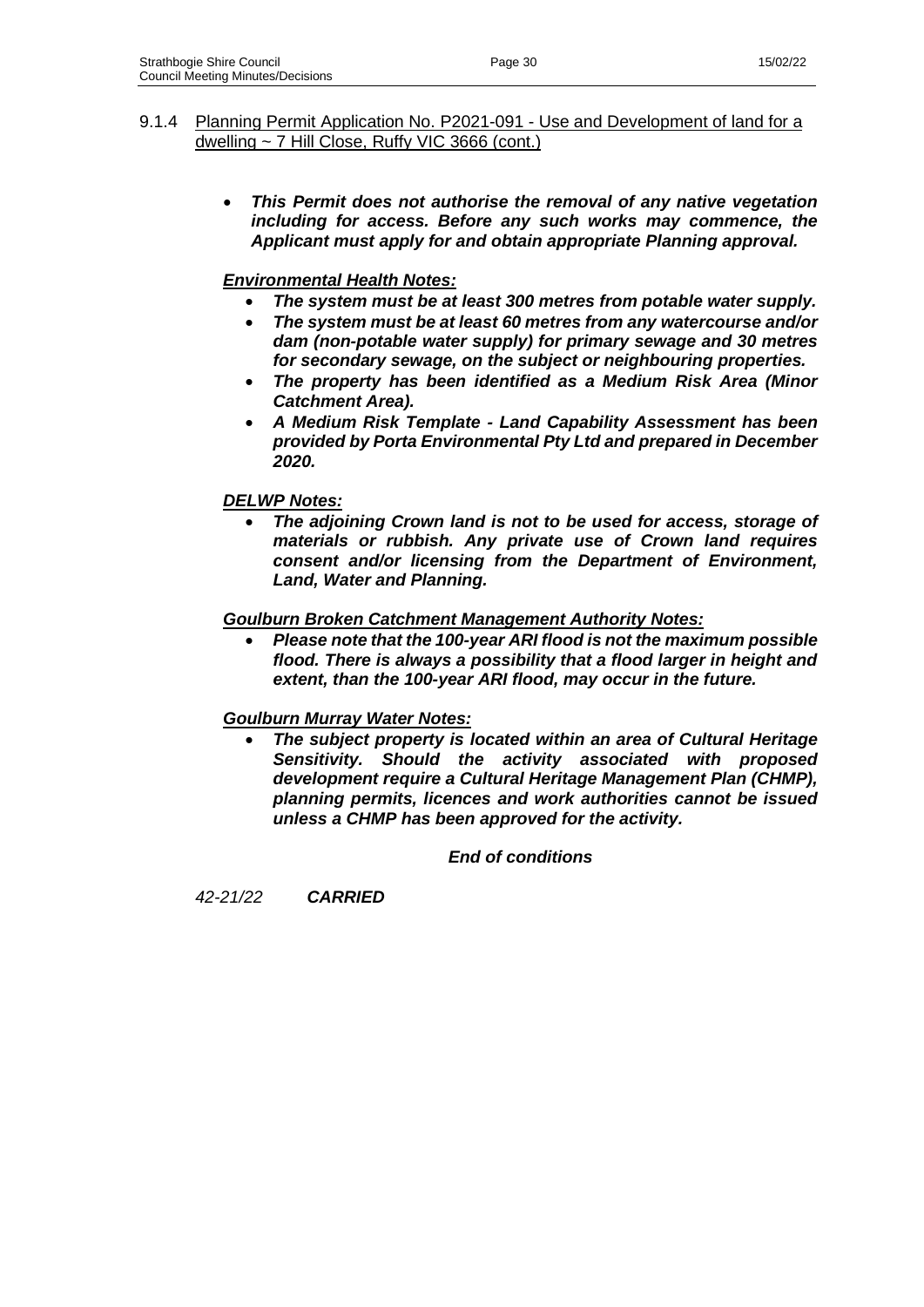### **9.1.5 Planning Permit Application No. P2021-092 - Use and Development of land for a two (2) bedroom dwelling (Crown Allotment 8 Section G) ~ 7 Hill Close, Ruffy VIC 3666**

Author: Town Planner

Responsible Director: Director Community and Planning

### *EXECUTIVE SUMMARY*

- The proposal is for the use and development of land for a two-bedroom dwelling on Crown Allotment 8 Section G ~ 7 Hill Close, Ruffy VIC 3666.
- The application was advertised, and two (2) objections were received. Further detail is contained within this Delegate Report attached.
- The application has not been assessed within the 60-day statutory timeframe due to Covid restrictions and time taken in working with objectors and referral authorities to try and resolve their concerns.
- The proposal meets the objectives of the Planning Policy Framework, Local Planning Policy Framework, and the Farming Zone.

*The applicant confirmed no native vegetation will need to be removed.*

### *MOVED: COUNCILLOR ANDREWS SECONDED: COUNCILLOR DICKINSON*

#### *That Council:*

- *1. Resolve to issue a Notice of Decision to Grant a Permit in accordance with the Officer's recommendation.*
- *2. Note the Delegate Report as attached including the following conditions:*

### *Amended Plans:*

- *1. Prior to the commencement of any buildings or works a plan or plans must be submitted to and approved by, the Responsible Authority. When approved these plans shall be endorsed and form part of this permit. The plans must show:* 
	- *a) Fully dimensioned floor plans and elevations for the dwelling.*
	- *b) Amended Site Plan to meet Goulburn Murray Requirements as per below:*

*The dwelling must not be constructed within 30m of the waterway or on any drainage lines. This must be shown on the endorsed plan forming part of any planning permit issued.*

*The wastewater disposal area must be located at least: 30m from any waterways and dams (including dams on waterways), 40m from any drainage lines and 20m from any bores. This must be shown on the endorsed plan forming part of any planning permit issued.*

#### *Endorsed Plans:*

*2. The use and development must be sited and constructed in accordance with the endorsed plans. These endorsed plans can only be altered or modified with the prior written approval of the Responsible Authority, or to comply with statutory requirements.*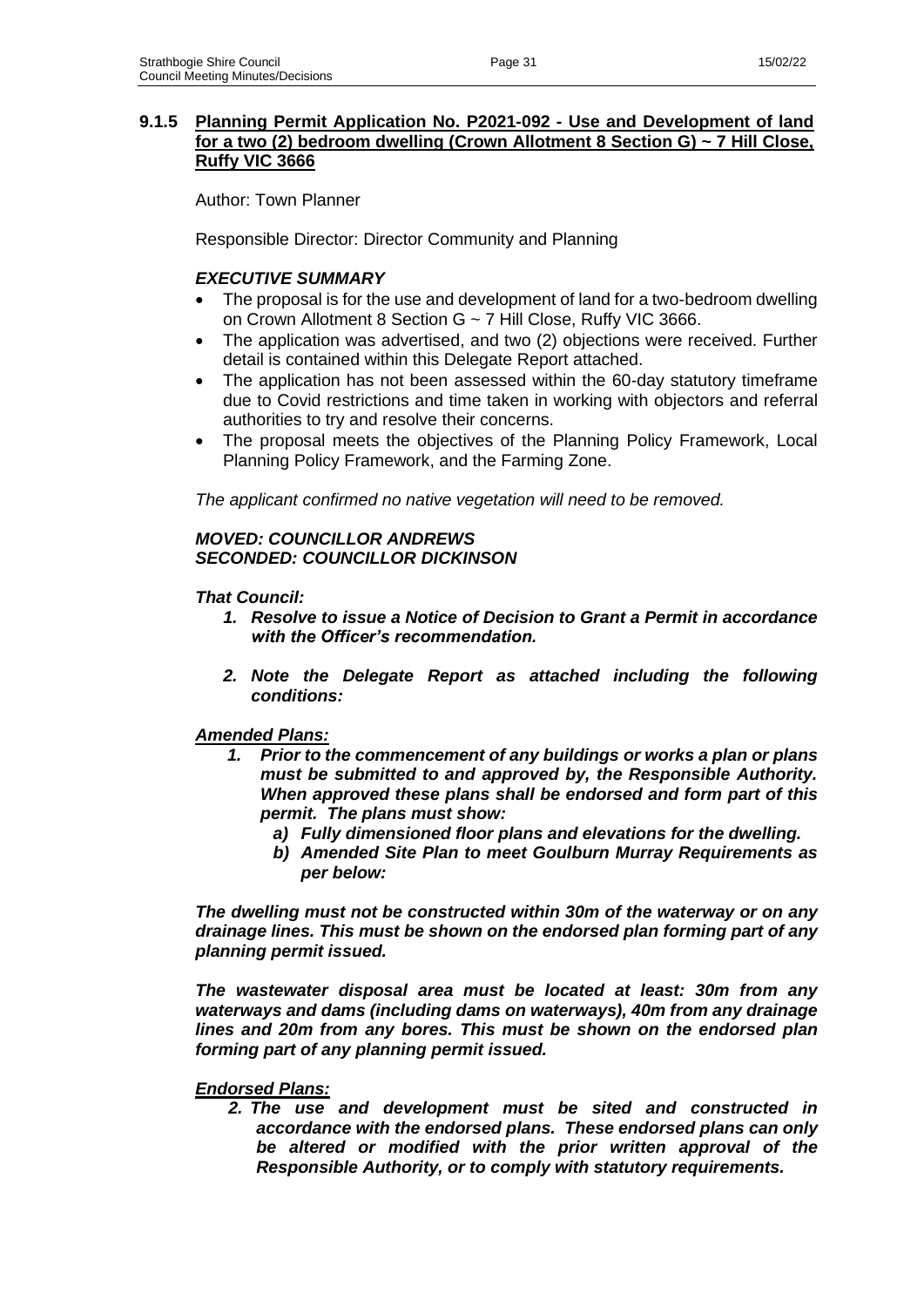9.1.5 Planning Permit Application No. P2021-092 - Use and Development of land for a two (2) bedroom dwelling (Crown Allotment 8 Section G) ~ 7 Hill Close, Ruffy VIC 3666 (cont.)

# *Environmental Health Conditions:*

*Septic Tanks Code of Practice* 

- *3. All sewage and sullage waters shall be treated in accordance with the requirements of the Environment Protection Act 1970 and the Guidelines for Environmental Management: Code of Practice – Onsite Wastewater Management 891. 4 (2016) and the Responsible Authority.*
- *4. All wastewater shall be disposed of within the curtilage of the land and sufficient area shall be kept available for the purpose of wastewater disposal to the satisfaction of the Responsible Authority.*
- *5. No wastewater shall drain directly or indirectly onto an adjoining property, street or any watercourse or drain to the satisfaction of the Responsible Authority.*

# *Approval of wastewater disposal*

*6. Prior to installation/alterations works commencing on the septic tank system, a Permit to Install/Alter must be obtained from Council.* 

### *Area of wastewater disposal*

*7. No buildings or works shall occur over any part of the approved waste disposal system including the septic tank in accordance with the requirements of the Environment Protection Act 1970, the Guidelines for Environmental Management: Code of Practice – Onsite Wastewater Management 891.4 (2016).*

# *Engineering Conditions:*

*Road Design Plan*

- *8. The final design parameters for the roadways must be based on Council's Infrastructure Design Manual (IDM) as modified from time to time, all to the satisfaction of the Responsible Authority. All works shall conform to plans and specifications prepared by a qualified engineer at Owner's expense and approved by the Responsible authority. A list of specific details and requirements are as follows: -.*
	- *(a) A pavement design must be submitted for the entire road network by a suitably qualified engineer in accordance with clause 12.4 and Standard Drawing 610 of the IDM.*
	- *(b) The Vehicle crossings to the individual lots from the road must be constructed at a location and of a size and standard satisfactory to the Responsible Authority.*

### *Road Upgrading*

*9. Before the use begins and/or the building(s) is/are occupied, the developer is to upgrade the unnamed road reserve accessed from Hobart Street to the satisfaction of Strathbogie Shire Council.* 

### *Specific details are as follows:*

- *(a) Four metre width of gravel road and vehicular crossings;*
- *(b) underground conduits for water, gas, electricity and telephone;*
- *(c) appropriate intersection and traffication measures;*
- *(d) appropriate street lighting and signage;*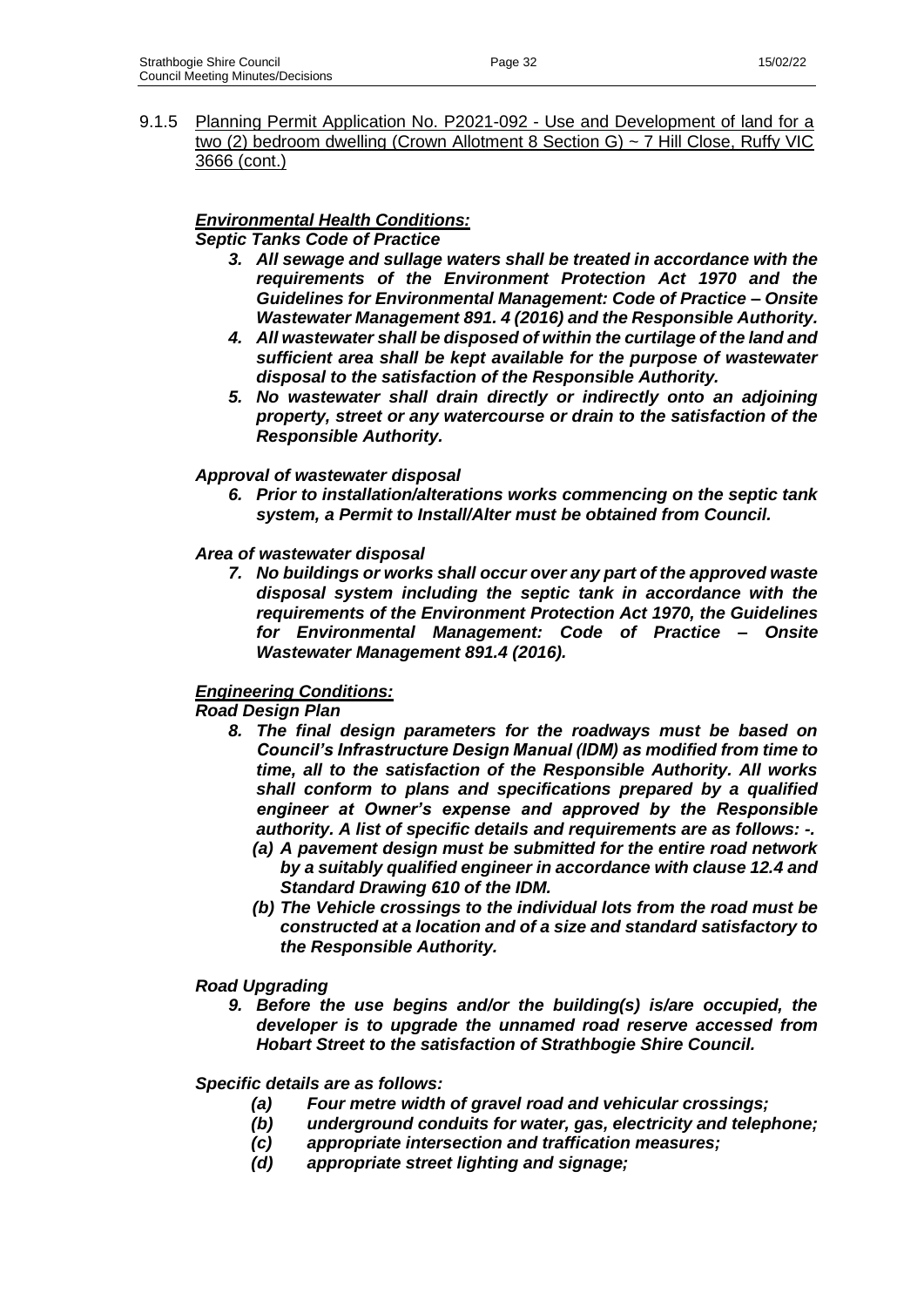9.1.5 Planning Permit Application No. P2021-092 - Use and Development of land for a two (2) bedroom dwelling (Crown Allotment 8 Section G) ~ 7 Hill Close, Ruffy VIC 3666 (cont.)

*Road reserve and road widths must be in accordance with the requirements of the Infrastructure Design Manual.*

#### *Rural Vehicle Crossing Location*

- *10. Prior to the commencement of works on site, any new, relocated, alteration or replacement of required vehicular entrances to the subject land from the road shall be constructed at a location and of a size and standard in accordance with the requirements of the relevant Authority and shall be at the applicant's expense. The final location of the crossing is to be approved by the Responsible Authority via a Vehicle Crossing Permit. Reference should be made to Clause 12.9.2 "Rural Vehicle Crossings" of the Infrastructure Design Manual. Refer to standard drawing SD255 for small vehicles or SD265 for large vehicles.*
- *11. The vehicular crossing shall have satisfactory clearance to any power or Telecommunications pole, manhole cover or marker, or street tree and have a minimum of 50mm of gravel from the shoulder to the property boundary.*

#### *Internal Access Roads*

*12. Prior to the commencement of the use/issue of the Certificate of Occupancy/issue of the Certificate of Final Inspection all internal access roads must be constructed, formed and drained to avoid erosion and to minimise disturbance to natural topography of the land to the satisfaction of the Responsible Authority. Internal access, including the turn-around areas for emergency vehicles, must be all weather construction with a minimum trafficable width of 4m.*

#### *Drainage Discharge Plan*

*13. Before any of the development starts or before the plan of subdivision is certified under the Subdivision Act 1988, a properly prepared drainage discharge plan with computations to the satisfaction of the responsible authority must be submitted to and approved by the Responsible Authority. When approved, the plans will be endorsed and will then form part of the permit. The plans must be drawn to scale with dimensions and a minimum of three copies (or as specified) must be provided. The information submitted must show the details listed in the council's Infrastructure Design Manual and be designed in accordance with the requirements of that manual.*

*The information and plan must include:* 

- *a) details of how the works on the land are to be drained and/or retarded.*
- *b) computations including total energy line and hydraulic grade line for the existing and proposed drainage as directed by Responsible Authority*
- *c) independent drainage for each lot (for subdivisions only)*
- *d) underground pipe drains conveying stormwater to the legal point of discharge for each allotment*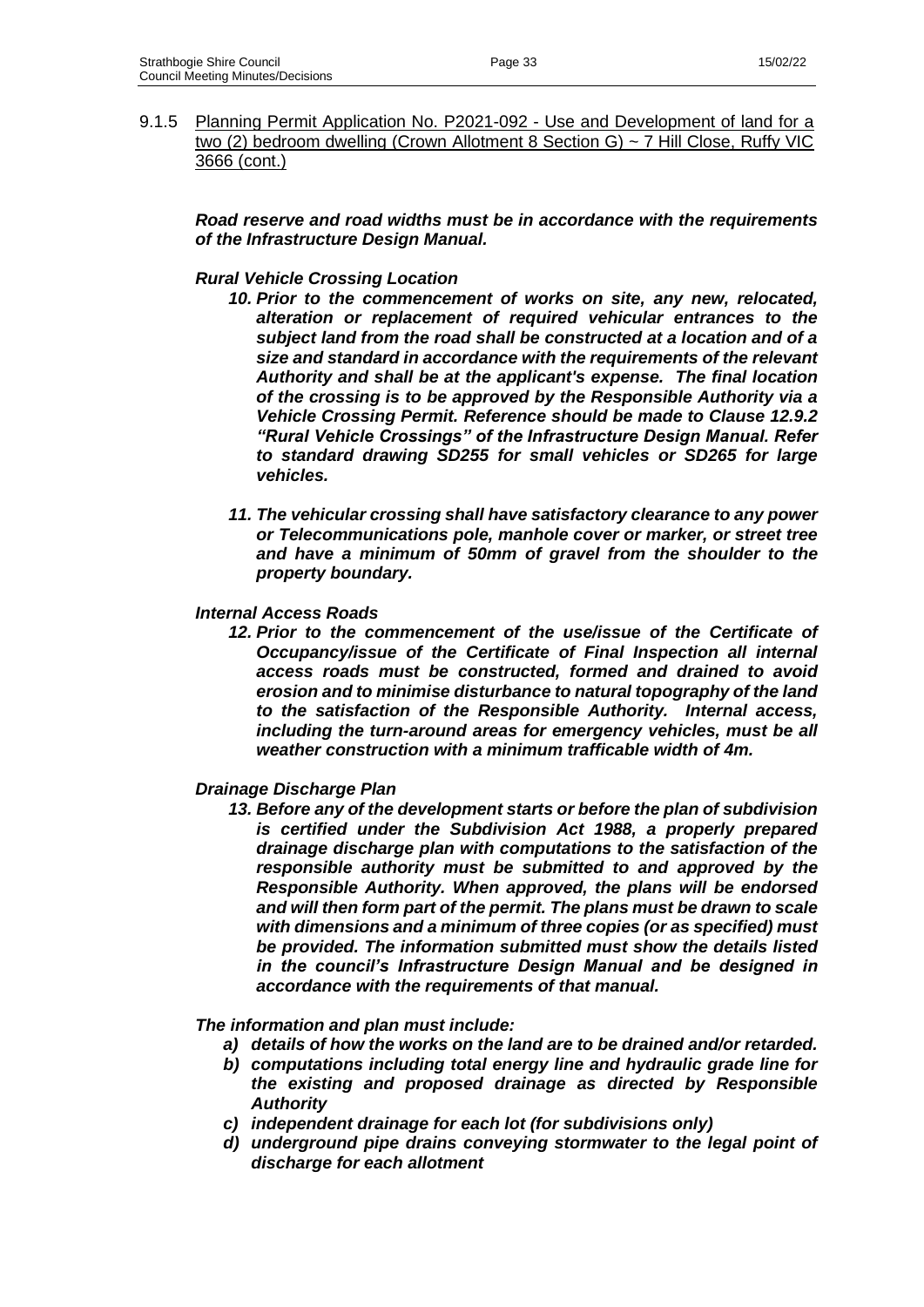- 9.1.5 Planning Permit Application No. P2021-092 Use and Development of land for a two (2) bedroom dwelling (Crown Allotment 8 Section G) ~ 7 Hill Close, Ruffy VIC 3666 (cont.)
	- *e) a maximum discharge rate from the site is to be determined by computation to the satisfaction of Council*
	- *f) documentation demonstrating approval from the relevant authority for the legal point of discharge*
	- *g) the details of the incorporation of water sensitive urban design designed in accordance either "Urban Stormwater Best Practice Environmental Management Guidelines" 1999*
	- *h) maintenance schedules for treatment elements.*

*Before the use begins and/or the building(s) is/are occupied or issue of a Statement of Compliance all works constructed or carried out must be in accordance with those plans. to the satisfaction of the Responsible Authority*

### *Rural Drainage - Works*

- *14. All stormwater and surface water discharging from the site, buildings and works must be conveyed to the legal point of discharge drains to the satisfaction of the Responsible Authority/Goulburn Murray Water or dissipated within the site boundaries. No effluent or polluted water of any type may be allowed to enter the stormwater drainage system.*
- *15. Appropriate steps must be taken to retain all silt and sediment on site during the construction phase to the satisfaction of the Responsible Authority and must be carried out in accordance with the following EPA guidelines and policies: -*
- *Environmental Guidelines for Major Construction Sites (EPA publication No. 480, December 19985); and*
- *Construction Techniques for Sedimentation Pollution Control (EPA publication No. 275, May 1991)*

*Prior to the commencement of any works, the design parameters for any defined watercourse crossing(s), both structural and hydraulic design, shall be approved by the Responsible Authority (GBCMA – Works on Waterways Permit).*

### *Council's Assets*

*16. Before the development starts or subdivision works commences, the owner or developer must submit to the Responsible Authority a written report and photos of any prior damage to public infrastructure. Listed in the report must be the condition of kerb & channel, footpath, seal, street lights, signs and other public infrastructure fronting the property and abutting at least two properties either side of the development. Unless identified with the written report, any damage to infrastructure post construction will be attributed to the development. The owner or developer of the subject land must pay for any damage caused to the Councils assets/Public infrastructure caused as a result of the development or use permitted by this permit.*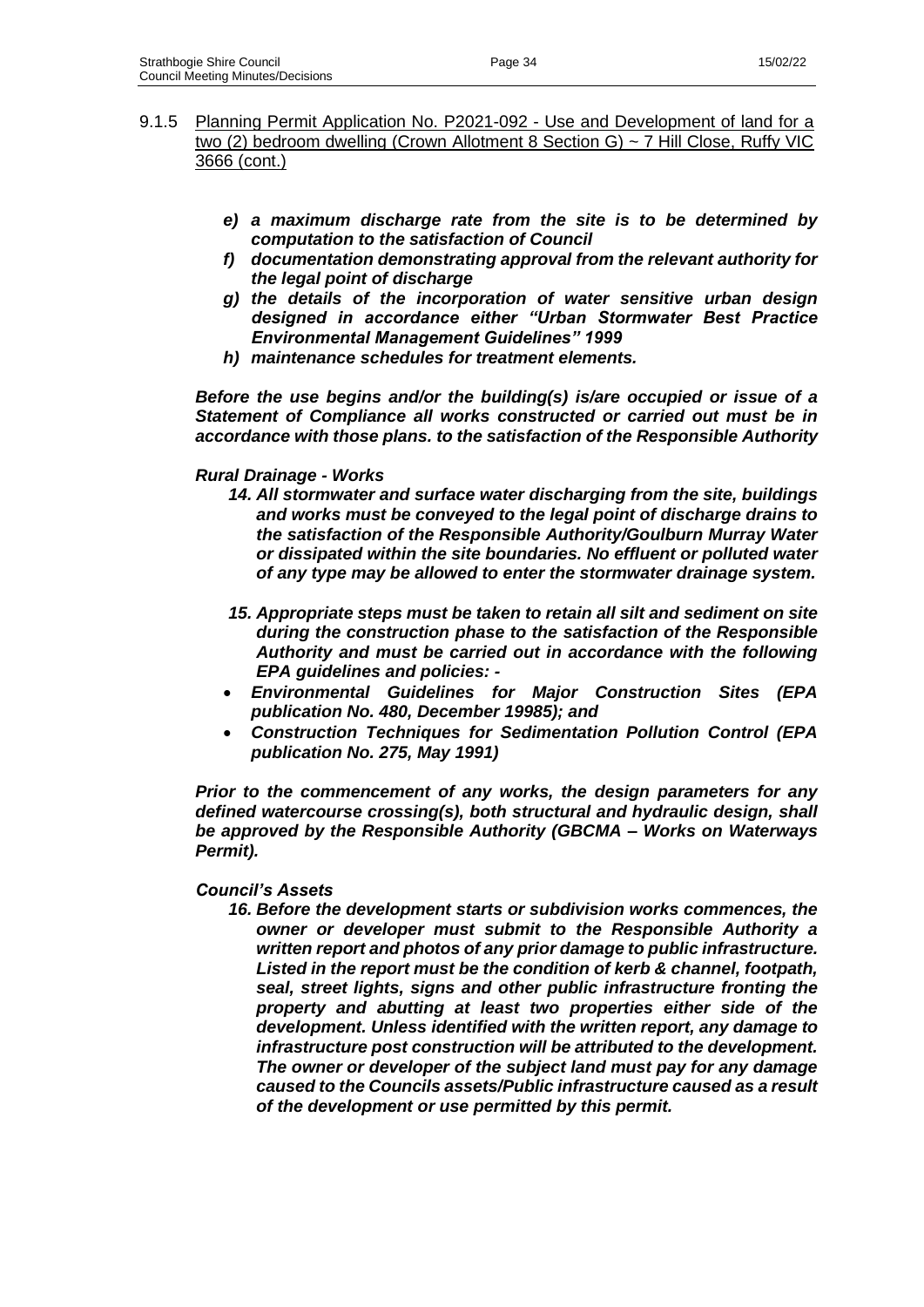9.1.5 Planning Permit Application No. P2021-092 - Use and Development of land for a two (2) bedroom dwelling (Crown Allotment 8 Section G) ~ 7 Hill Close, Ruffy VIC 3666 (cont.)

### *DELWP Conditions:*

#### *Access and Encroachment*

- *17. No access is permitted to the subject land via the Crown land.*
- *18. Adjoining Crown land must not be used for truck turning areas, entry points, parking areas or temporary stack sites during the construction of buildings or works.*
- *19. No polluted and/or sediment laden run-off is to be discharged directly or indirectly into or watercourses on Crown land. Overland flows must be maintained at the same rate post development as on the undeveloped land.*
- *20. No native vegetation is to be removed.*

#### *Goulburn Broken Catchment Management Authority:*

*21. The finished floor level of the proposed dwelling must be constructed at least 300 mm above the highest existing ground level underneath the building footprint, or higher level deemed necessary by the responsible authority.*

#### *Goulburn Murray Water:*

- *22. All construction and ongoing activities must be in accordance with sediment control principles outlined in 'Construction Techniques for Sediment Pollution Control' (EPA, 1991).*
- *23. The dwelling must not be constructed within 30m of the waterway or on any drainage lines. This must be shown on the endorsed plan forming part of any planning permit issued.*
- *24. The wastewater disposal area must be located at least: 30m from any waterways and dams (including dams on waterways), 40m from any drainage lines and 20m from any bores. This must be shown on the endorsed plan forming part of any planning permit issued.*
- *25. All wastewater from the dwelling must be treated to a standard of at least 20mg/L BOD and 30mg/L suspended solids using a package treatment plant or equivalent. The system must have a certificate of conformity issued by the Conformity Assessment Body (or equivalent approval) and be installed, operated and maintained in accordance with the relevant Australian Standard and EPA Code of Practice.*
- *26. All wastewater must be applied to land via pressure-compensating sub-surface irrigation installed along the contour.*
- *27. The wastewater management system must be appropriately designed to manage the potential volume of wastewater generated under full occupancy (based on a minimum 2 bedrooms), including an appropriately sized disposal area based on a full water balance specific to the proposal and subject land in accordance with the requirements of the current EPA Code of Practice – Onsite Wastewater Management.*
- *28. The dwelling must not contain any greater than 2 bedrooms; including rooms that could be closed off and used as bedrooms, e.g. study, sunroom, etc.*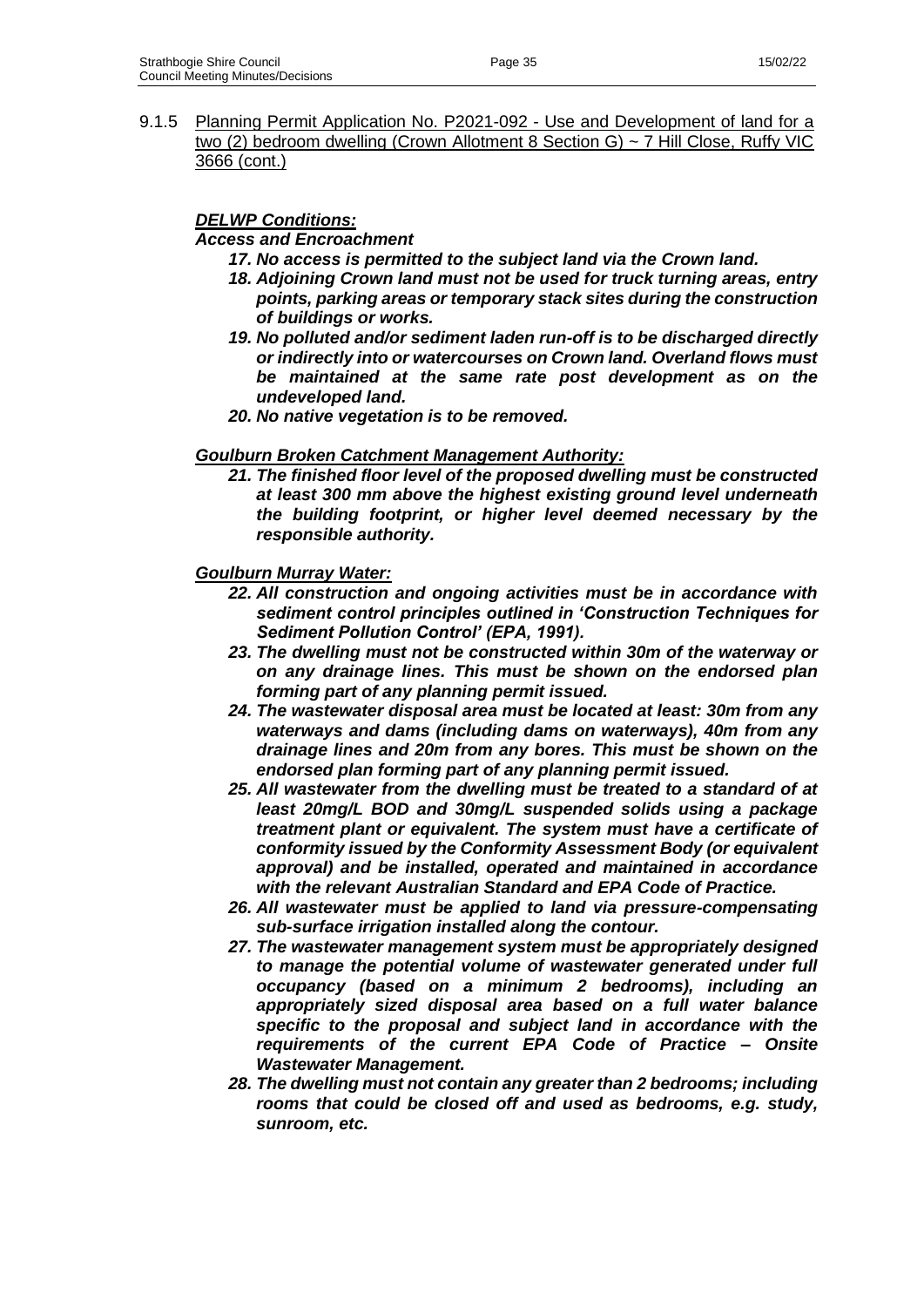- 9.1.5 Planning Permit Application No. P2021-092 Use and Development of land for a two (2) bedroom dwelling (Crown Allotment 8 Section G) ~ 7 Hill Close, Ruffy VIC 3666 (cont.)
	- *29. The wastewater disposal area must be kept free of stock, buildings, driveways and service trenching and must be planted with appropriate vegetation to maximise its performance. Stormwater must be diverted away. A reserve wastewater disposal field of equivalent size to the primary disposal field must be provided for use in the event that the primary field requires resting or has failed.*

*General Conditions:*

- *30. The external cladding of the proposed buildings, including the roof, must be constructed of materials in good order and condition, be nonreflective and be of muted colours to enhance the aesthetic amenity of the area.*
- *31. The amenity of the area must not be detrimentally affected by the use, through the:*
	- *(a) Appearance of any building, works or materials;*
	- *(b) Transport of materials, goods or commodities to or from the land;*
	- *(c) Emission of noise, artificial light, vibration, smell, fumes, smoke, vapour, steam, soot, ash, dust, wastewater, waste products, grit or oil;*
	- *(d) Presence of vermin, and;*
	- *(e) Others as appropriate.*

### *Dwelling Conditions:*

- *32. The dwelling must be connected to a reticulated potable water supply or have an alternative potable water supply with adequate storage for domestic use as well as for fire fighting purposes.*
- *33. The dwelling must be connected to a reticulated electricity supply or have an alternative energy source.*

### *Permit Expiry:*

- *34. This permit will expire if one of the following circumstances applies:*
	- *(d) The use and development has not started within two years of the date of this Permit.*
	- *(e) The development is not completed within four years of the date of this Permit.*
	- *(f) The use ceases for a period of two years or more.*

*The Responsible Authority may extend the periods referred to if a request is made in writing:*

- *before the permit expires; or*
- *within six months afterwards if the use or development has not yet started; or*
- *within 12 months after the permit expiry date, where the development allowed by the permit has lawfully started before the permit expires.*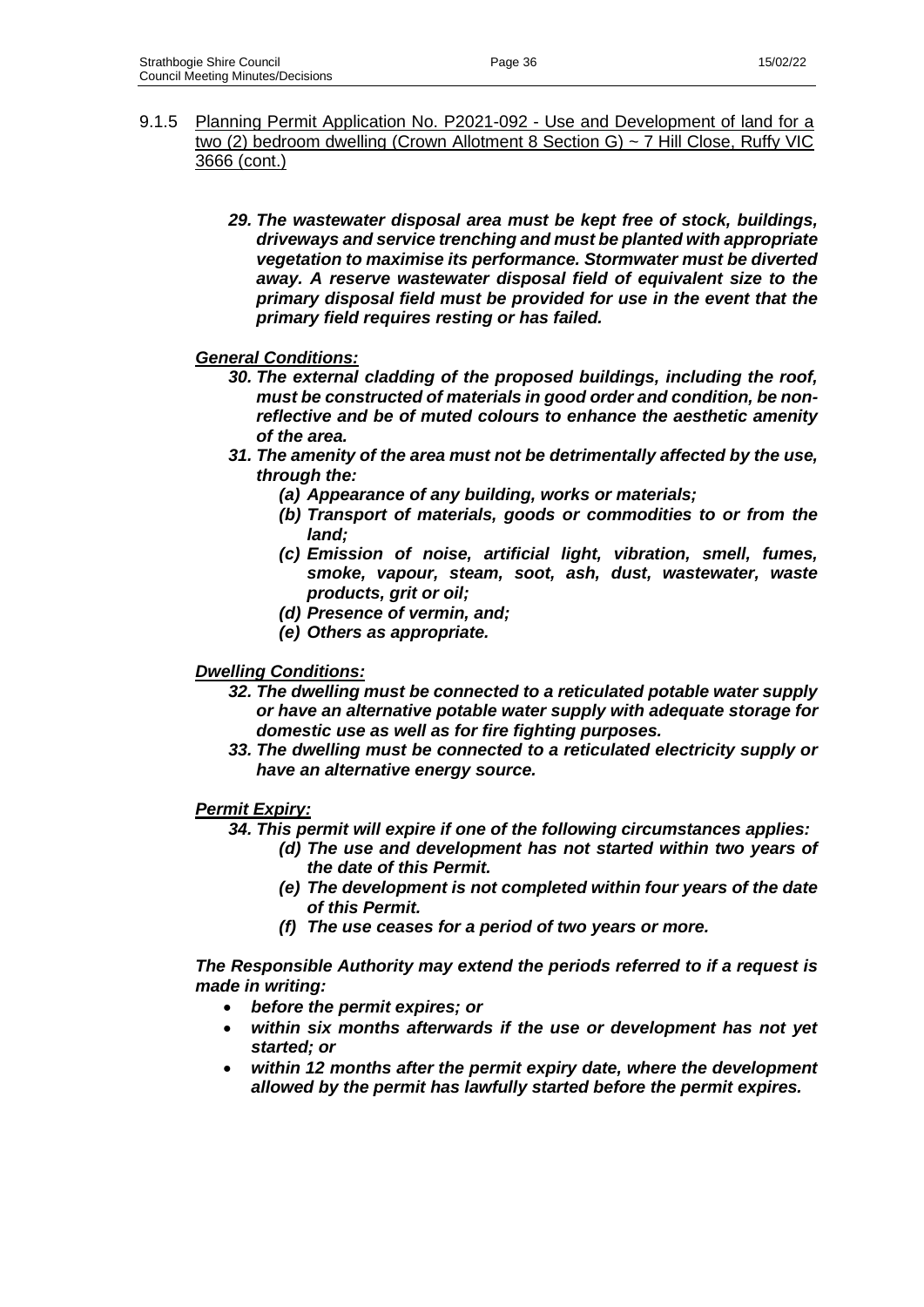9.1.5 Planning Permit Application No. P2021-092 - Use and Development of land for a two (2) bedroom dwelling (Crown Allotment 8 Section G) ~ 7 Hill Close, Ruffy VIC 3666 (cont.)

# *Planning Notes:*

- *This Permit does not authorise the commencement of any building construction works. Before any such development may commence, the Applicant must apply for and obtain appropriate Building approval.*
- *This Permit does not authorise the creation of a new access way/crossover. Before any such development may commence, the Applicant must apply for and obtain appropriate approval from Council.*
- *This Permit does not authorise the removal of any native vegetation including for access. Before any such works may commence, the Applicant must apply for and obtain appropriate Planning approval.*

# *Environmental Health Notes:*

- *The system must be at least 300 metres from potable water supply.*
- *The system must be at least 60 metres from any watercourse and/or dam (non-potable water supply) for primary sewage and 30 metres for secondary sewage, on the subject or neighbouring properties.*
- *The property has been identified as a Medium Risk Area (Minor Catchment Area).*
- *A Medium Risk Template - Land Capability Assessment has been provided by Porta Environmental Pty Ltd and prepared in December 2020.*

### *DELWP Notes:*

• *The adjoining Crown land is not to be used for access, storage of materials or rubbish. Any private use of Crown land requires consent and/or licensing from the Department of Environment, Land, Water and Planning.*

### *Goulburn Broken Catchment Management Authority Notes:*

• *Please note that the 100-year ARI flood is not the maximum possible flood. There is always a possibility that a flood larger in height and extent, than the 100-year ARI flood, may occur in the future.*

### *Goulburn Murray Water Notes:*

• *The subject property is located within an area of Cultural Heritage Sensitivity. Should the activity associated with proposed development require a Cultural Heritage Management Plan (CHMP), planning permits, licences and work authorities cannot be issued unless a CHMP has been approved for the activity.*

### *End of conditions*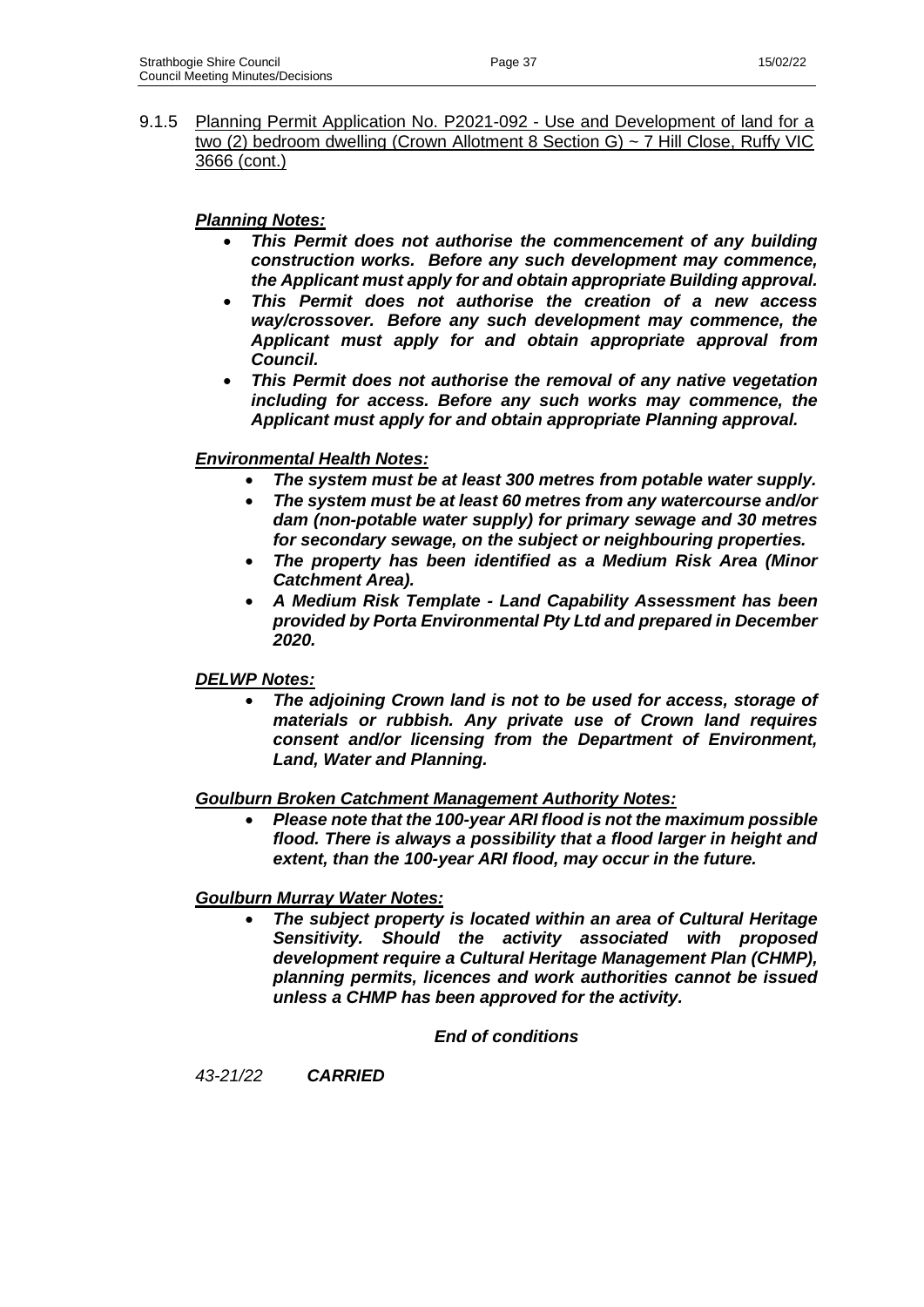## **9.1.6 Planning Permit Application No. P2020-147 - Development of land for a dwelling and shed (Five (5) existing units on site) ~ 10 Jean Street, Longwood VIC 3665**

Author: Town Planner

Responsible Director: Director Community and Planning

# *EXECUTIVE SUMMARY*

The proposal is for the development of land for a dwelling and shed (Five (5) existing units on site) at 10 Jean Street, Longwood VIC 3665.

- The application was advertised, and two (2) objections were received. Further detail is contained within this report.
- The application has not been assessed within the 60-day statutory timeframe due to Covid restrictions and working through objections with the applicant and objectors.
- The proposal meets the objectives of the Planning Policy Framework, Local Planning Policy Framework, the Zone, Overlay.
- It is recommended that Council resolve to issue a Notice of Decision to Grant a Permit in accordance with the Officer's recommendation.

### *MOVED: COUNCILLOR HAYES-BURKE SECONDED: COUNCILLOR MURRAY*

### *That Council:*

- *1. Resolve to issue a Notice of Decision to Grant a Permit in accordance with the Officer's recommendation.*
- *2. Note the Delegate Report as attached including the following conditions:*

# *Amended Plans Required*

- *1. Prior to the commencement of the use/development, amended plans to the satisfaction of the Responsible Authority must be submitted to and approved by the Responsible Authority. When approved, the plans will be endorsed and will then form part of the permit. The plans must be drawn to scale with dimensions. The plans must be generally in accordance with the plans submitted with the application but modified to show:* 
	- *(a) fully dimensioned dwelling plans*
	- *(b) fully dimensioned shed plan*

# *Endorsed Plans*

*2. The development must be generally in accordance with the endorsed plans. These endorsed plans can only be altered or modified with the prior written approval of the Responsible Authority, or to comply with statutory requirements.*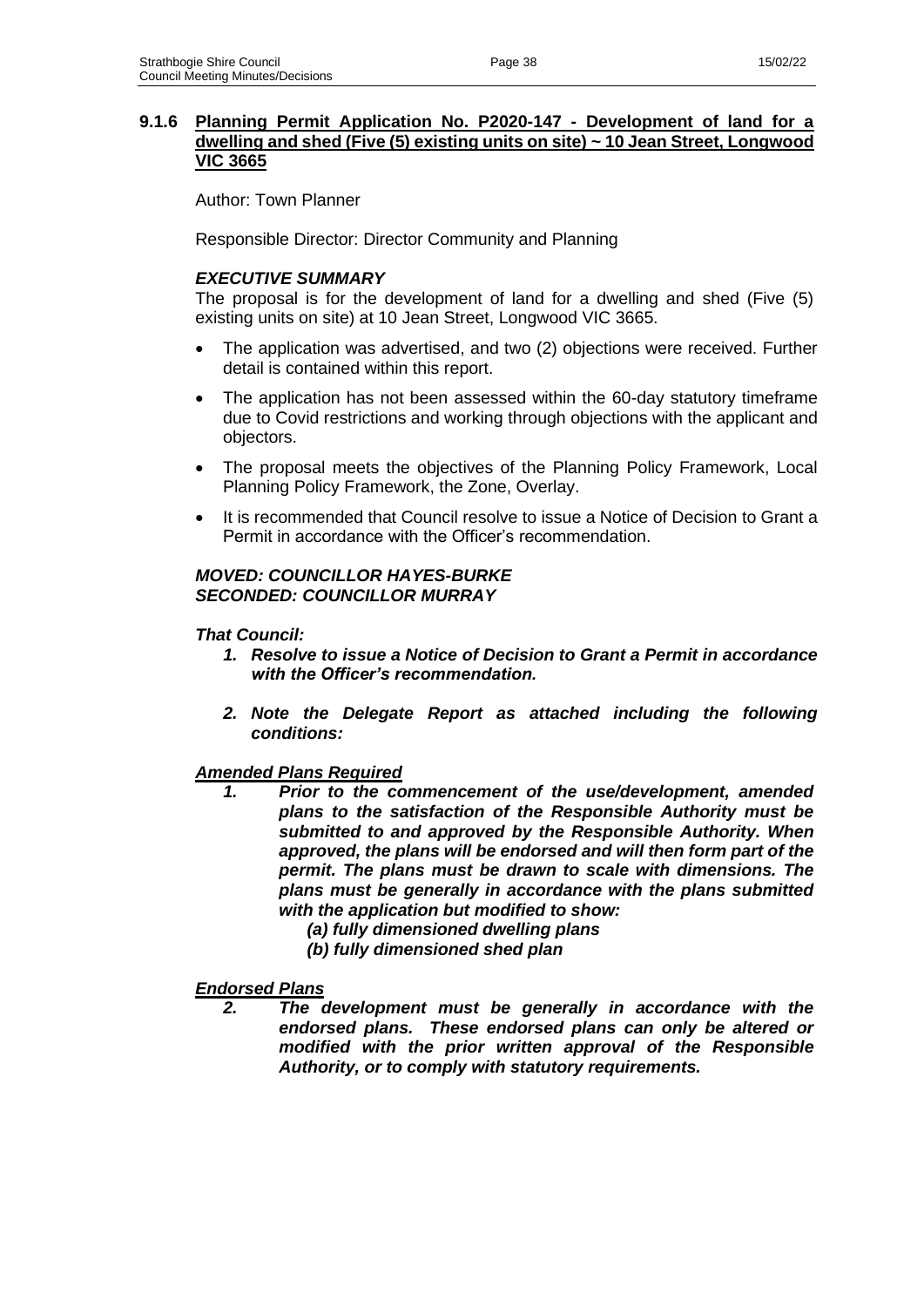9.1.6 Planning Permit Application No. P2020-147 - Development of land for a dwelling and shed (Five  $(5)$  existing units on site)  $\sim$  10 Jean Street, Longwood VIC 3665 (cont.)

# *Engineering Conditions*

*Urban Vehicle Crossing Location*

- *3. Before the use begins and/or the building(s) is/are occupied vehicular crossings shall be constructed in accordance with the endorsed plan(s) to the satisfaction of the Responsible Authority, and shall comply with the following:*
	- *a) standard vehicular crossings shall be constructed at right angles to the road to suit the proposed driveways, and any existing redundant crossing shall be removed and replaced with concrete (kerb and channel);*
	- *b) any proposed vehicular crossing shall have satisfactory clearance to any side-entry pit, power or Telecommunications pole, manhole cover or marker, or street tree. Any relocation, alteration or replacement required shall be in accordance with the requirements of the relevant Authority and shall be at the applicant's expense;*
	- *c) crossings shall be at least 9 metres apart.*

### *Urban Drainage – Works*

- *4. All stormwater and surface water discharging from the site, buildings and works must be conveyed to the legal point of discharge drains to the satisfaction of the Responsible Authority/ Goulburn Murray Water. The legal point of discharge for the site is at the existing culvert within easement at north east of the site adjacent to Hill Street.*
- *5. No effluent or polluted water of any type may be allowed to enter the stormwater drainage system.*
- *6. A qualified engineer is to prepare Stormwater Impact Assessment Report [SIAR] and/ or Stormwater Management Assessment Report [SMAR] in accordance with the requirements of clause 11 of the Infrastructure Design Manual.*
- *7. Appropriate steps must be taken to retain all silt and sediment on site during the construction phase (including existing dwelling and shed removal) to the satisfaction of the Responsible Authority and must be carried out in accordance with the following EPA guidelines and policies: -*
	- *Environmental Guidelines for Major Construction Sites (EPA publication No. 480, December 19985); and*
	- *Construction Techniques for Sedimentation Pollution Control (EPA publication No. 275, May 1991)*

*For Common Access, the drainage system must be constructed before commencement of the use and development as per the approved plans.*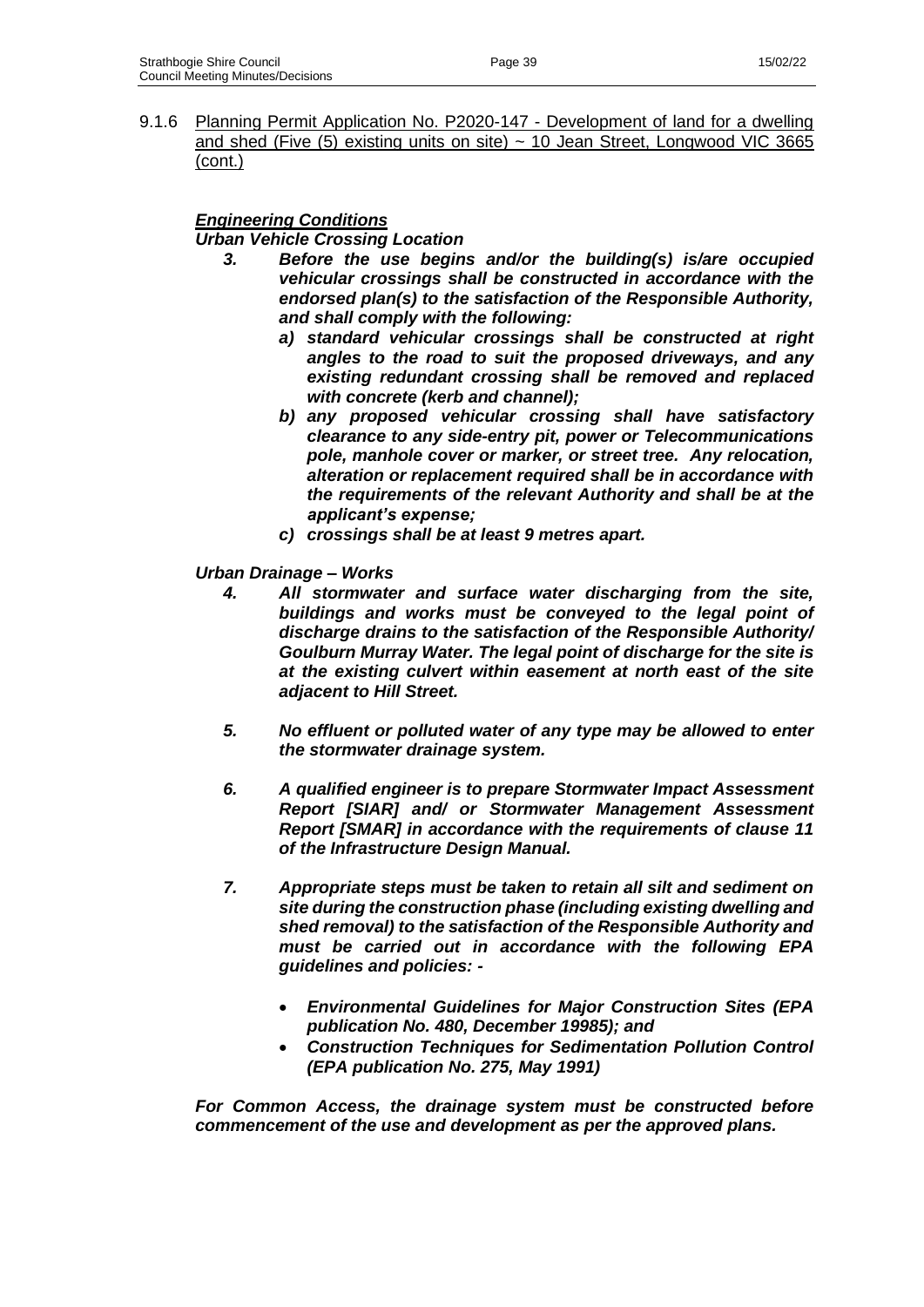9.1.6 Planning Permit Application No. P2020-147 - Development of land for a dwelling and shed (Five  $(5)$  existing units on site)  $\sim$  10 Jean Street, Longwood VIC 3665 (cont.)

### *Council's Assets*

*8. Before the development starts or subdivision works commences, the owner or developer must submit to the Responsible Authority a written report and photos of any prior damage to public infrastructure. Listed in the report must be the condition of kerb & channel, footpath, seal, streetlights, signs and other public infrastructure fronting the property and abutting at least two properties either side of the development. Unless identified with the written report, any damage to infrastructure post construction will be attributed to the development. The owner or developer of the subject land must pay for any damage caused to the Councils assets/Public infrastructure caused as a result of the development or use permitted by this permit.*

# *Health Conditions*

*Septic Tanks Code of Practice* 

- *9. All sewage and sullage waters shall be treated in accordance with the requirements of the Environment Protection Act 1970 and the Guidelines for Environmental Management: Code of Practice – Onsite Wastewater Management 891. 4 (2016) and the Responsible Authority. All wastewater shall be disposed of within the curtilage of the land and sufficient area shall be kept available for the purpose of wastewater disposal to the satisfaction of the Responsible Authority. No wastewater shall drain directly or indirectly onto an adjoining property, street or any watercourse or drain to the satisfaction of the Responsible Authority.*
- *10. All waste water and liquid are to be contained and treated on site by an approved septic tank system or equivalent. The system must be at least 300 metres from potable water supply. The system must be at least 60 metres from any watercourse and/or dam (nonpotable water supply) for primary sewage and 30 metres for secondary sewage, on the subject or neighbouring properties, and must meet the Guidelines for Environmental Management: Code of Practice – Onsite Wastewater Management 891. 4 (2016).*

### *Approval of wastewater disposal*

*11. Prior to installation/alterations works commencing on the septic tank system, a Permit to Install/Alter must be obtained from Council.* 

### *Area of wastewater disposal*

*12. No buildings or works shall occur over any part of the approved waste disposal system including the septic tank in accordance with the requirements of the Environment Protection Act 1970, the Guidelines for Environmental Management: Code of Practice – Onsite Wastewater Management 891.4 (2016).*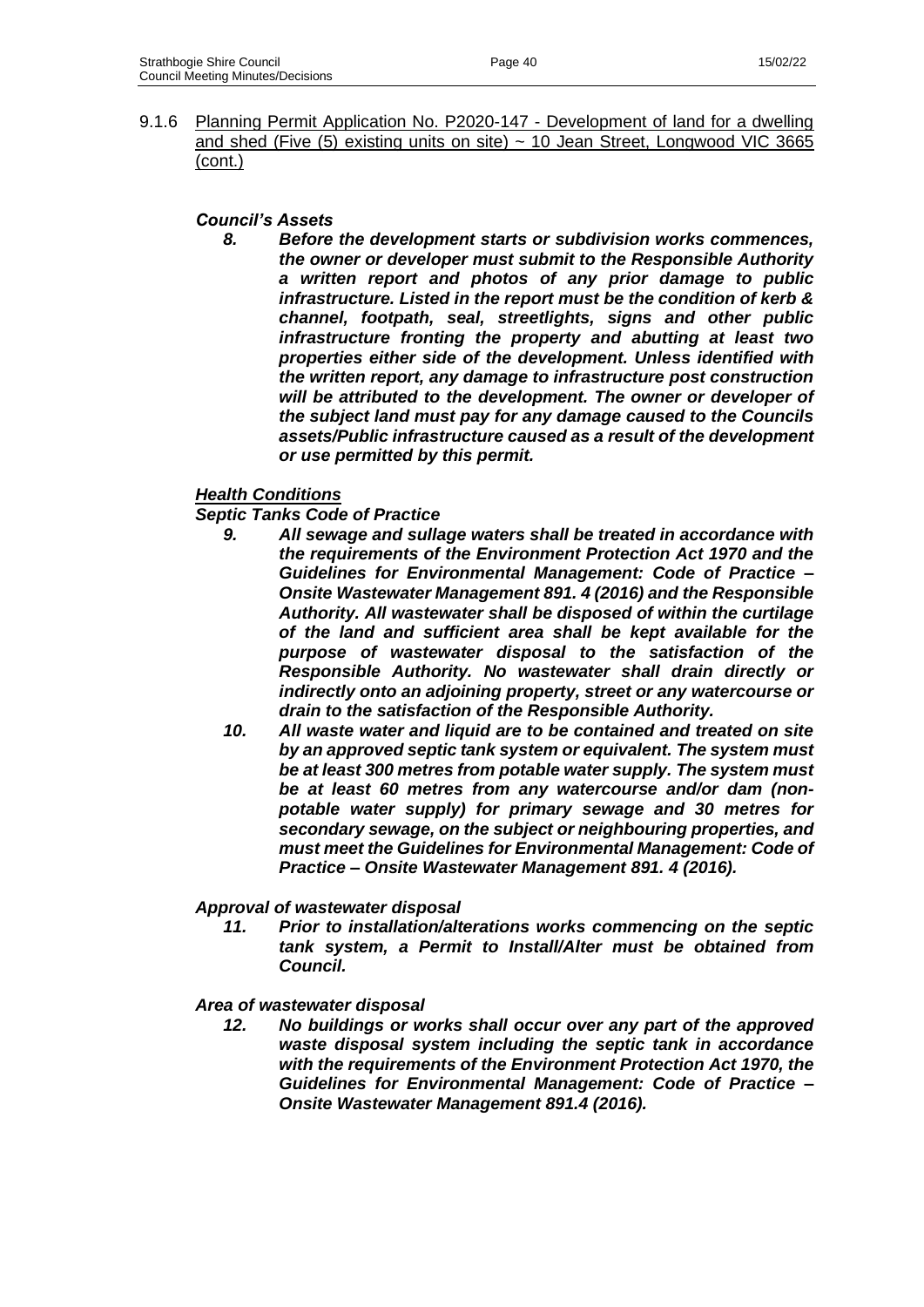9.1.6 Planning Permit Application No. P2020-147 - Development of land for a dwelling and shed (Five  $(5)$  existing units on site)  $\sim$  10 Jean Street, Longwood VIC 3665 (cont.)

# *Goulburn Broken Catchment Management Authority*

*13. The finished floor level of the proposed dwelling must be constructed at least 300 mm above the highest existing ground level underneath the building footprint, or higher level deemed necessary by the responsible authority.*

# *Street numbering*

*14. Prior to the Certificate of occupancy, the owner must complete and duly sign a Statutory Declaration agreeing to the Allocation of Street numbers.*

### *Shed*

*15. The shed approved by this permit must not be used for human habitation, or Commercial purposes.*

### *Dwelling:*

- *16. Access to the dwelling must be provided via an all-weather road with dimensions adequate to accommodate emergency vehicles.*
- *17. The dwelling must be connected to reticulated sewerage, if available. If reticulated sewerage is not available all wastewater from each dwelling must be treated and retained within the lot in accordance with the requirements of the Environment Protection Regulations under the Environment Protection Act 2017 for an onsite wastewater management system.*
- *18. The dwelling must be connected to a reticulated potable water supply or have an alternative potable water supply with adequate storage for domestic use as well as for fire-fighting purposes.*
- *19. The dwelling must be connected to a reticulated electricity supply or have an alternative energy source.*

### *General Amenity:*

- *20. The external cladding of the proposed buildings, including the roof, must be constructed of materials in good order and condition and be of muted colours to enhance the aesthetic amenity of the area. Material having a highly reflective surface must not be used.*
- *21. The building and works hereby permitted must be managed so that the amenity of the area is not detrimentally affected, through the:*
	- *a. Transport of materials, good or commodities to or from the land;*
	- *b. Appearance of any building, works or materials;*
	- *c. Emissions of noise, artificial light, vibration, smell, fumes, smoke, vapour, steam, soot, ash, dust, wastewater, waste products, grit or oil;*
	- *d. Presence of vermin; and*
	- *e. Others as appropriate.*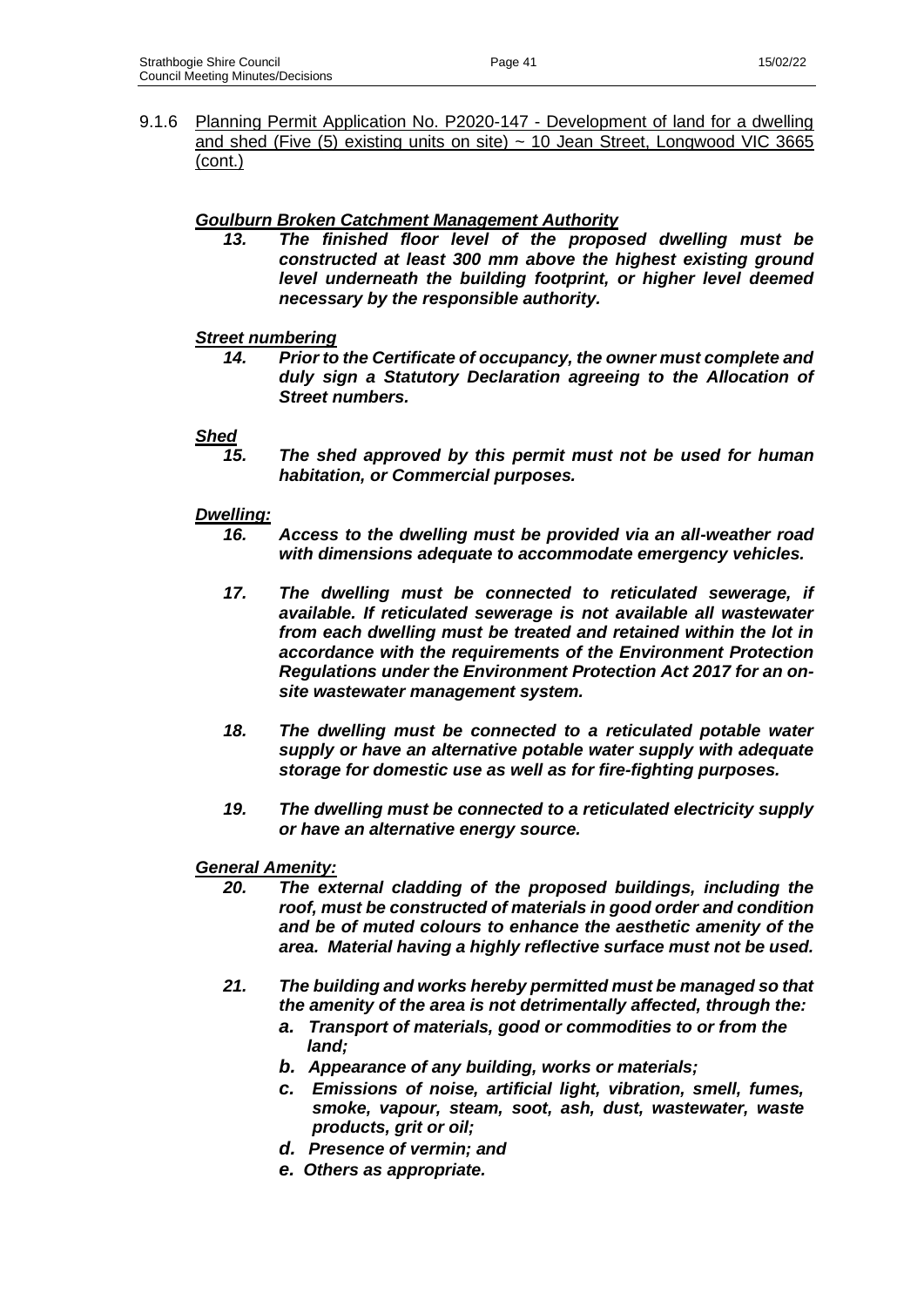9.1.6 Planning Permit Application No. P2020-147 - Development of land for a dwelling and shed (Five  $(5)$  existing units on site)  $\sim$  10 Jean Street, Longwood VIC 3665 (cont.)

# *Permit Expiry:*

*Development:*

- *22. This permit will expire if one of the following circumstances applies:*
	- *(g) The development is not started within two (2) years of the date of this Permit,*
	- *(h) The development is not completed and use commenced within four (4) years of the date of this Permit.*

*The Responsible Authority may extend the periods referred to if a request is made in writing:*

- *before the permit expires; or*
- *within six months afterwards if the use or development has not yet started; or*
- *within 12 months after the permit expiry date, where the development allowed by the permit has lawfully started before the permit expires.*

*Planning Notes:*

- *This Permit does not authorise the creation of a new access way/crossover. Before any such development may commence, the Applicant must apply for and obtain appropriate approval from Council.*
- *This Permit does not authorise the removal of any native vegetation including for access. Before any such works may commence, the Applicant must apply for and obtain appropriate Planning approval.*
- *This Permit does not authorise the commencement of any building construction works. Before any such development may commence, the Applicant must apply for and obtain appropriate Building approval.*
- *This dwelling was assessed against Clause 32.05-7 (more than one dwelling on a lot), Clause 44.04-2 (buildings and works in the Land Subject to Inundation Overlay) and Clause 55.*
- *The shed was assessed under Clause 44.04-2 Buildings and works in the Land Subject to Inundation Overlay.*

# *Environmental Health Notes:*

- *A High-Risk Template - Land Capability Assessment was prepared by Damien Porta of Porta Environmental Pty Ltd on August 2019. GV Water – Water main runs along Jean Street, the dwellings will be connected to the water supply. Land Subject to Inundation Overlay.*
- *Decommissioning treatment system When a septic tank is no longer required it may be removed, rendered unusable or reused to store stormwater. A licensed plumbing practitioner must disconnect the tank from the premises and from the absorption trench system.*
- *Floor Plan*

*The floor plan shows a rumpus/office area that could be closed off with a door and may need to be included as a bedroom for the purposes of calculating the minimum daily domestic flow rates.*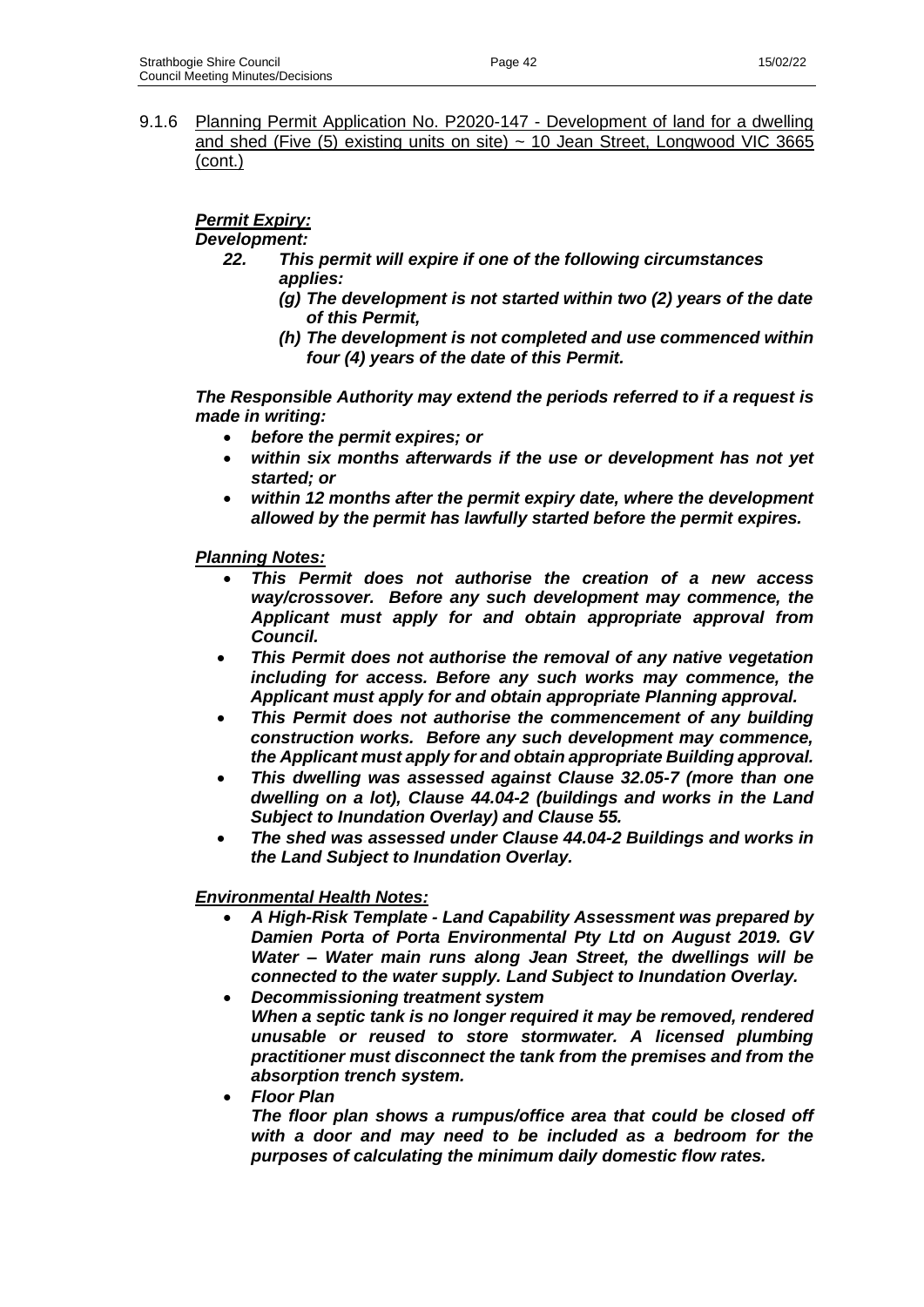9.1.6 Planning Permit Application No. P2020-147 - Development of land for a dwelling and shed (Five  $(5)$  existing units on site)  $\sim$  10 Jean Street, Longwood VIC 3665 (cont.)

# *Goulburn Broken Catchment Management Authority Notes:*

- *The Authority's best estimate of the 100-year ARI flood level for the location described above is 176.4 metres AHD, which was established from Granite Creeks Regional Flood Mapping Study (2019). Available ground LiDAR information indicates that the location of the proposed dwelling is on elevated ground above the 100-year ARI flood level. Nevertheless, the finished floor level of the proposed dwelling is to be set at least 300 millimetres above the general surrounding ground level to safeguard against over-floor flooding associated with localised severe thunderstorms; particularly in light of climate change, the objectives set out in the Climate Change Act 2017 and the Planning Policy Framework within the Greater Shepparton Planning Scheme.*
- *Please note that if the proposed shed is intended to store high value goods the authority would encourage the floor level to be raised.*
- *Please note that the 100-year ARI flood is not the maximum possible flood. There is always a possibility that a flood larger in height and extent, than the 100-year ARI flood, may occur in the future.*

*End of conditions*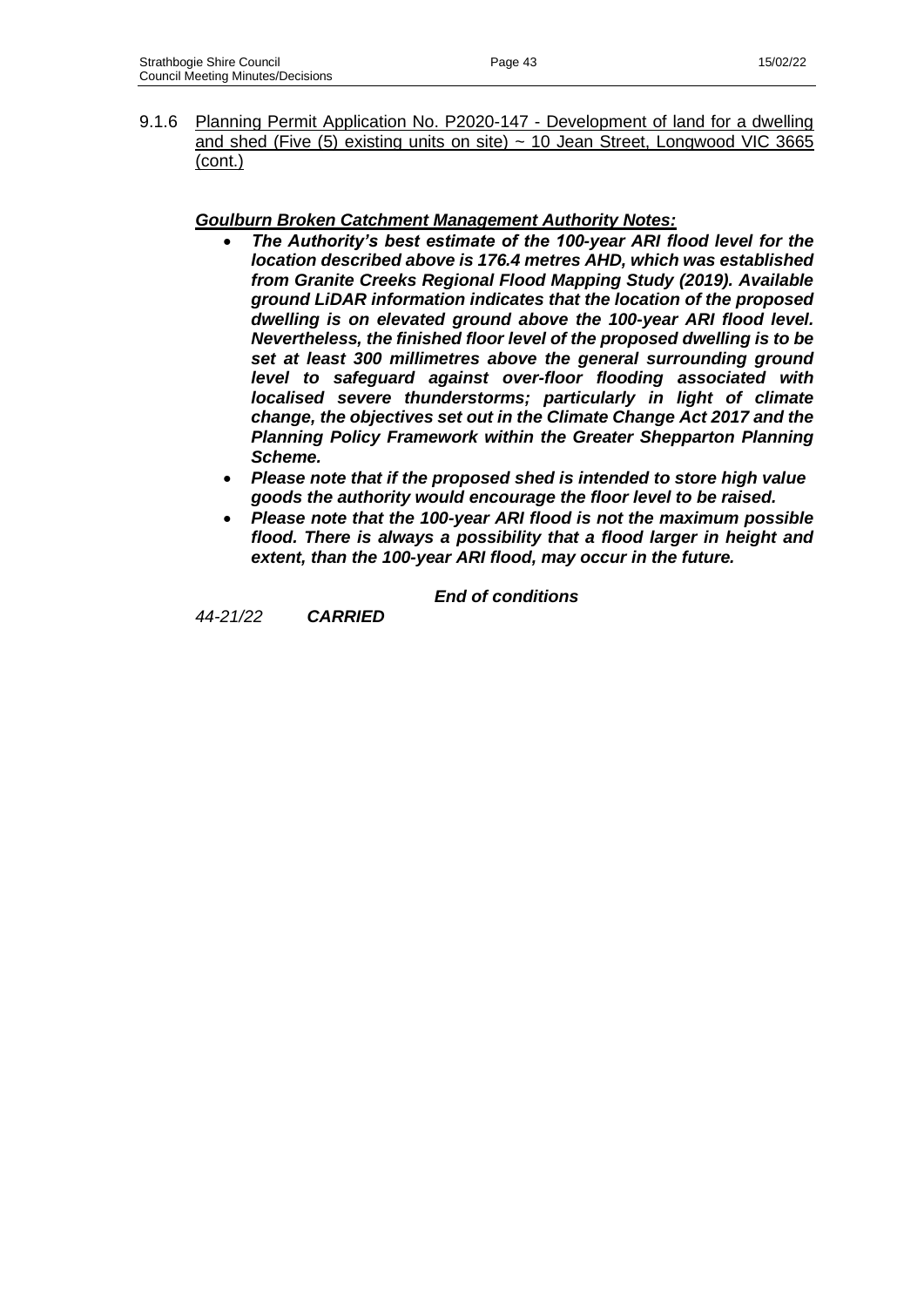### **9.1.7 Planning Applications Received and Planning Applications Determined 1 to 31 December 2021 and 1 to 31 January 2022**

Author: Manager Planning & Investment

Responsible Director: Director Community and Planning

### *EXECUTIVE SUMMARY*

This report provides listings of all Planning Applications Received (Attachment 1) and Planning Applications Determined (Attachment 2) for the periods of 1 to 31 December 2021 and 1 to 31 January 2022. The latest available Planning Permit Activity Performance Figures are also attached (Attachment 3). The contents of this report are provided for information purposes only.

It is noted that there were 22 new planning applications received during the reporting period.

During the reporting period there were 34 planning permit applications decided upon. This included 4 applications that were withdrawn, and 1 planning application that lapsed.

# *MOVED: COUNCILLOR MURRAY SECONDED: COUNCILLOR HAYES-BURKE*

*That Council:*

- *1. Note that there were 22 new planning applications received, and 34 planning permit applications decided on during the periods of 1 to 31 December 2021 and 1 to 31 January 2022.*
- *2. Note the report.*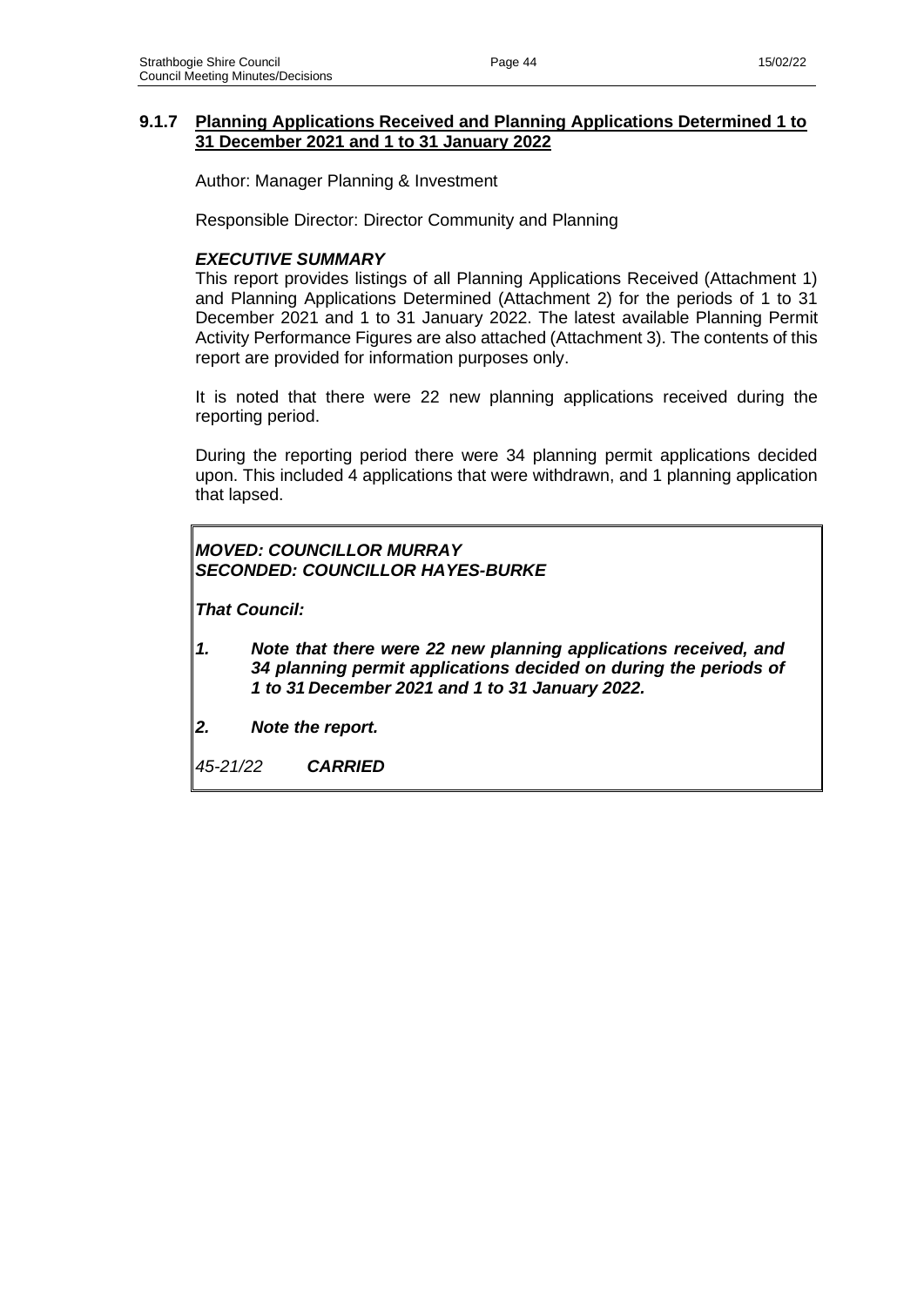# **9.2 COMMUNITY**

### **9.2.1 Nagambie Ageing Hub**

**Councillor Dickinson declared an interest in this matter as he is a member of the Senior Citizens and of the Returned & Services League in Nagambie**

Author: Director Corporate Operations

Responsible Director: Director Corporate Operations

#### *EXECUTIVE SUMMARY*

At its meeting of 20 April 2021 Council considered a report in relation to development of a project in Vale Street/Carrick Crescent, Nagambie, which would see the:

- Creation of an *Age Friendly* community Living environment.
- Development of seven (7) additional units for supported living and refurbishment of six (6) existing units.
- Eventual refurbishment of the Senior Citizens and RSL building.
- Delivery of allied health services from premises adjoining the Nagambie Library.
- Enhancement of the open space within the precinct in line with Rural Councils Victoria Older Persons Framework.

Before this decision, at its 15 September 2020 Council meeting, Council resolved to undertake statutory procedures which would enable it to transfer two land parcels (Lots 3 and 4 Carrick Crescent) to Nagambie HealthCare. This involved Council publicly advertising its intention to transfer land, as is required by the Local Government Act.

At the close of submissions none had been received and the Council resolved to :

- 1. Obtain an independent valuation for Lots 3 and 4 Carrick Crescent Nagambie (Lots 3 and 4 LP 220490 V9971 Parish of Tabilk;
- 2. Authorise the Chief Executive Officer to finalise and sign a Section 173 Agreement (including a provision that should there be any change in the circumstances of Nagambie Health, and as result should any change of ownership occur, with Council consent the development must remain for the same purpose under the Planning and Environment Act 1987
- 3. Develop a Memorandum of Understanding (MOU) in relation to the proposed development; and
- 4. Transfer Lots 3 and 4 Carrick Crescent to Nagambie Health Care following completion of the above steps.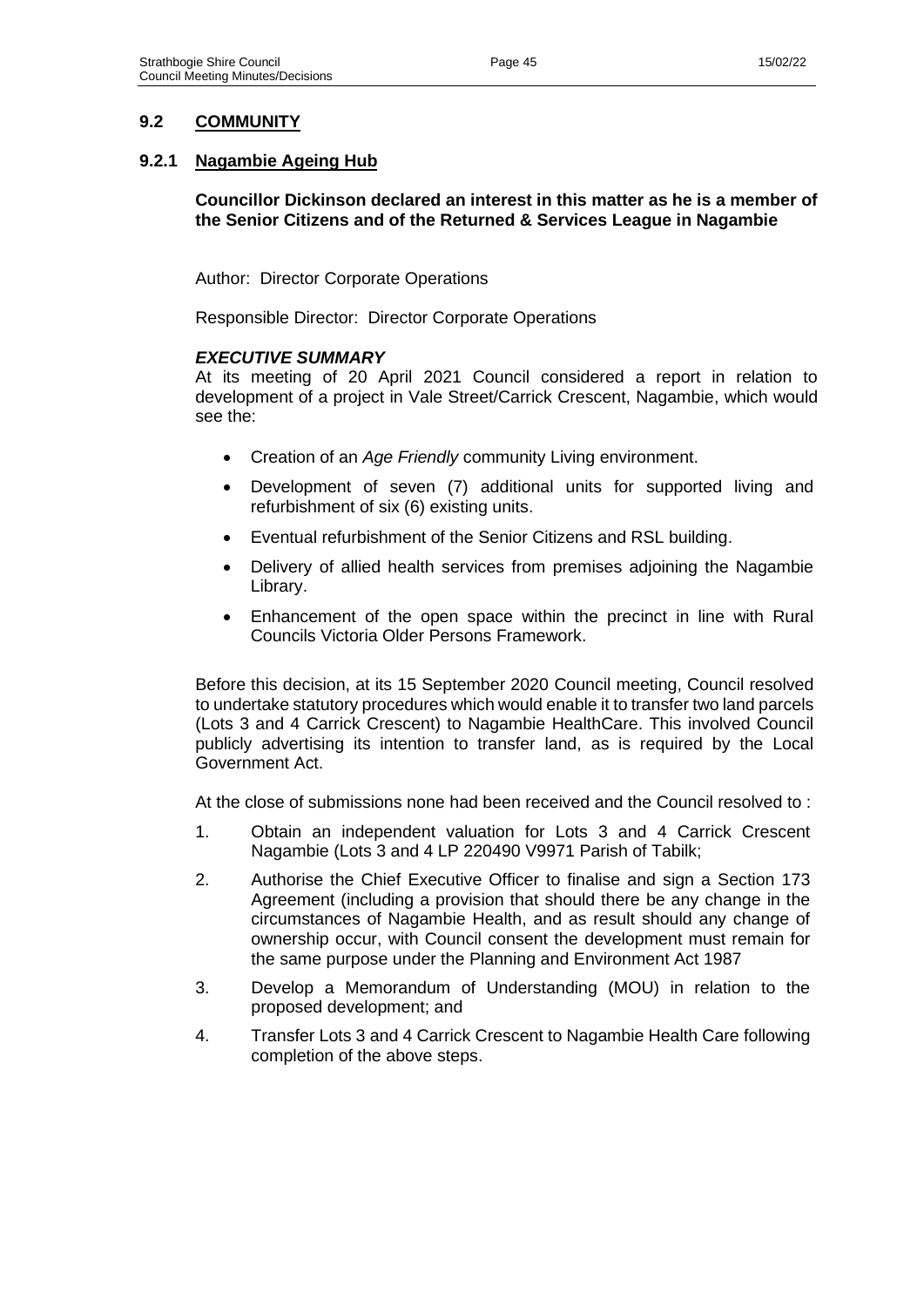#### 9.2.1 Nagambie Ageing Hub (cont.)

### *MOVED: COUNCILLOR ANDREWS SECONDED: COUNCILLOR MURRAY*

*That Council:* 

- *1. Note changes that have occurred to the project since the Council decision of 15 September 2020 and authorize the Chief Executive Officer to finalize a Memorandum of Understanding and Section 173 Agreement with Nagambie HealthCare in line with previous plans and advised changes inter alia:*
	- *a) Alterations to the mix of new and refurbished units;*
		- *b) Nagambie HealthCare to continue undertaking garden maintenance on the site (but not manage the Senior Citizens/RSL building); and*
- *2. Authorise officers work with the Nagambie Senior Citizens and RSL to develop shared use leasing and licencing arrangements suitable to both parties to ensure that the centre functions as a multi-use facility accessible to other community groups including Nagambie HealthCare for a range of community activities that promote social inclusion and connectedness.*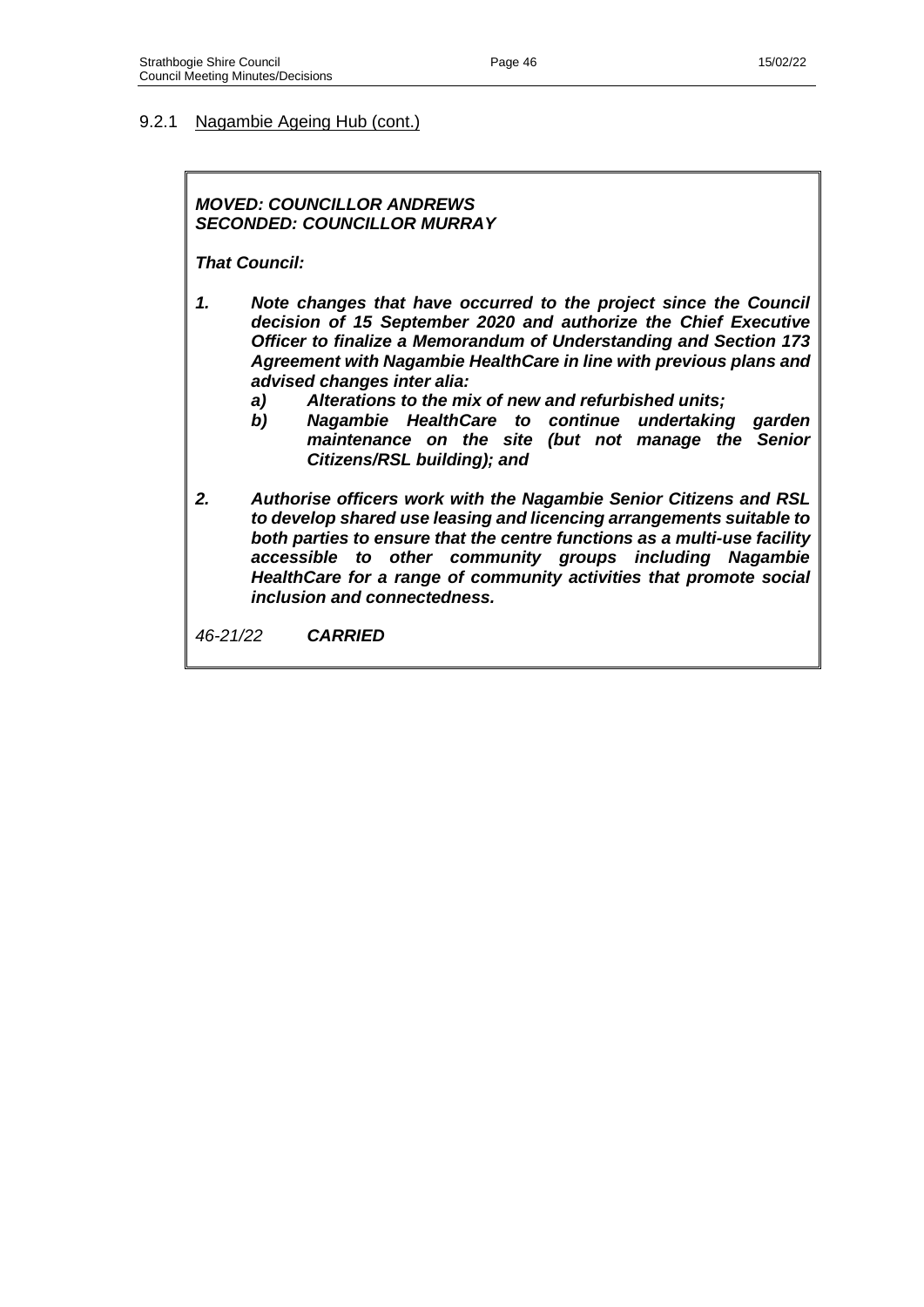### **9.2.2 Enabling Tourism Fund - Council Co-Contribution**

Author: Economic Development and Projects Coordinator

Responsible Director: Director Community and Planning

### *EXECUTIVE SUMMARY*

Released on the 25<sup>h</sup> January 2022, the Enabling Tourism Fund delivered by the Department of Jobs, Precincts and Regions is a state-wide competitive Victoria Government program that will support the planning and feasibility studies for new and innovative tourism infrastructure projects that will increase visitation, drive private investment and deliver more jobs.

The four priority areas relevant to the Enabling Tourism Fund are nature, epicurean, arts and culture and First Peoples' led experiences.

Council Officers are working in collaboration with the Balmattum Hill Mountain Bike Park Committee, to further investigate (and advocate for) the construction of a Mountain Bike track at Balmattum Hill. The Enabling Tourism Fund provides an opportunity to apply for funding to undertake various planning activities for projects including but not limited to, feasibility studies, detailed design and quantity surveying.

Council Officers have reviewed the priority projects within the community against the specified criteria funding stream to determine projects for inclusion within a funding application due on 4 March 2022. As a Council Plan priority, it is proposed that Council in partnership with the Balmattum Hill Mountain Bike Park Committee submit an application to undertake further planning studies for the development of a Mountain Bike track at Balmattum Hill.

### *MOVED: COUNCILLOR HAYES-BURKE SECONDED: COUNCILLOR MURRAY*

*That Council:*

- *1. Provisionally allocate up to \$112,500 as a co-contribution to funding submission for the Balmattum Hill Mountain Bike Track project through the State Government 2022 Enabling Tourism Fund; and*
- *2. Note the provision of in-kind Project Management to oversee the delivery of the project including communication and engagement support.*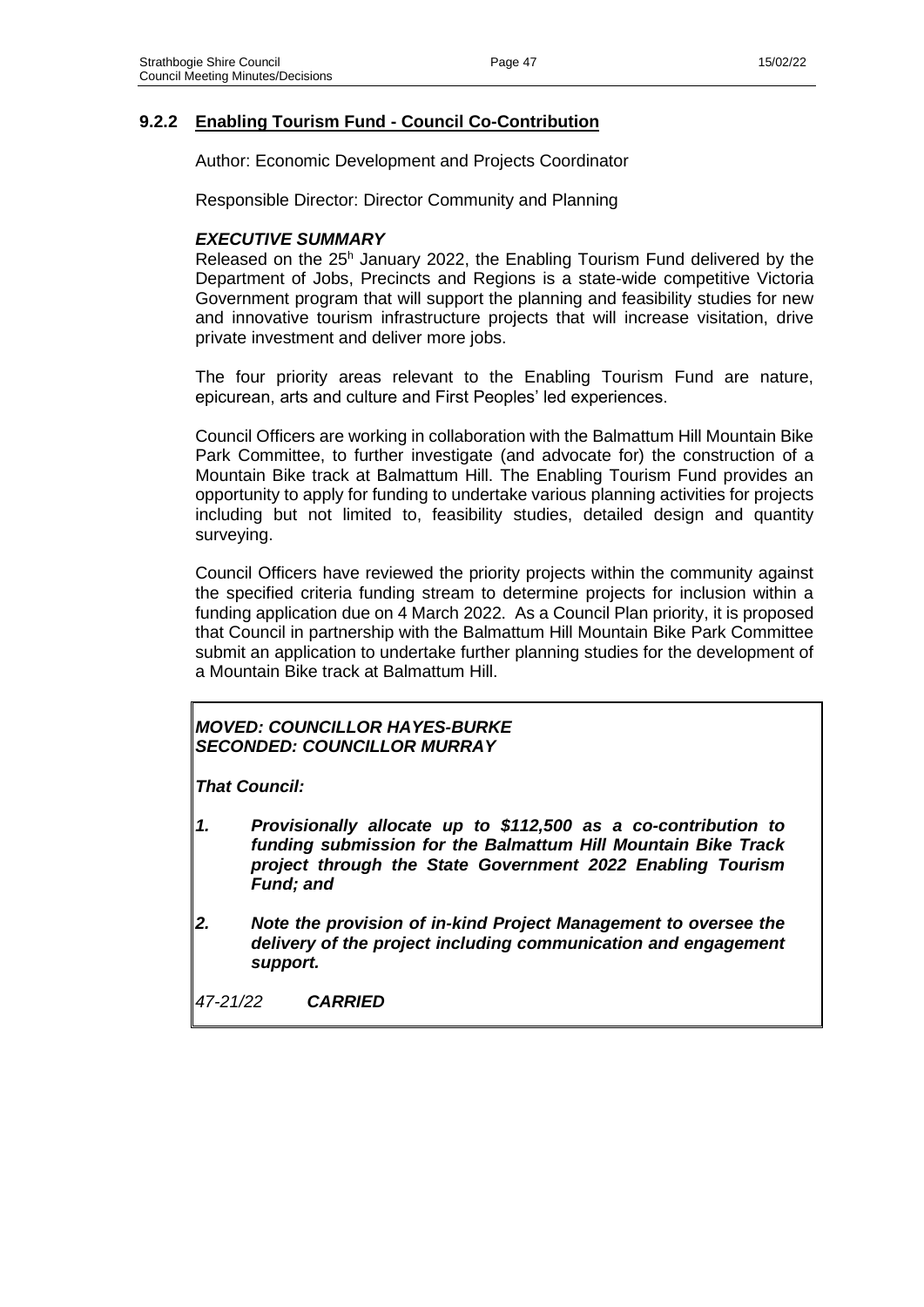# **9.2.3 Building Better Regions Fund (Round 6) - Council Co-Contribution**

Author: Director Community and Planning

Responsible Director: Director Community and Planning

### *EXECUTIVE SUMMARY*

Released on the 13 December 2021 the Building Better Regions Fund – Round 6 delivered by the Australian Government is a nationwide competitive program that supports the Australian Government's commitment to create jobs, drive economic growth and build stronger regional communities. Submissions to this fund closed on the 10 February 2022.

Grant funding was available through two funding streams:

- The Infrastructure Projects Stream: Supports projects that involve construction of new infrastructure, or the upgrade or extension of existing infrastructure.
- The Community Investments Stream: Funds community development activities including, but not limited to, new or expanded local events, strategic regional plans, leadership and capability building activities.

Council Officers reviewed the priority projects within the community against the Building Better Regions criteria to determine projects Council submitted. The following applications were submitted to Round 6 of the Building Better Regions Fund:

- Nagambie Employment Precinct (Infrastructure Projects Stream) a package of significant infrastructure works including; sealing of Habel Road for heavy vehicles, linking the Nagambie Employment Precinct to nationally significant regional Freeway networks (Hume & Goulburn Valley Freeways); and drainage improvements that will assist for further development of the industrially zoned land in Nagambie. The new infrastructure will improve business's transport efficiencies and decrease start-up costs. Grant application totalled \$3,008,000, with a Council cocontribution of \$1,110,000. Council also has a grant application pending with the State Government for the Habel Road redevelopment of \$948,000.
- ARTBOX (Infrastructure Projects Stream) a travelling exhibition space, promoting professional and emerging artists and makers. ARTBOX will support community arts and culture projects across the Shire and will also provide opportunities for community to experience and engage with arts and culture. Grant application totalled \$85,000 with a Council cocontribution of \$42,500.
- Youth Leadership Program (Community Investments Stream) an opportunity for young people aged between 17 – 25 years of age to participate in a self-growth learning opportunity centred around sustainable agriculture. Grant application totalled \$20,000 with no Council co-contribution required.

Due to the timing of the February Council Meeting and to meet the timeframe of the grant submission deadline, all three applications have been submitted.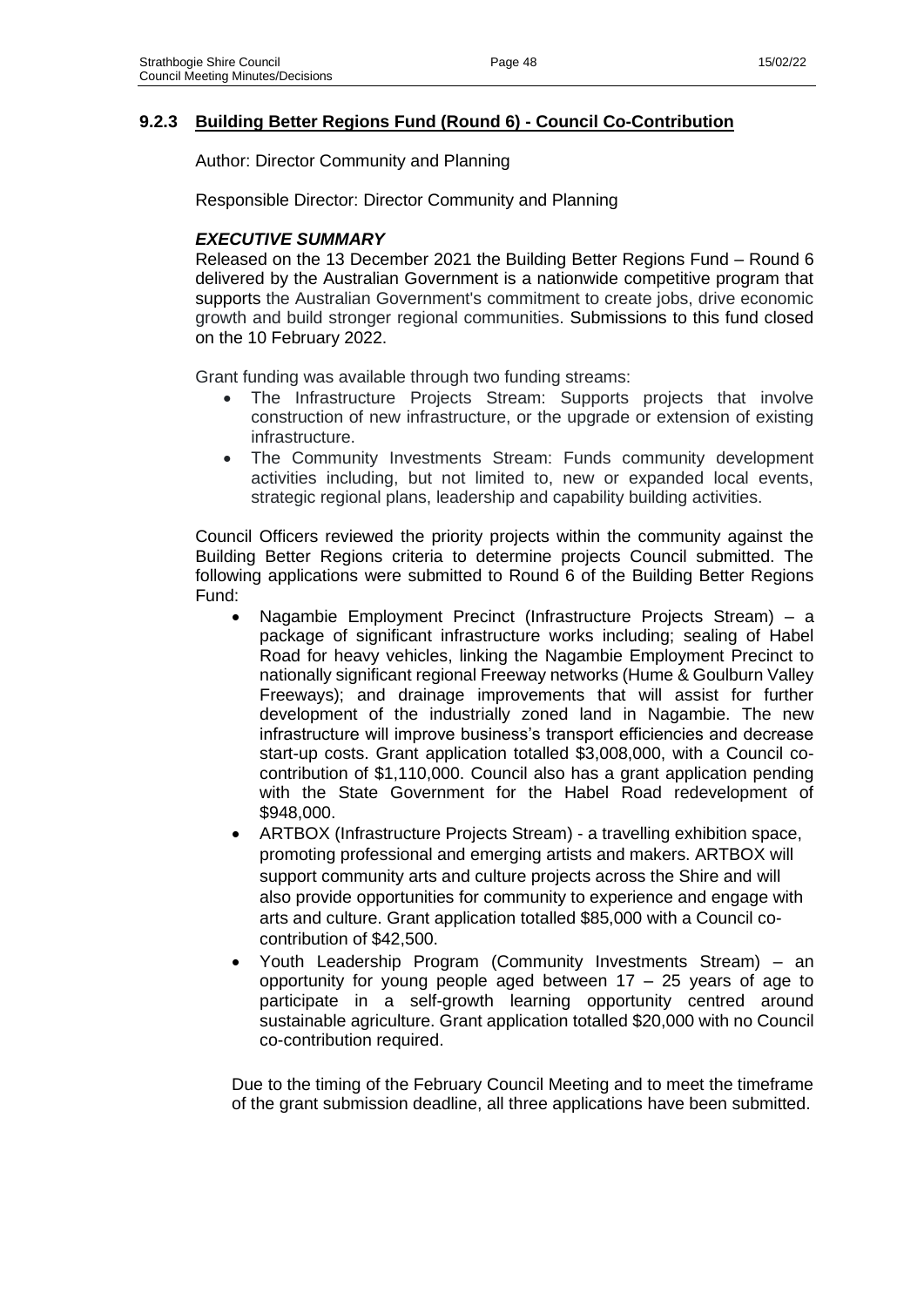#### 9.2.3 Building Better Regions Fund (Round 6) - Council Co-Contribution (cont.)

### *MOVED: COUNCILLOR ANDREWS SECONDED: COUNCILLOR DICKINSON*

*That Council:*

- *1. Note the co-contribution of funding required for the submissions to the Australian Government Building Better Regions Fund Round 6:*
	- *a) up to \$1,110,000 for the Nagambie Employment Precinct;*
	- *b) up to \$42,500 for the ARTBOX Project from existing budget allocations; and*
- *2. Note the provision of in-kind Project Management to oversee the delivery of the projects including communication and engagement support.*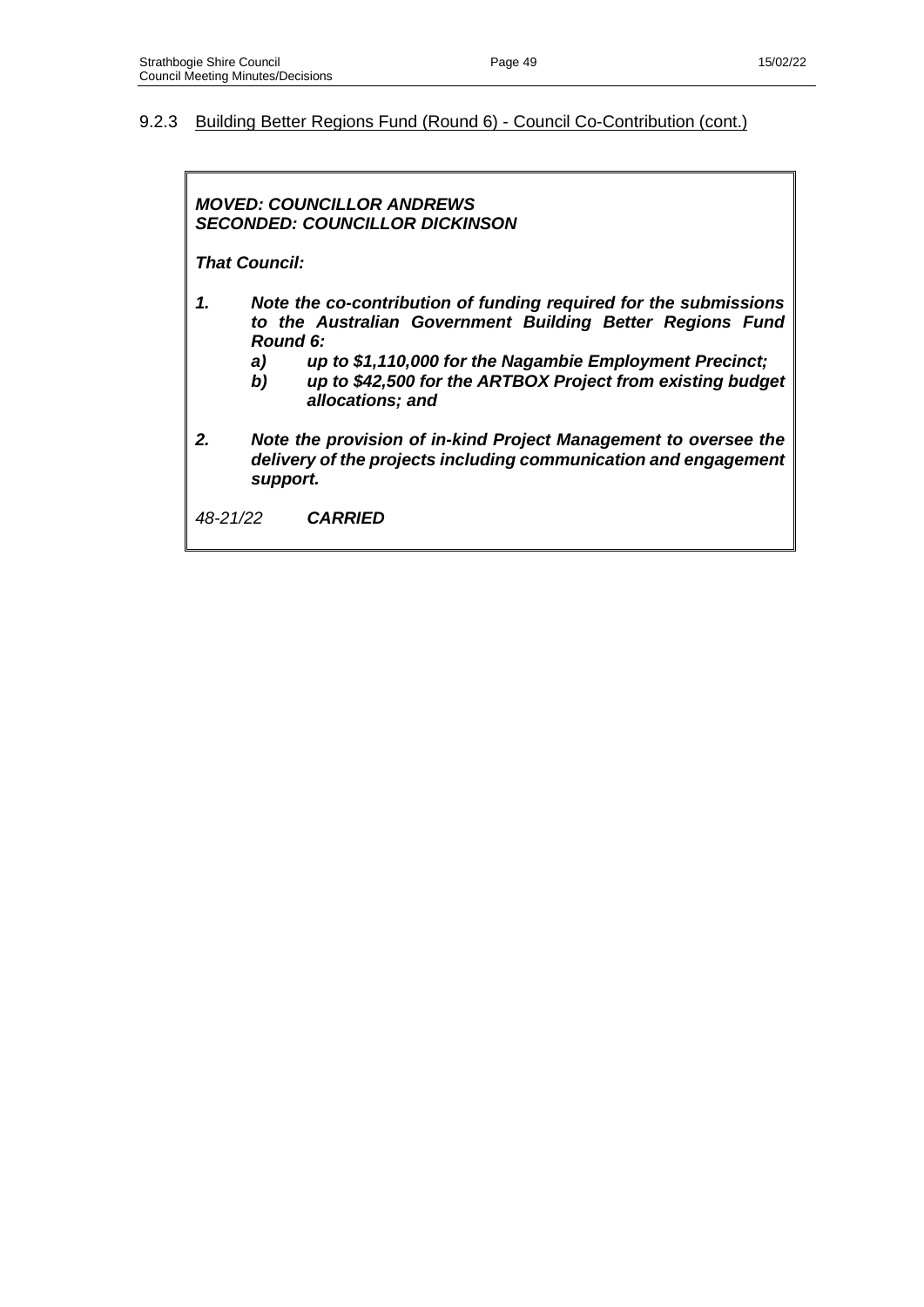# **9.3 INFRASTRUCTURE**

### **9.3.1 Collaborative Procurement Working Group HUME Memorandum of Understanding - Waste Services Collaborative Procurement**

Author: Environment and Waste Coordinator

Responsible Director: Director Corporate Operations

### *EXECUTIVE SUMMARY*

The North East and Goulburn Valley Waste and Resource Recovery Groups (WRRGs) are working with the Councils in both regions on a regional collaborative procurement process for kerbside and transfer station waste collection and disposal.

This report relates to a Memorandum of Understanding (MOU) for the "Resource Recovery Collective – Hume" and Councils proposed participation in the regional tender for kerbside and transfer station collection and processing for the following streams:

- Landfill Waste (Red Bin)
- Recycling (Yellow Bin)
- Organics (Green Bin)
- NEW Glass Recycling (Purple Bin)

This report seeks the Councils endorsement to execute the MOU and participating in the collaborative procurement process.

#### *MOVED: COUNCILLOR HAYES-BURKE SECONDED: COUNCILLOR RAEBURN*

*That Council commit to participating in the collaborative procurement and endorse the execution of the Memorandum of Understanding – Waste Services Collaborative Procurement by the Chief Executive Officer.*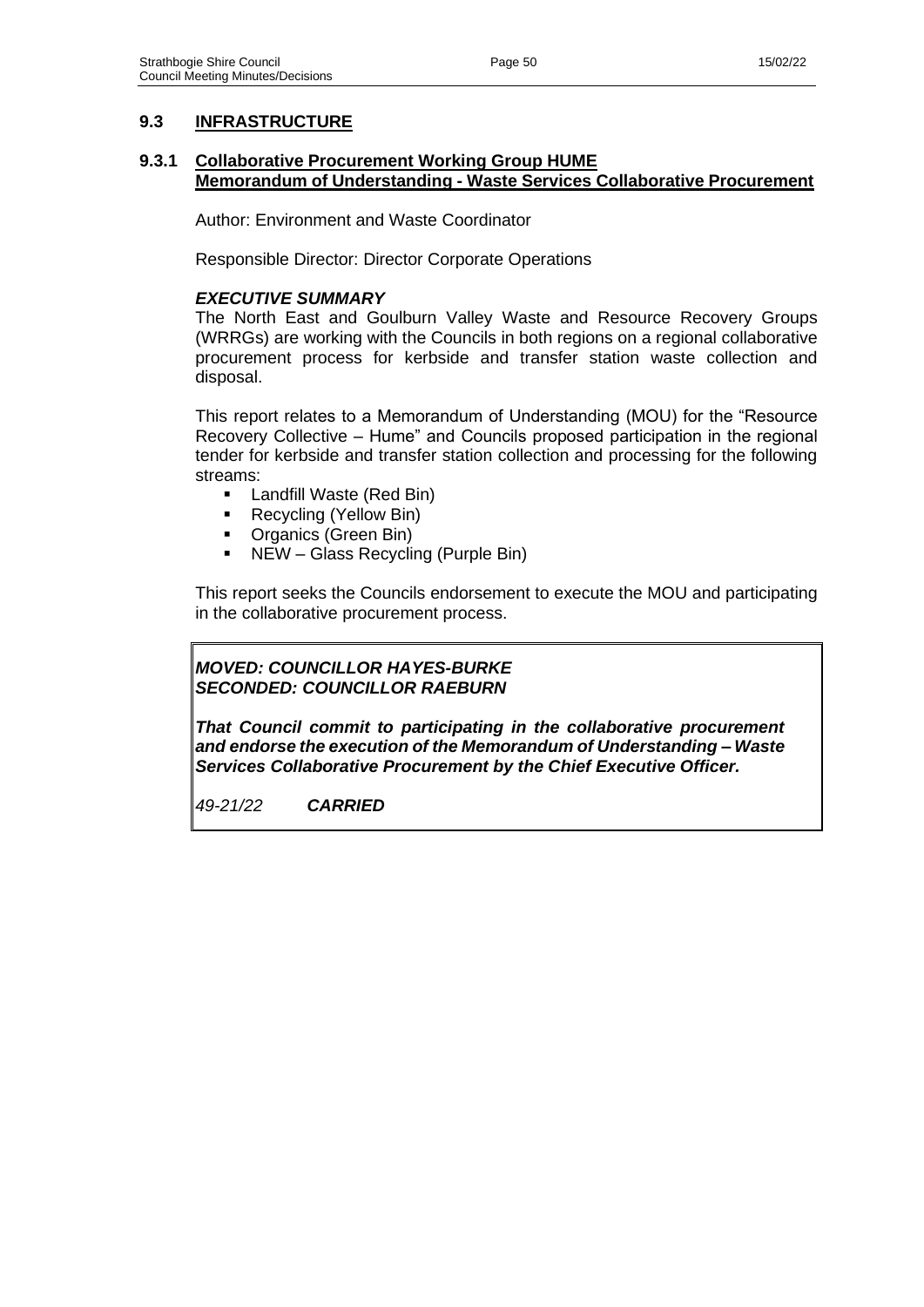# **9.3.2 Contracts Awarded Under Delegation (as approved in Council's 2021/22 capital works budget)**

Author: Manager Projects

Responsible Directors: Director Community & Planning

### *EXECUTIVE SUMMARY*

The purpose of this report is to inform Council and the community of the status of request for tenders that have been awarded under delegation and those that have been publicly advertised but are yet to be awarded as of 1 February 2022. This report specifically relates to works that form part of Council's 2021/22 capital works budget.

# *MOVED: COUNCILLOR DICKINSON SECONDED: COUNCILLOR RAEBURN*

*That Council note the contracts awarded under delegated authority by the Chief Executive Officer.*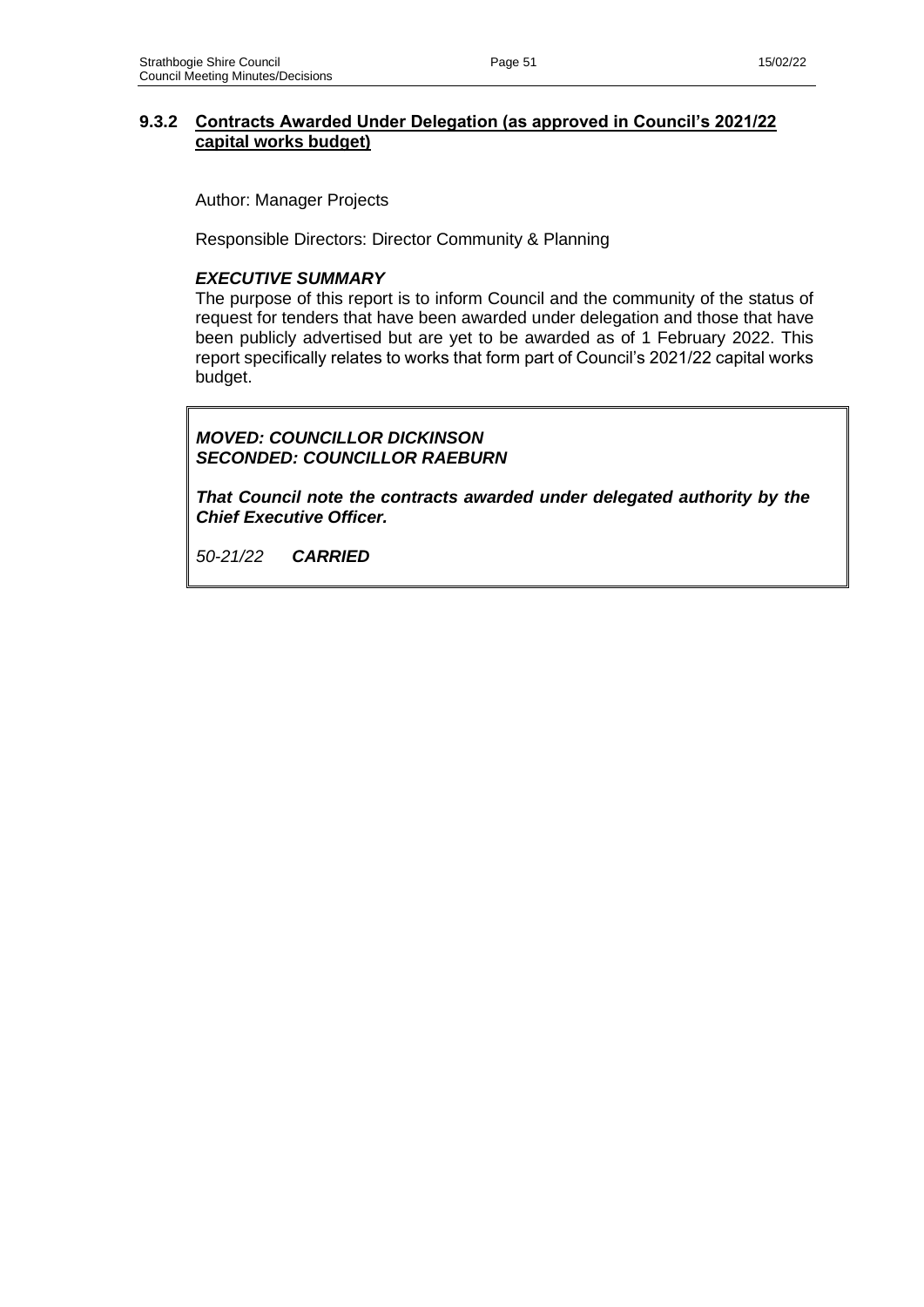# **9.4 CORPORATE**

### **9.4.1 Mid-Year Budget Review 2021/22**

Responsible Director: Director Corporate Operations

### *EXECUTIVE SUMMARY*

The Mid-year budget review for the 2021/22 financial year records an improvement of operating result by \$2,161,457 and increased capital expenditure by \$1,667,502 when compared to the adopted Budget. The Mid-year review outcome forms the starting point for the 2022/23 Budget

### *MOVED: COUNCILLOR MURRAY SECONDED: COUNCILLOR ANDREWS*

*That Council note the Mid-Year Review for the period ended 30 June 2022.*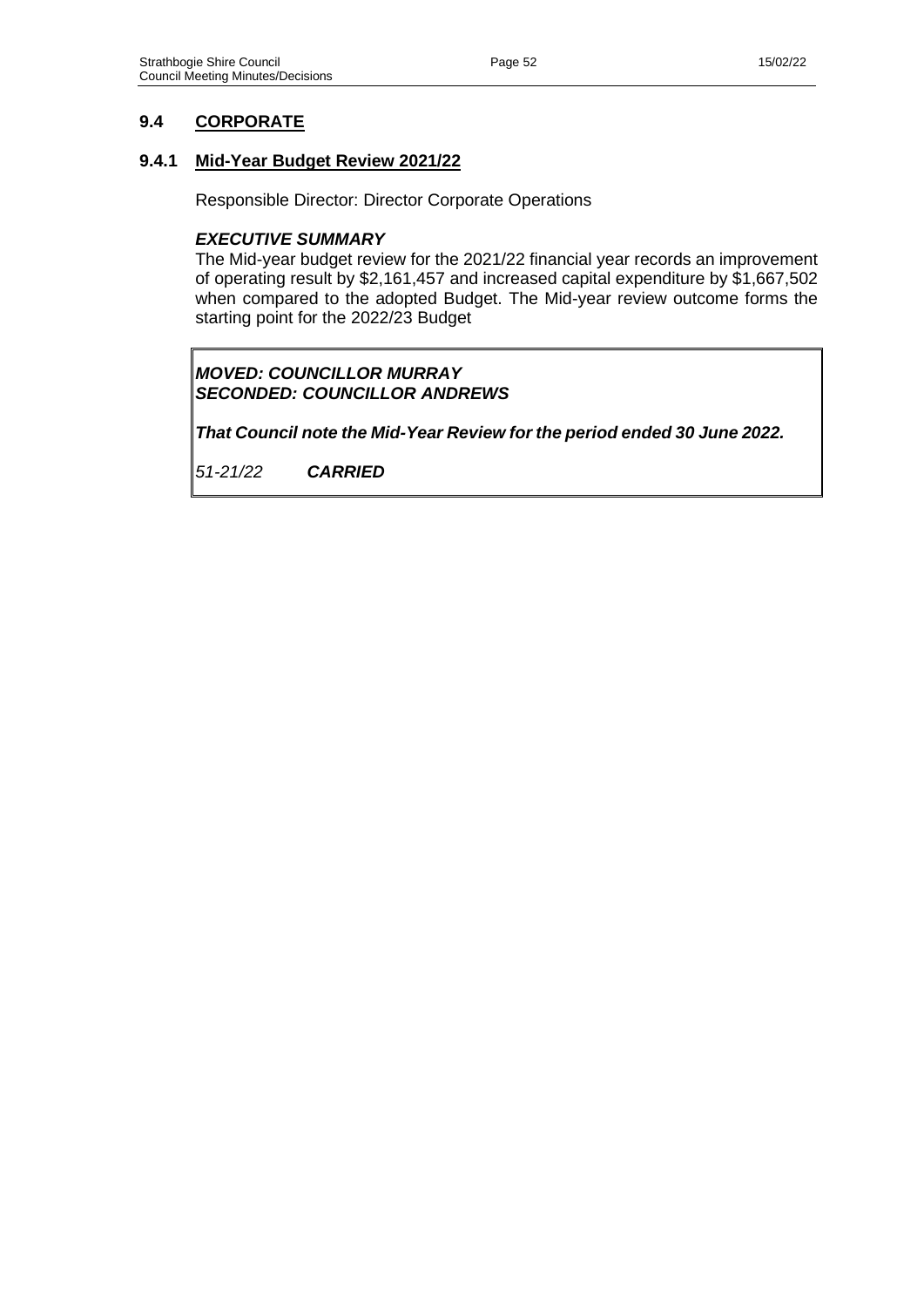# **9.5 GOVERNANCE AND CUSTOMER SERVICE**

### **9.5.1 Monthly Performance Report**

The February 2022 Monthly Performance Report includes reports as follows:-

- Building Department December 2021 and January 2022 Statistics
- Planning Department Planning Application Approvals Development Cost (Capital Improved Value) – December 2021 and January 2022
- Customer Enquiry Analysis Report Reports for December 2021 and January 2022
- Waste Management Reporting ~ Year to Date December 2021 and January 2022
- Actioning of Council Reports Resolutions Council Meeting 14 December 2021
- Outstanding Actions of Council Resolutions to 31 January 2022
- Review of Council Policies and Adoption of new Policies December to February 2021
- Records of Informal Council Briefings / Meetings 1 December 2021 to 31 January 2022

By reporting on a monthly basis, Council can effectively manage any risks that may arise. The Business Management System will also incorporate Council's corporate goals and objectives.

# *MOVED: COUNCILLOR HAYES-BURKE SECONDED: COUNCILLOR RAEBURN*

*That the report be noted.*